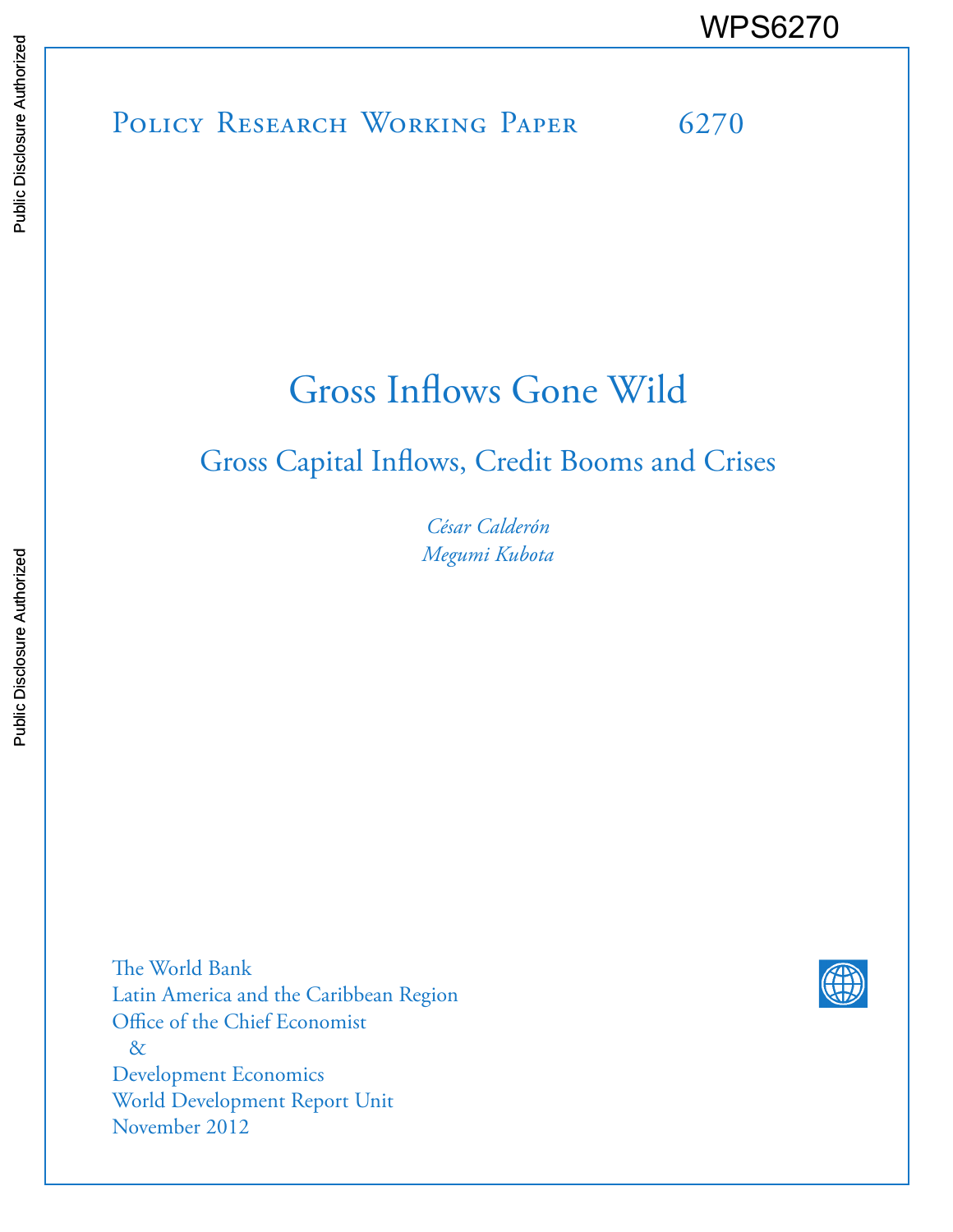#### **Abstract**

The main goal of the paper is to examine whether surges in private capital inflows lead to credit booms. The authors built a quarterly database on gross capital inflows, credit to the private sector, and other macro-financial indicators for a sample of 71 countries from 1975q1 to 2010q4. Identifying credit booms is not trivial: they use different criteria implemented in the literature. The estimates suggest that: (i) Surges in gross private capital inflows are overall good predictors of credit booms. (ii) The likelihood of credit booms is higher if the surges in foreign flows are driven by private other investment inflows and, to a lesser extent, portfolio investment inflows. (iii) Surges in gross inflows are also good predictors of credit booms that end up in a financial

crisis—"bad" credit booms. This finding holds even after controlling for the appreciation of the local currency and the build-up of leverage. (iv) Bad credit booms are more likely to occur when surges are driven by other investment inflows. At best, foreign direct investment inflow-driven surges help mitigate the incidence of this type of credit boom. (v) The predictive ability of gross other investment inflows is primarily driven by bank inflows. (vi) Consistent with the literature, the analysis finds that the build-up of leverage and the real overvaluation of the currency help predict credit booms that are followed by a systemic crisis. Controlling for these factors, capital flows are still a significant predictor of credit booms.

*The Policy Research Working Paper Series disseminates the findings of work in progress to encourage the exchange of ideas about development*  issues. An objective of the series is to get the findings out quickly, even if the presentations are less than fully polished. The papers carry the *names of the authors and should be cited accordingly. The findings, interpretations, and conclusions expressed in this paper are entirely those of the authors. They do not necessarily represent the views of the International Bank for Reconstruction and Development/World Bank and its affiliated organizations, or those of the Executive Directors of the World Bank or the governments they represent.*

This paper is a product of the Office of the Chief Economist, Latin America and the Caribbean Region, and Development Economics, World Development Report Unit. It is part of a larger effort by the World Bank to provide open access to its research and make a contribution to development policy discussions around the world. Policy Research Working Papers are also posted on the Web at http://econ.worldbank.org. The authors may be contacted at ccalderon@worldbank.org and mkubota@worldbank.org.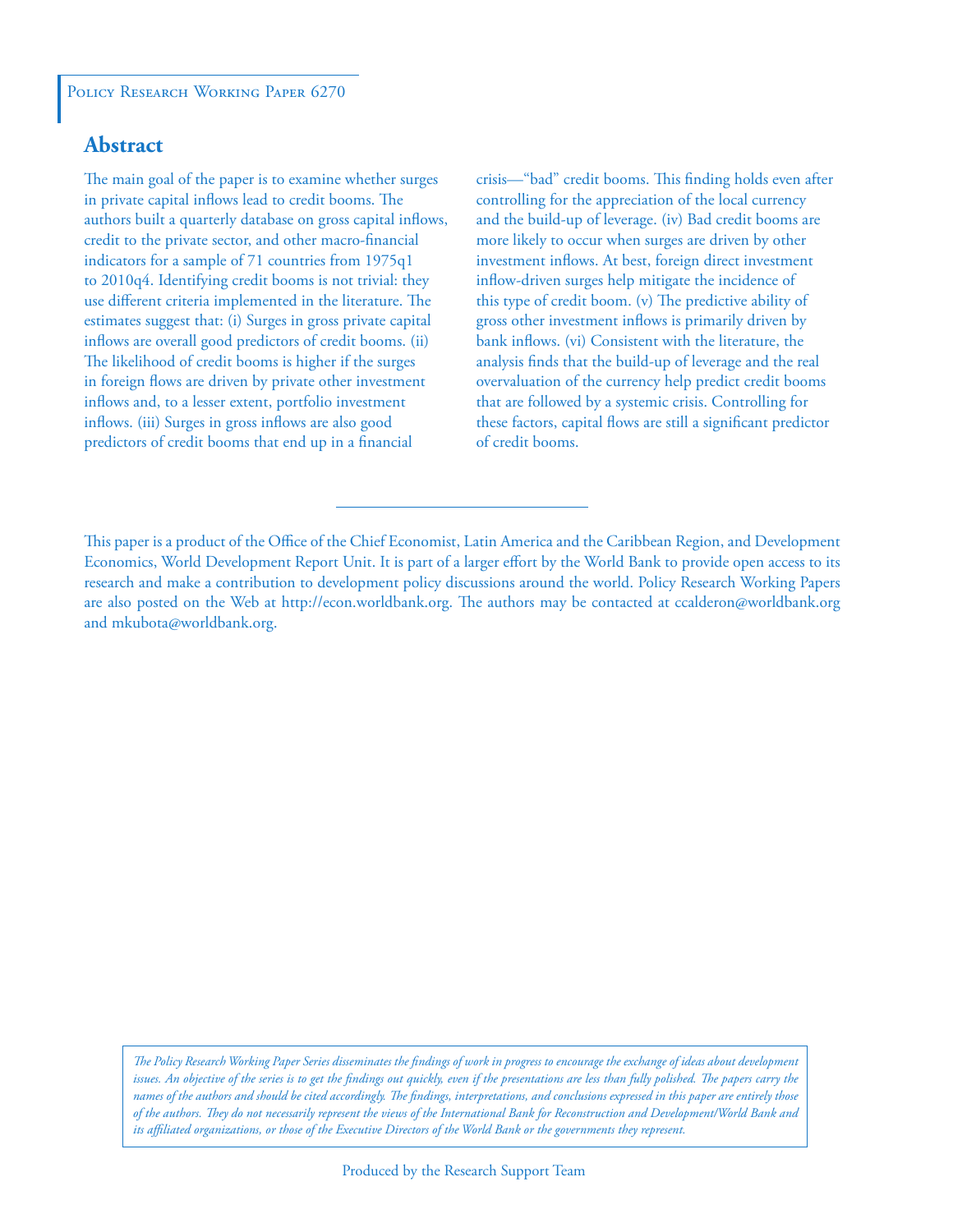# **Gross Inflows Gone Wild: Gross Capital Inflows, Credit Booms and Crises**[\\*a](#page-2-0)

**César Calderón**, **Megumi Kubota**

a *The World Bank, 1818 H Street NW, Washington DC 20433, USA*

**Keywords:** Gross capital flows, credit booms

**JEL Codes:** E32, E51, F21, F32

**Sector Board**: EPOL

 $\overline{\phantom{a}}$ 

<span id="page-2-0"></span><sup>\*</sup>Calderón: The World Bank, Development Economics, World Development Report (DECWD). E-mail: [ccalderon@worldbank.org.](mailto:ccalderon@worldbank.org) Kubota: The World Bank, Office of the Chief Economist, Latin America and Caribbean (LCRCE). Email: [mkubota@worldbank.org.](mailto:mkubota@worldbank.org) We are grateful to Alvaro Aguirre, Veronica Mies, Claudio Raddatz and Klaus Schmidt-Hebbel as well as seminar participants at the Central Bank of Chile and the Pontifical Catholic University of Chile. Megumi Kubota would like to thank the Japan Policy and Human Resource Development Fund (PHRD) for financial support. The views expressed in this paper are those of the authors, and do not necessarily reflect those of the World Bank or its Boards of Directors.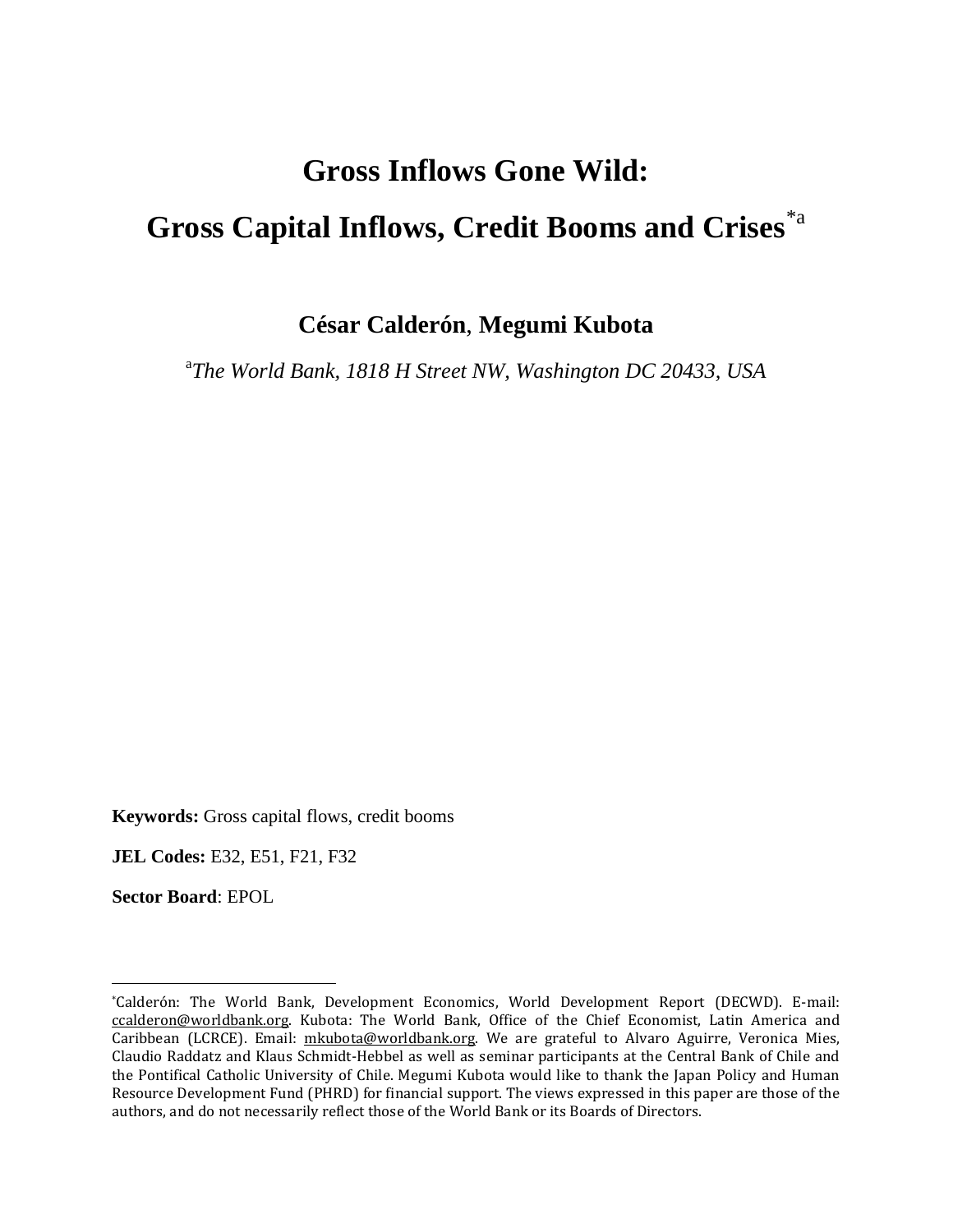"[…] *large gross financial flows entail potential stability risks that may be only distantly related, if related at all, to the global configuration of saving-investment discrepancies*." *Obstfeld — Richard T. Ely Lecture (2012, p. 5)*

#### **1. Introduction**

 $\overline{\phantom{a}}$ 

Large inflows of (private) foreign capital (or surges of capital inflows) have become more frequent as international financial integration has increased in the world economy. For instance, Ghosh et al. (2012) show that surges tend to be synchronized across countries and take place in periods of high capital mobility that have been followed by financial crisis.<sup>[1](#page-3-0)</sup> Foreign capital has resumed flowing to emerging market economies (EMEs) as fear of a deeper global recession was averted. Expansionary monetary policies in advanced countries have been geared towards supporting their economic recovery, and the prospects of lower interest rates in the future have led foreign investors to search for yields. As interest rates approach near zero levels, massive asset purchases by central banks are the main conduit to inject liquidity in the markets. On the other hand, the resilience of EMEs to the recent global financial crisis and their faster and sharper recovery has made them attractive to foreign investors. Therefore, foreign flows into EMEs have surged during this post-crisis period. This surge has come along with a rapid creation of credit, excessive increases in stock and housing prices and continued pressures towards further appreciation of the currency in  $EMEs.<sup>2</sup>$  $EMEs.<sup>2</sup>$  $EMEs.<sup>2</sup>$ 

A sharp increase in gross financial flows has overshadowed large deficits in current accounts for some EMEs while large inflows have come along with current account surpluses in other countries. The recent surge in gross capital inflows is associated to credit booms and busts and, more specifically to the rapid build-up in leverage that may lead to financial fragility (Borio and Disyatat, 2011; Obstfeld, 2012; Gourinchas and Obstfeld, 2012; Bruno and Shin, 2012). This co-movement is present in both recent and past global financial crisis according to the long-term study by Schularick and Taylor (2012).

Capital inflows can promote growth and development.<sup>[3](#page-3-2)</sup> However, they can also generate instability and uncertainty. In particular, rising inflows of foreign capital may lead to excessive monetary and credit expansions, increase the vulnerabilities associated to currency and maturity

<span id="page-3-0"></span><sup>&</sup>lt;sup>1</sup> Ghosh et al. (2012) find that: (i) the frequency of surges in capital inflows has increased from 10 percent in the 1980s to almost 30 percent in 2000-9; and, (ii) surges have typically preceded crisis periods such as the early 1980s before the Latin American debt crisis, mid-1990s before the East Asian financial crisis and the Russian default, and the mid-2000s before the recent global financial crisis.

<span id="page-3-1"></span><sup>&</sup>lt;sup>2</sup> These developments have renewed the debate on policy options to cope with capital flows (IMF, 2011; Ostry et al. 2011).

<span id="page-3-2"></span><sup>3</sup> Capital flows may lead to higher growth by providing access to finance for credit constrained firms, facilitate the diffusion of technology and managerial know-how, and enable consumption smoothing and international risk-sharing (Kose et al. 2010).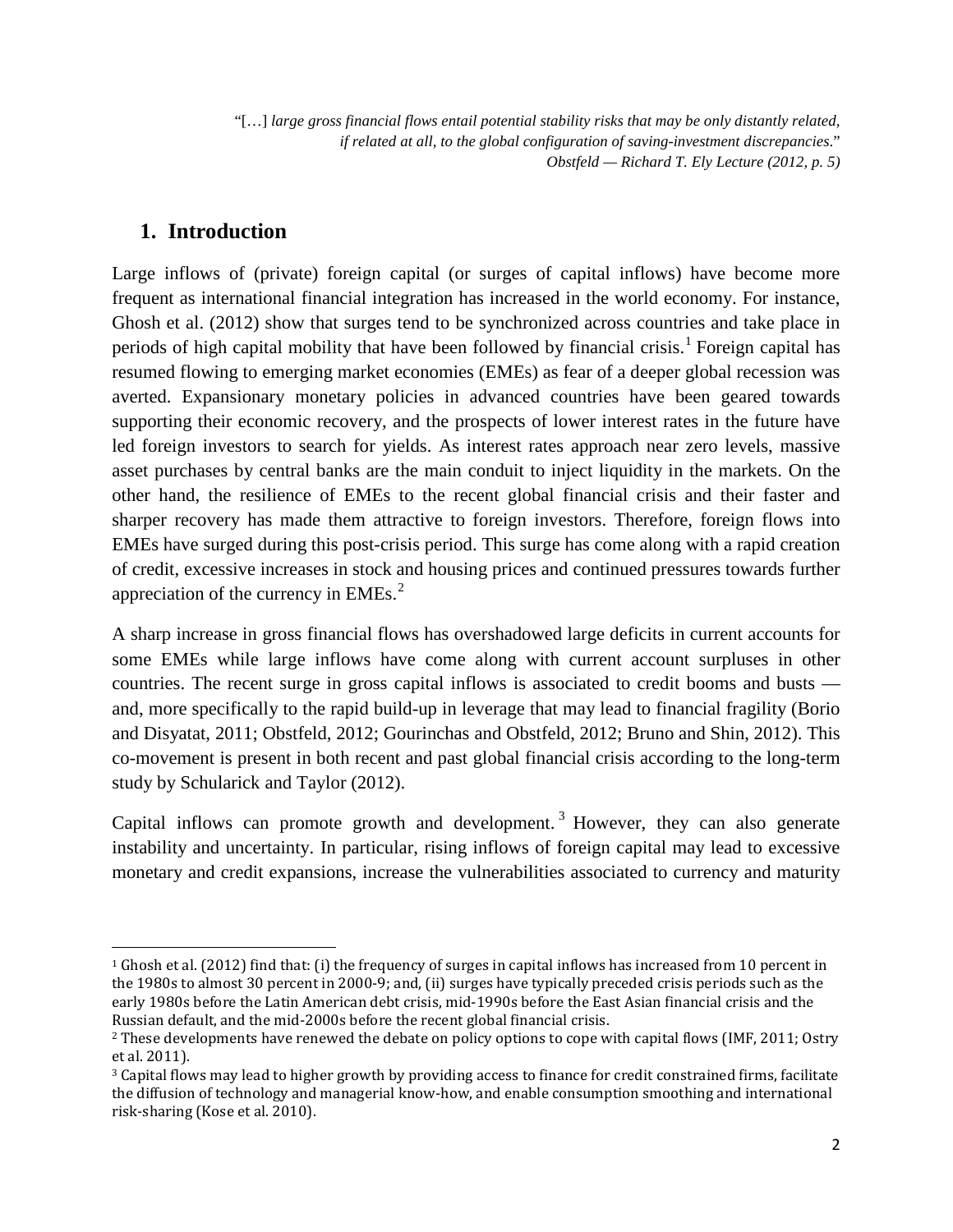mismatches, and create distortions in asset prices (Magud, Reinhart and Vesperoni, 2012).<sup>[4](#page-4-0)</sup> Finally, the pro-cyclicality of capital flows hampers the ability of governments to conduct counter-cyclical policies (Kaminsky, Reinhart and Vegh, 200[5](#page-4-1); Reinhart and Reinhart, 2009).<sup>5</sup>

The main goal of this paper is to evaluate whether an increase in gross private capital flows may lead to an increase in the likelihood of credit booms. Unlike most of the related research, our paper focuses on the analysis of gross inflows rather than net inflows with quarterly data for 71 countries from 1975q1 and 2010q4.<sup>[6](#page-4-2)</sup> Following Rothenberg and Warnock (2011), Forbes and Warnock (2011), and Calderón and Kubota (2012), we argue that the dynamics of capital flows and credit markets along the business cycles are better captured using quarterly data. Gross inflows can measure more precisely and examine the impact on credit booms of (the overall amount and the different types of) financing flows coming from abroad. The "two-way capital flows" phenomena cannot be identified using net inflows since it does not differentiate appropriately the behavior of foreign investors from that of domestic ones (Forbes and Warnock, 2011), and it provides a misleading inference on the amount of capital supplied from abroad.

Due to the lack of methodological consensus to identify credit boom episodes, we use three different criteria found in the literature: (1) Mendoza and Terrones (2008), (2) Gourinchas, Valdés and Landarretche (2001) applied in Barajas, Dell'Ariccia, and Levchenko (2009) and (3) Tornell and Westermann  $(2002)$ .<sup>[7](#page-4-3)</sup> In addition to defining credit booms, we differentiate bad credit booms from those booms that lead to a soft landing. The empirical literature provides evidence that booms in credit markets are not always followed by a systemic banking crisis (Tornell and Westermann, 2002; Barajas et al. 2009; Calderón and Servén, 2011).<sup>[8](#page-4-4)</sup> Therefore, we define credit booms followed by a systemic banking crisis as "*bad*" credit booms —see Barajas et al. (2009).

The main message of this paper is that rising inflows of foreign capital —especially, driven by gross private other investment (OI) inflows— are highly likely to lead to credit booms. They also robustly explain the incidence of *bad* credit booms. Consequently, gross private OI inflows are a good predictor of credit booms.

Our panel Probit regression analysis using quarterly data shows that gross private capital inflows are a good predictor of the incidence of credit booms. This result is robust with respect to any

 $\overline{\phantom{a}}$ 

<span id="page-4-0"></span><sup>4</sup> Rising gross inflows may lead to bubbles in stock and housing markets, and real overvaluation of the currency (Cardarelli, Elekdag and Kose, 2010).

<span id="page-4-1"></span><sup>5</sup> In fact, government spending and monetary indicators tend to excessively expand during periods of capital flow bonanza, and they sharply adjust when foreign capital comes to a halt (Reinhart and Reinhart, 2009). <sup>6</sup> Our sample of countries comprises 23 advanced economies and 48 EMEs.

<span id="page-4-3"></span><span id="page-4-2"></span><sup>7</sup> A more detailed description of these different criteria is presented in Section 3.

<span id="page-4-4"></span><sup>8</sup> For instance, Calderón and Servén (2011) find that only 4.6 percent of lending booms may end up in a fullblown banking crisis for advanced countries whereas its probability is 8.3 and 4.6 percent for Latin America and the Caribbean (LAC) and non-LAC emerging markets. It has been argued that the small share of lending booms that are followed by a banking crisis is attributed to excessive risk-taking and cronyism characterizes only a small share of lending booms (Tornell and Westermann, 2002).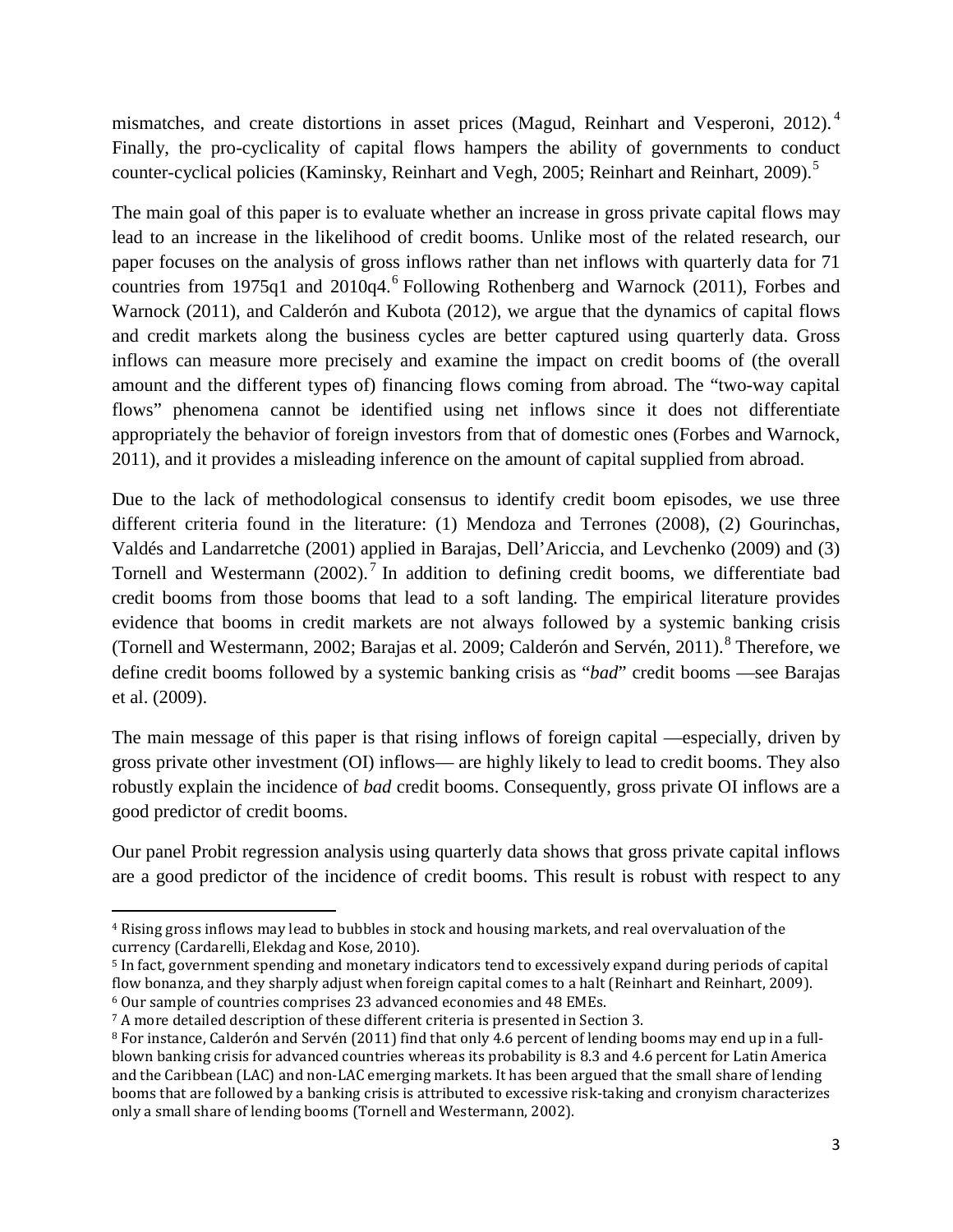sample of countries, any criteria for the identification of credit booms and any set of control variables. Next, the probability of credit booms is higher when the surges in capital flows are driven by gross OI inflows and, to a lesser extent, by increases in gross portfolio investment (FPI) inflows. Surges of gross foreign direct investment (FDI) inflows would, at best, reduce the likelihood of credit booms. The main conduit is gross OI bank inflows when we unbundle the effect of gross private OI inflows on credit booms.<sup>[9](#page-5-0)</sup> Third, we find that capital flows do explain the incidence of bad credit booms and that the overall impact is significantly positive and greater than the impact on overall credit booms. Finally, the likelihood of bad credit booms is greater when surges in capital inflows are driven by increases in OI inflows. As a result, the overall positive impact of gross OI inflows significantly predicts an increase in credit booms although the evidence on the impact of gross FDI and FPI inflows is somewhat mixed. So far, the literature has shown that increasing leverage in the financial system and overvalued currencies are the best predictors of financial crisis (Schularick and Taylor, 2012; Gourinchas and Obstfeld, 2012). Our findings suggest that, even after controlling for these variables, surges of capital inflows are a good indicator of future financial turmoil.

This paper consists of 5 sections. Section 2 reviews the literature on capital flows, credit booms and crises. Section 3 describes the data and methodology. We explain the criteria used to identify credit booms, and the definition and sources of data. We use quarterly gross inflows data rather than annual net inflows data unlike most of the research undertaken so far regarding this topic. Section 4 briefly reviews the econometric methodology undertaken to evaluate the nexus between capital inflows and credit booms, and presents the empirical assessment. It unveils the evidence on the impact of gross capital inflows on the likelihood of credit booms and, more specifically, investigates the role of the composition of capital inflows in explaining the incidence of credit booms. Furthermore, it distinguishes the impact of gross inflows (overall and by type) on credit booms that end up in a (systemic) banking crisis from those that do not. Finally, Section 5 provides our concluding remarks and some further avenues for research.

#### **2. Literature Review**

l

This section overviews the literature on the gross capital flows and credit booms. We first outline the theoretical models that link gross capital flows with leverage and optimal portfolios. Next, we review the main empirical studies on drivers and consequences of (both net and gross) capital flows.

Recent theoretical models evaluate the relationship between capital flows and leverage by modeling the gross flows of foreign financing through the banking sector (Bruno and Shin,

<span id="page-5-0"></span><sup>9</sup> Note that *bank sector* refers deposit-taking banks whereas *the other sector* category includes non-financial corporations, insurance companies, pension funds, other non-depository financial intermediaries, private nonprofit institutions, and households (IMF, 2011).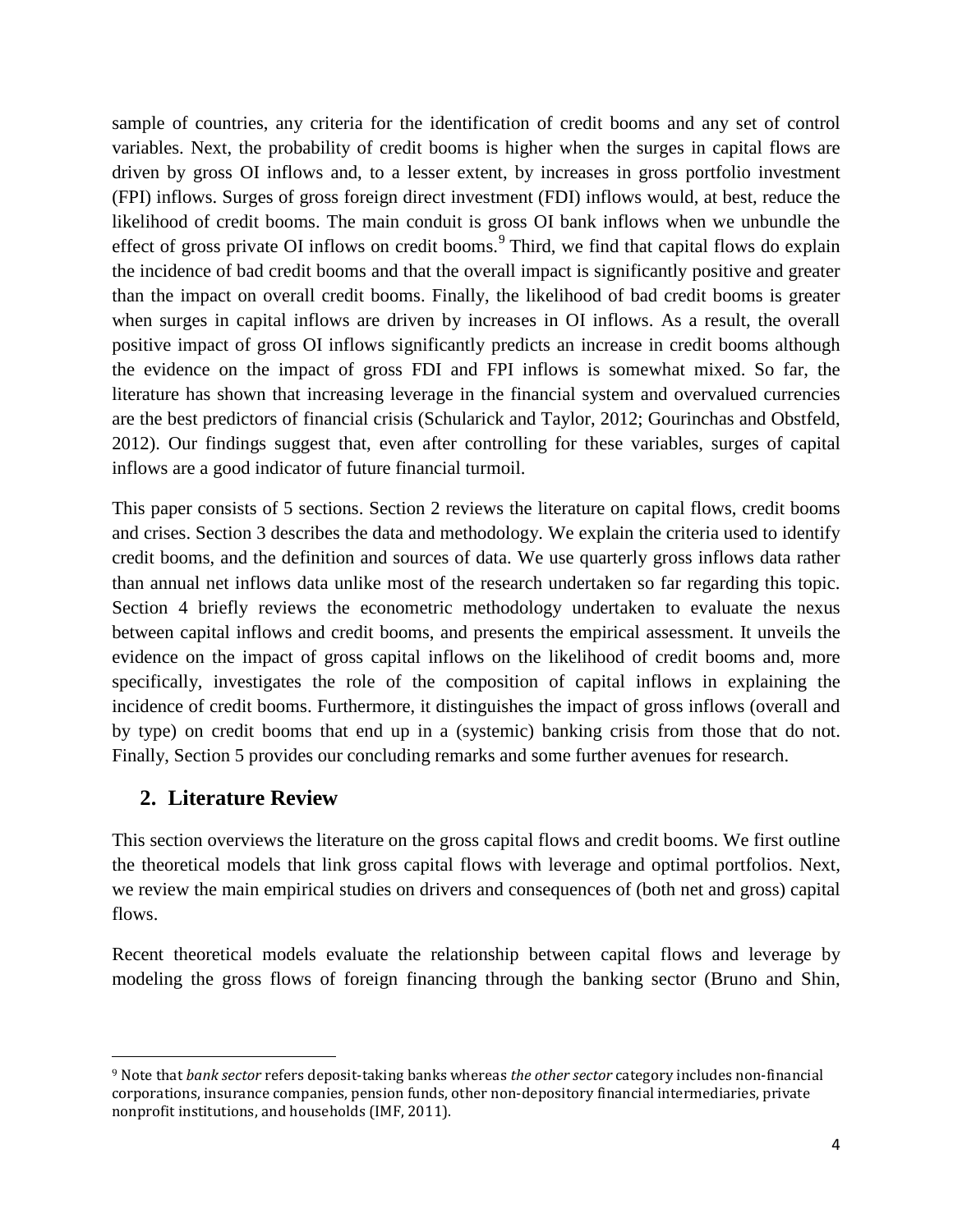2012).<sup>[10](#page-6-0)</sup> Empirically, they conduct a cross-country panel regression of domestic private credit on banking sector capital flows for 47 developed and emerging economies. Their finding shows that gross capital flows move to the opposite direction of risk premia in capital markets —with the main conduit reflecting the sensitivity of bank leverage to risk premia.

Two additional theoretical approaches explain capital flow dynamics in an international portfolio model setting. On the one hand, Devereux and Saito (2006) augment the inter-temporal model of the current account (Obstfeld and Rogoff, 1996) by including a Merton (1971)-type consumption portfolio model. In the Devereux and Saito's model with nominal bonds, the authors find that the stance of monetary policy in different countries will determine the composition of their national portfolios. On the other hand, Tille and Van Wincoop (2010) extend a simple two-country dynamic stochastic general equilibrium (DSGE) model of international portfolio allocation with incomplete markets which links portfolio choice and (both gross and net) capital flows. The Tille and Van Wincoop's model shows how capital flows are influenced by key determinants of portfolio choice such as (the endogenous time variation in) expected returns and risk.

Empirical studies on capital flows have mostly analyzed the dynamics of net flows rather than those of gross flows. Among developing countries movements in net capital flows have mirrored those of gross flows until the mid-1990s.<sup>[11](#page-6-1)</sup> For example, Reinhart and Reinhart (2009) undertake one of the most comprehensive studies on the impact of capital flow bonanzas on the macroeconomy. They examine the real and financial effects of these (net inflow) bonanzas using a large sample of countries (181) from 1980 to 2007 annually. Their findings show that these episodes of heavy inflows of foreign finance can be quite persistent. Capital inflows into emerging markets typically tend to appreciate the local currency and engender booms in asset prices (i.e. stock and housing prices). These movements in asset prices may encourage the expansion of domestic credit which, in turn, may exacerbate the weaknesses in the banking sector down the line. In fact, capital flow bonanzas are typically associated with a higher incidence of systemic banking crisis, currency crisis, and high inflation episodes among EMEs and less developed countries, and they also tend to precede sovereign default episodes.

Caballero (2010) compliments the research on capital flow bonanza and investigates whether bonanzas in net capital flows are related to higher probability of banking crisis and whether the channel of transmission of this relationship is through a lending boom mechanism. Using annual data from 1973 to 2008, he finds that bonanzas in period t (as proxied by surges in net capital inflows) are associated to systemic banking crisis in period  $t+1$  —even in the absence of a lending boom. Moreover, if a capital flow bonanza takes place in period t, the likelihood of such a crisis in period t+1 triples. Zooming in the different types of flows (say, FDI, portfolio-equity,

 $\overline{\phantom{a}}$ 

<span id="page-6-0"></span><sup>10</sup> Bruno and Shin (2012) derive a closed-form solution that relates capital flows to domestic private credit built on the pro-cyclicality of banking leverage.

<span id="page-6-1"></span><sup>11</sup> Since the mid-1990s, the intensification of the "*two-way capital flow*" phenomenon has led to disconnecting between gross and net inflows.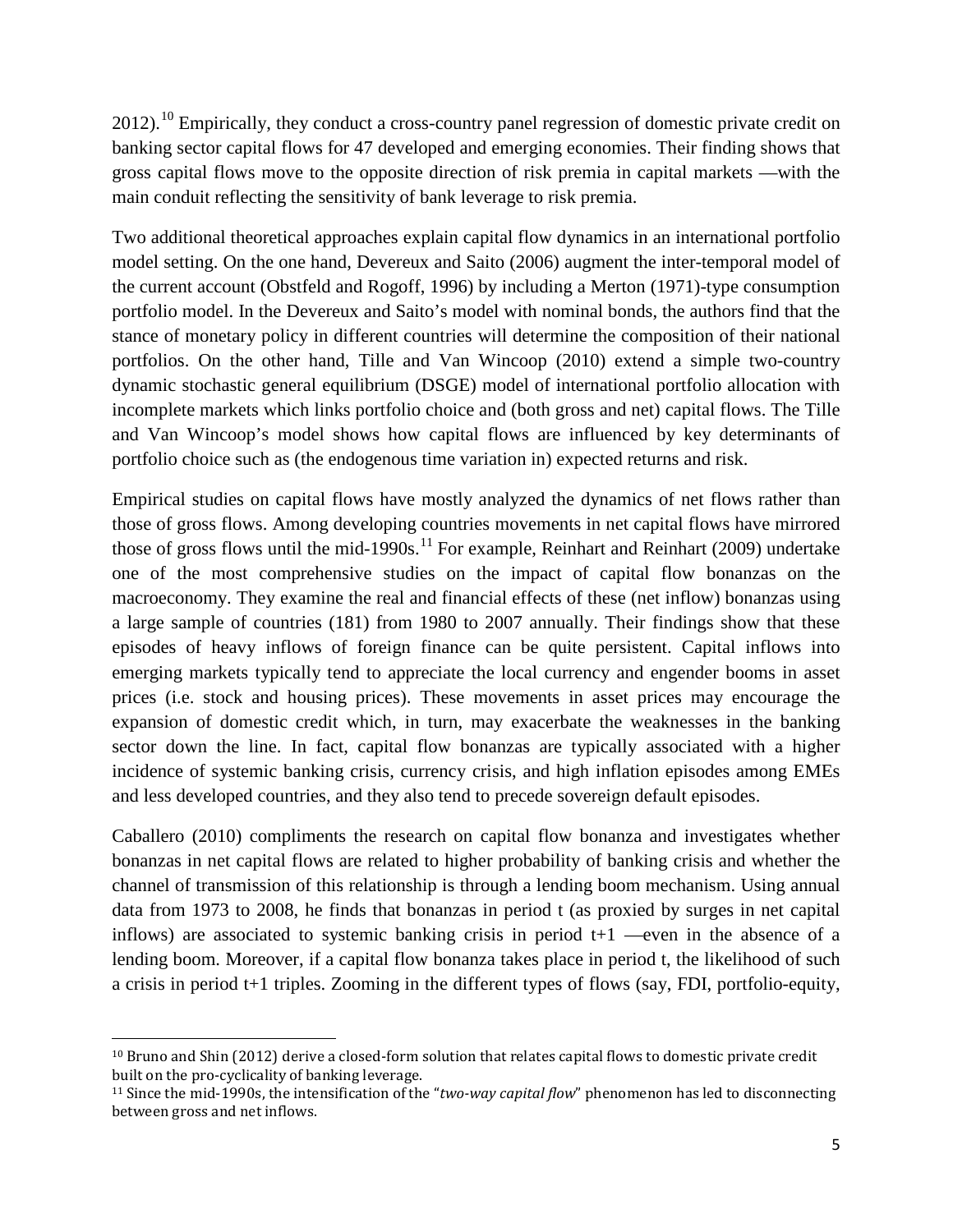and debt), his findings show that bonanzas driven by surges in (net) debt and portfolio-equity may lead to higher probability of banking crisis in the next period.

Furceri, Guichard and Rusticelli (2011) examine the relationship between capital inflows and credit in a dynamic perspective. They specifically depict the evolution of credit after an initial capital inflow shock. To assess whether the short-term effects of these shocks can be reversed over the medium term, they calculate the dynamic response (IRFs) of domestic credit to capital inflow shocks using an annual data for developed and EMEs from 1970 to 2007. Although their computed IRFs show that, in the event of a capital inflow shock, the ratio of credit to GDP tends to increase by 2 percent during the first 2 years following the shock, the effect is reversed in the medium term with a 4 percentage point decline the credit-GDP ratio seven years after the initial shock. Also, the impact of capital inflows on domestic credit depends on the type of flow, with the largest effect on credit creation being attributed to shocks in debt inflows. Finally, the authors find that the macroeconomic policy stance of the country may help mitigate the short-term effect of these shocks. Therefore, counter-cyclical fiscal policies and more flexible exchange rate arrangements may reduce the short-term effects on credit creation.

Recent trends of financial globalization shift our focus from net to gross flows. This is reflected in the large changes in gross inflows while net inflows remain relatively more stable. Recent empirical literature claims that it is important to examine separately: (a) gross inflows from gross outflows, (b) the different types of inflows and outflows (Rothenberg and Warnock, 2011; Forbes and Warnock, 2011, 2012a,b; Calderón and Kubota, 2012). These authors argue that examining the driving forces of gross inflows and gross outflows is required to provide insights on the factors that determine the portfolio decisions of domestic investors vis-à-vis foreign investors with quarterly data rather than annual data.

According to a strand of the literature, credit booms do not always end up in (systemic) crises (Tornell and Westermann, 2002; Mendoza and Terrones, 2008; Barajas, Dell'Ariccia and Levchenko, 2009). This implies that hard landing does not necessarily follow a boom in credit markets. Therefore, it is important to distinguish whether the effects of surging capital inflows may be differ when explaining the incidence of credit booms that end up in a crisis (*i.e.* bad credit booms) from those credit booms followed by a soft landing (which we will call "regular" credit booms).<sup>[12](#page-7-0)</sup> Regular credit booms, in turn, are defined as those episodes that do not end up in financial crises.

Gourinchas and Obstfeld (2012) argue that financial crisis in advanced and EMEs tend to be preceded by rapid growth of domestic credit and the appreciation of the domestic currency (in real terms) not only during the recent global financial crisis but also in previous crisis in the post-Bretton Woods era. Consequently, excessive leverage and low international competitiveness raise the susceptibility to financial crisis. The role of credit growth —or the faster build-up of

<span id="page-7-0"></span>l <sup>12</sup> Note that this terminology of good vs. bad credit booms is borrowed from Barajas et al. (2009).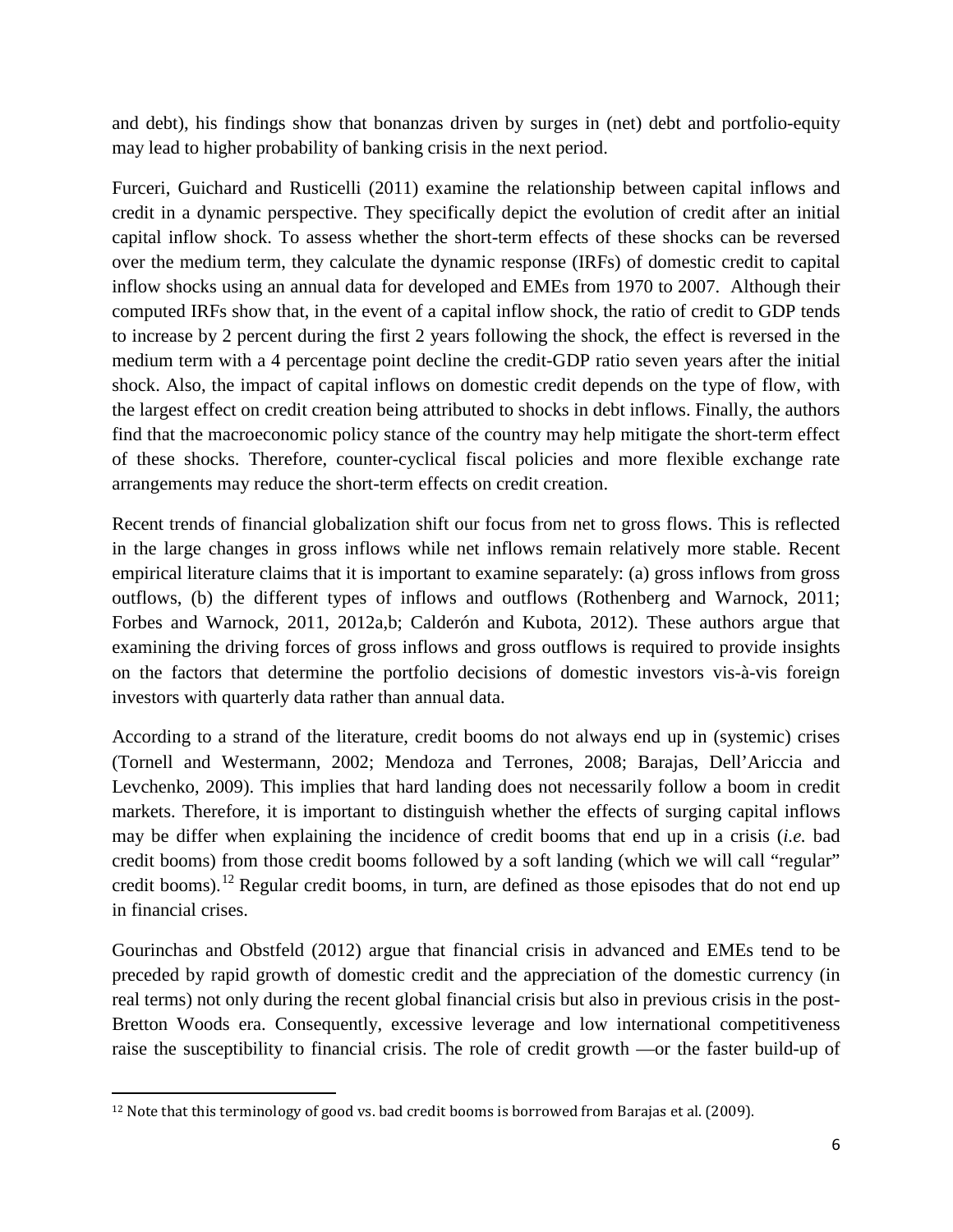leverage in the financial system— as a key factor explaining the incidence of the 2007-9 global crises, is consistent with the long-term historical analysis (14 developed countries with annual data from 1870 to 2008) of Schularick and Taylor (2012). They examine the dynamics of money, credit and other macro variables in explaining financial crisis. Their findings with limited dependent variable techniques show that past history of credit growth is a robust predictor of financial crisis. Therefore, the authors claim that recurrent episodes of financial instability are the outcome of "credit booms gone wrong" due to failures in the operation of the financial system or in its regulation and supervision.

Magud, Reinhart and Vesperoni (2012) examine the ability of flexible exchange rate arrangements in curbing the impact of capital inflows on domestic credit for a selected sample of EMEs (5 Asian economies, 1990-97; 13 countries from Emerging Europe, 1999-2008; and 7 Latin American countries, 1993-2002). Their findings show that surges of capital inflows in countries with less flexible monetary arrangements would lead to: (a) a more rapid credit expansion, and (b) a shift in composition towards foreign currency. As shown in Calvo, Izquierdo and Mejía (2004, 2008), the vulnerability to capital inflow reversals is greater in countries with inflexible exchange rate regimes. These reversals, in turn, could potentially trigger credit busts and asset price deflation with deleterious effects on real economic activity.

Increasing "two-way capital flows" during the recent era of financial globalization in both advanced and EMEs has shifted the focus of the analysis from net to gross financial flows (see Lane and Milesi-Ferretti, 2001, 2007). Our paper examines the empirical linkages between gross capital inflows and credit booms using quarterly data and uses gross flows to identify surges of foreign capital. Our data on gross capital inflows will enable us to accurately assess the impact on credit booms of flows of funds from foreign investors. Additionally, Calderón and Kubota (2012) argue that the dynamics of sharp expansions and contractions in capital flows and credit along the business cycle is better captured using quarterly rather than annual data.

## **3. Data and Methodology**

This section describes the definition and sources of the data for our empirical assessment. We also describe the strategy to identify credit booms and count the number of episodes of credit booms episodes in tranquil and turbulent times. We outline the econometric technique employed to estimate the relationship between the likelihood of credit booms and surges in capital inflows as well.

#### **3.1 The Data**

To accomplish the main task of this paper, we gather quarterly data for 71 countries (23 industrial economies and 48 EMEs) from 1975q1 to 2010q4 on real credit, capital flows, real GDP growth, and other control variables that may influence on credit booms.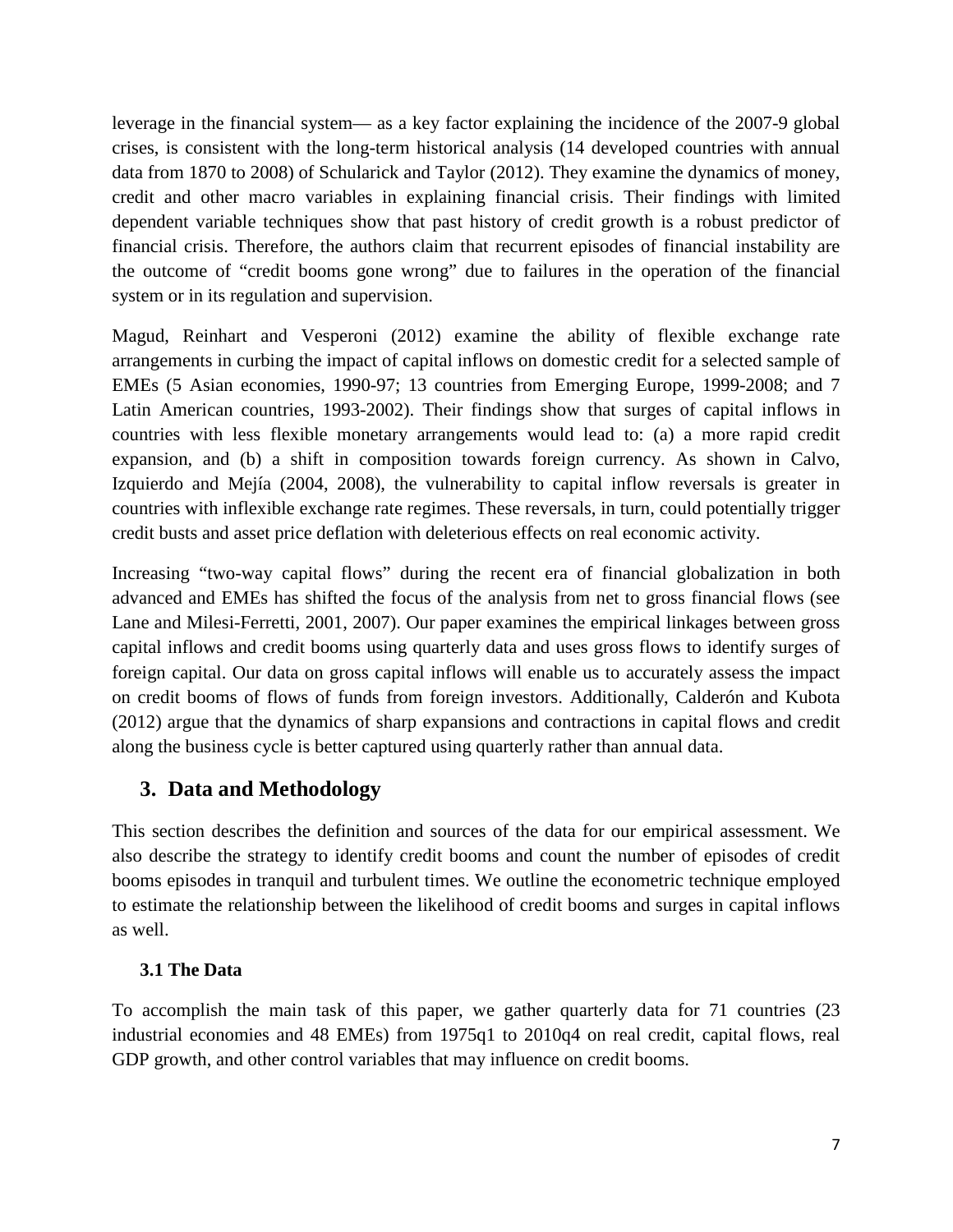*Credit*. Our measure of credit is the deposit money bank claims on the private sector taken from the line 22d of the IMF's International Financial Statistics (IFS). We express the amount of credit in real terms by dividing the nominal credit by the CPI index (at the end of the quarter). Other measures of credit used in this paper are the ratio of real credit to GDP and the leverage of the banking system. The latter indicator is computed as the ratio of private credit to bank deposits where deposits are measured as the sum of demand and time deposits (IFS lines 24 and 25, respectively).

*Capital flows*. We collect information on total gross capital inflows (FDI, portfolio investment and other investment liability flows) which are normalized by permanent component of GDP. The data on capital flows is collected from the IMF's Balance of Payments Statistics, whereas GDP (in US dollars at current prices and population) is gathered from the World Bank's World Development Indicators (WDI). The permanent component of GDP is computed with the Hodrick-Prescott filter (HP filter).

*GDP growth*. Economic performance in a country is measured by its growth rate of real GDP. Quarterly data of real GDP (in local currency at constant prices) is obtained from Datastream, Haver Analytics, and national sources.

*Other controls*. Our control variables for the regressions are (a) macro-finance variables, (b) real exchange rate overvaluation, and (c) external shocks. The first group –that is, macro-finance variables– includes the rate of inflation, the flexibility of the exchange rate regime and the depth of domestic financial systems. The rate of inflation –a proxy of monetary stability– is measured by the (year-over-year) percentage change of the consumer price index (CPI) and the data is from IFS. Exchange rate flexibility is proxied by the *coarse* classification of the exchange rate regime developed by Reinhart and Rogoff (2004) and updated by Ilzetzky, Reinhart and Rogoff (2009). The coarse index goes from 1 to 6, and higher values indicate a more flexible exchange rate arrangement. The depth of the domestic financial systems is proxied by the amount of bank credit to the private sector as a ratio of GDP. The quarterly data on credit comes from the IFS (line 22d) and we construct the ratio of credit to GDP following Beck, Demirgüç-Kunt and Levine (2000) and Beck and Demirgüç-Kunt (2009). The second group aims to control for misaligned asset prices. Given its greater availability across countries and over time, we use the real exchange rate (RER) as a proxy for asset prices and we compute the RER overvaluation using quarterly data from IFS. The RER index from IFS is computed such that an increase in this index indicates a real appreciation of the currency. Overvaluation, in this context, is roughly measured as the deviation of the RER index from its (HP-filtered) trend.<sup>[13](#page-9-0)</sup>

The final group includes external shocks as controls. We measure foreign trade shocks as the growth of main trading partners (or external demand) which is computed as the weighted average

l

<span id="page-9-0"></span><sup>&</sup>lt;sup>13</sup> A more accurate measurement of the RER overvaluation is obtained by calculating the fundamental RER misalignment. However, the lack of availability of quarterly data on some RER fundamentals prevents us from doing so. For more details on the calculation of fundamental RER misalignments, see Kubota (2009).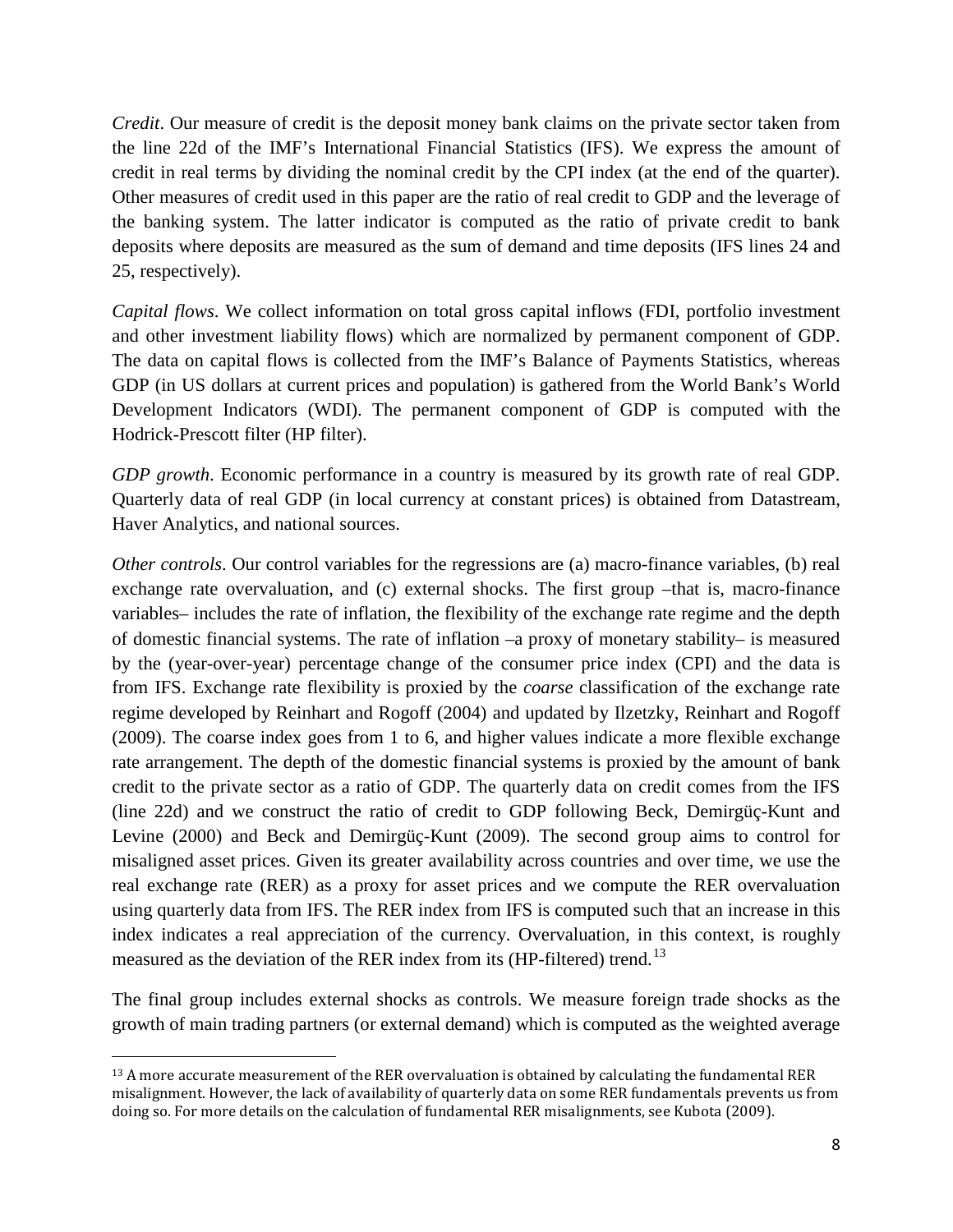of the growth rate in real GDP of the main trading partners of the domestic economy. We use the bilateral trade of the domestic country with all its main trading partners to calculate the weights. We approximate external financial shocks by the world interest rate and an indicator of global risk aversion. The world real interest rate is proxied by the money market rate of the world monetary anchor country, as suggested by Di Giovanni and Shambaugh (2008), and gathered from IFS. Global risk aversion is proxied by the VXO index —a measure of implied volatility computed using 30-day S&P 100 index at-the-money options. Higher values of the VXO indicate rising global risk aversion.

#### **3.2 Credit Booms: Methodology and Stylized Facts**

#### **3.2.1 Definition of credit booms**

Defining a credit boom is not a trivial matter. There is no consensus in the literature on the suitable methodology to identify credit booms: whether we can use the amount of real credit provided by the banking system or whether we should use the bank lending normalized by either total population or the amount of goods produced in the real economy. As a result, we will focus on two main criteria used in the literature of credit booms: (i) Mendoza and Terrones (2008) (*MT*-criterion) and (ii) Gourinchas, Valdes and Landarretche (2001) (*GVL*-criterion) which is later implemented and updated by Barajas, Dell'Ariccia and Levchenko (2009).<sup>[14](#page-10-0)</sup> In addition, we distinguish credit booms that are followed by a systemic banking crisis from those that end up in a soft landing –that is, bad vs. regular credit booms, respectively– as described by Barajas, Dell'Ariccia and Levchenko (2009).

#### *Criteria to define credit booms*

 $\overline{\phantom{a}}$ 

We follow the criterion defined in Mendoza and Terrones (2008) to identify credit booms. According to their definition, an episode of credit boom takes place whenever the amount of credit extended by the banking system to the private sector grows by more than it typically experiences during a cyclical expansion. The amount of real credit per capita,  $l_{it}$ , is the key variable to identify a boom in lending. They denote  $l_{it}$  as the deviation of (the log of) real credit per capita from its long-run trend (or its cyclical component), and  $\sigma(\tilde{l}_{it})$  as its corresponding standard deviation. We follow the authors' strategy in computing the long-run trend of real credit per capita using the HP filter.

A country is said to have experienced a *credit boom* if it has one or more subsequent quarters where the following condition holds:

$$
\tilde{l}_{it} > \varphi \sigma(\tilde{l}_{it})
$$

<span id="page-10-0"></span><sup>14</sup> In addition to the criteria used in this paper, we also use the criterion implemented in Tornell and Westermann (2002) to identify lending booms. This methodology defines a credit boom episode in country i at period t whenever the cumulative growth in real credit over the last 8 quarters (2 years) is greater than 30 percent.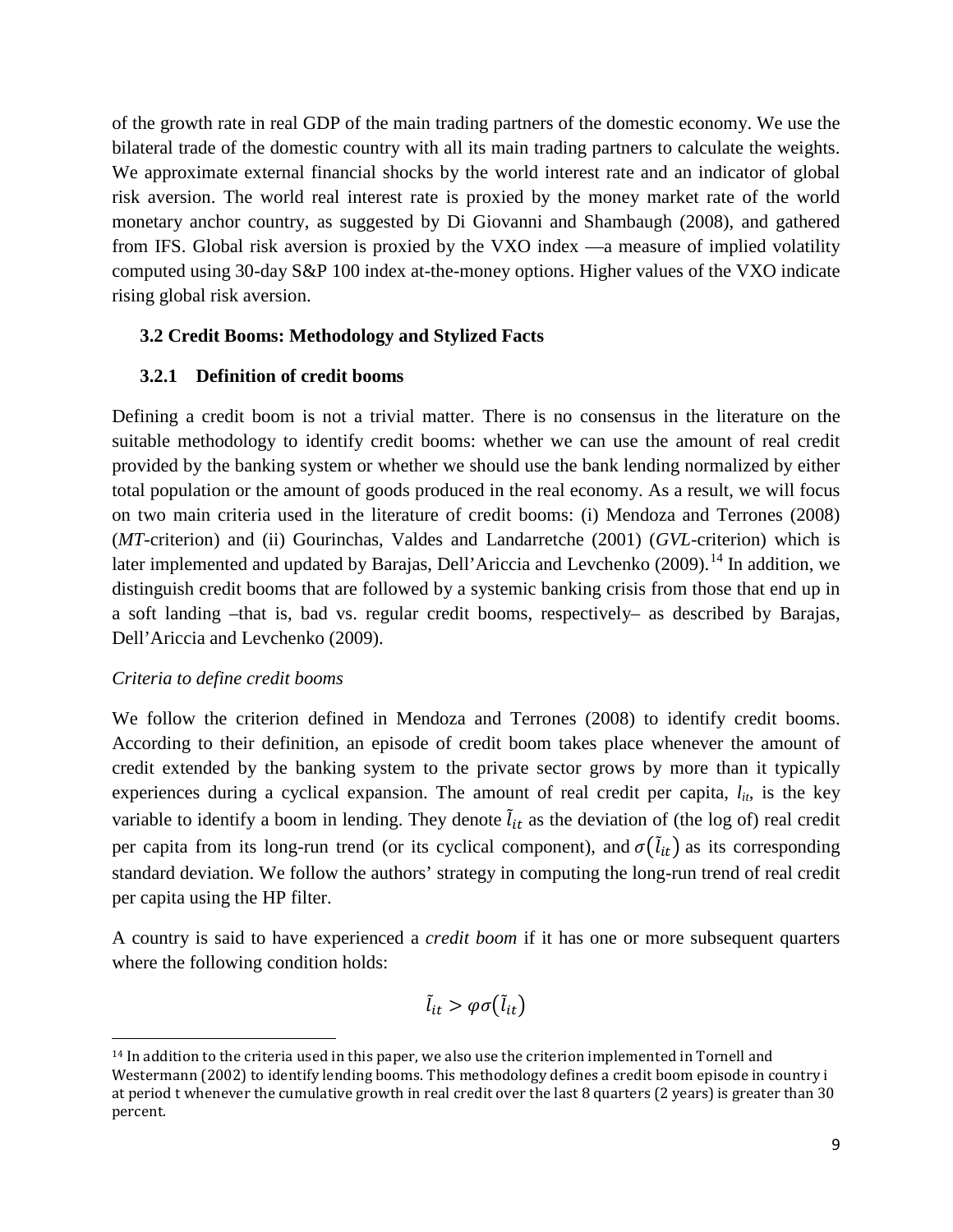where φ is a factor of threshold set by the authors at **1.75**. We also evaluate the sensitivity of our results to other values for  $\varphi$  (say, 1.5, 1.75 and 2). Note that the peak date of the credit boom,  $\hat{t}$ , takes place in the quarter that maximizes the deviation  $\{l_{it} - \varphi \sigma(l_{it})\}$  from the set of contiguous quarters while it satisfies the condition stated above. Once  $\hat{t}$  has been determined, the starting period of the credit boom  $t^S$  is such that  $t^S < \hat{t}$  and it yields the smallest value for  $\{\tilde{l}_{it} - \varphi^S \sigma(\tilde{l}_{it})\}$ while the final period of the boom  $t^F$  is such that  $t^F > \hat{t}$  and also yields the smallest value for  $\{l_{it} - \varphi^F \sigma(l_{it})\}$  where  $\varphi^S = \varphi^F = 1$ .

For robustness, we consider the *GVL*-criterion to identify credit booms. This method identifies a country-period experiencing a credit boom by investigating the growth of credit in the economy as proxied by the bank credit to the private sector as a percentage of GDP, *L/y*. These authors define a credit boom as an episode where the deviation of the ratio *L/y* from a country-specific trend in country *i* at period *t* (with the trend being calculated up to that period *t*) exceeds a determined threshold.<sup>[15](#page-11-0)</sup> In particular, a credit boom takes place if the ratio of private credit to GDP meets either of the following two conditions: (i) the deviation of *L/y* from its estimated trend, say  $L/y$ , is greater than 1.5 times its standard deviation and the year-on-year growth rate of *L/y* exceeds 10 percent, and/or (ii) the year-on-year growth rate in the ratio *L/y* exceeds 20 percent. According to Barajas et al. (2009), the starting and final quarter of the identified credit boom is defined accordingly. The beginning of the episode is the earliest year in which  $L/y$  is greater than ¾, its standard deviation and the annual growth rate of *L/y* exceeds 5 percent, or the annual growth rate of *L/y* exceeds 10 percent. Analogously, the end of quarter in the boom is determined if either the year-on-year growth rate of  $L/y$  becomes negative, or  $L/y$  falls below  $\frac{3}{4}$ times its standard deviation and its growth rate is lower than 20 percent.

We highlight that these methodologies offer some differences. The *MT*-criterion uses the real credit per capita to identify booms in credit markets whereas the *GVL*-criterion uses the ratio of credit to GDP. Both criteria use the HP-filter to compute the trend in credit and apply a rolling variant of the filter that takes information up to the moment where the deviation is computed. Thresholds are country-specific rather than based on the cross-sectional distribution of countries. The quarterly information on credit enables us to provide a more accurate assessment of their cyclical movements and the volatility associated to crisis episodes. Since we use the HP filter to compute the trend, the value of Lagrange multiplier used in the maximization problem that is formulated by Hodrick and Prescott (1997) is  $\lambda=1600$  (for quarterly data) rather than the value of 100 used in the *MT*-criterion to decompose the annual data.

l

<span id="page-11-0"></span><sup>&</sup>lt;sup>15</sup> As the previous methodology, the trend captures the historically normal paced of credit growth for each country. Moreover, the estimated trend summarizes the information about past credit growth available to policy makers and market participants at the time of the boom.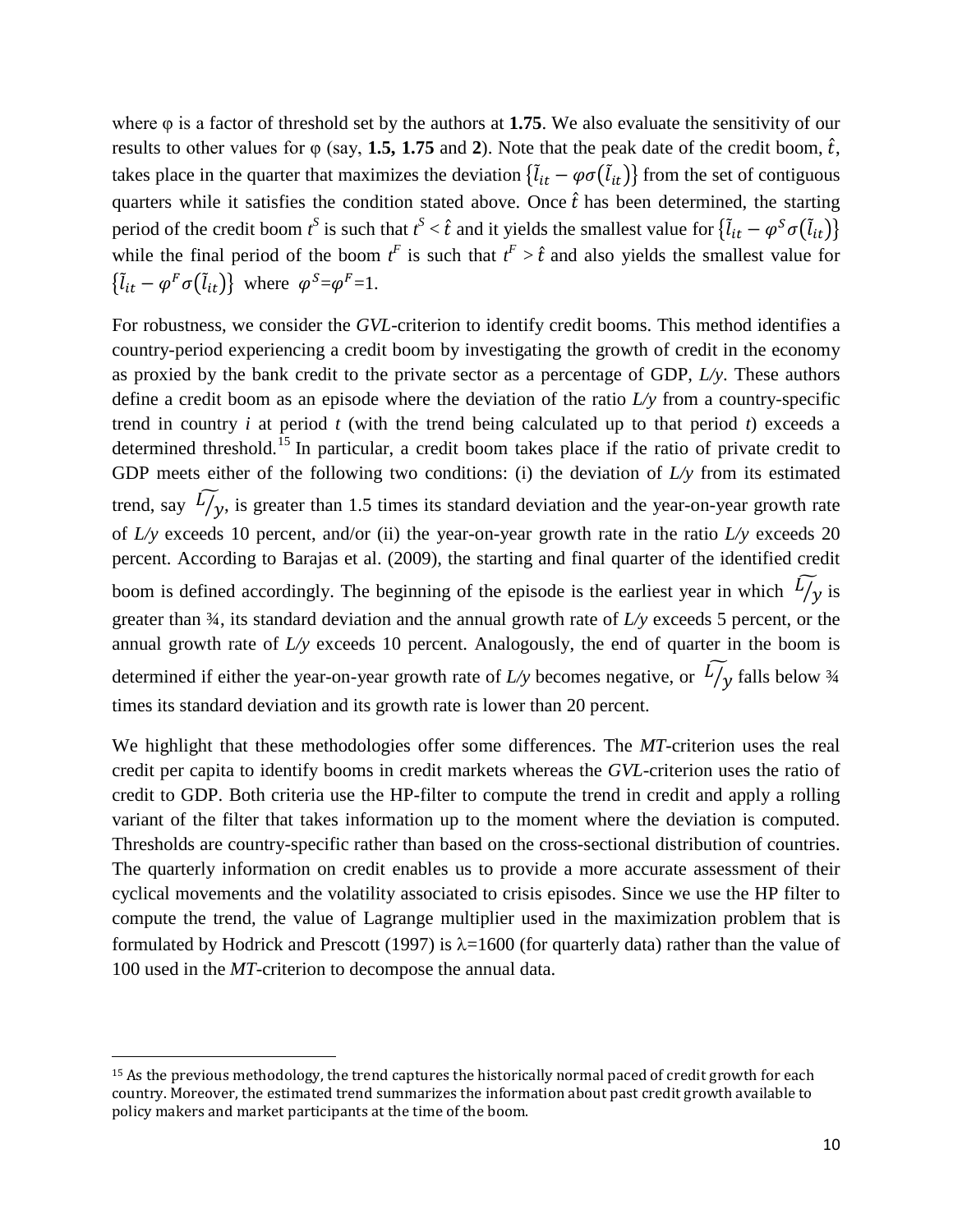One additional step taken in our empirical analysis is the distinction of *bad credit booms* as episodes ending up in systemic banking crises. Based on the identification strategy of Barajas et al. (2009) we consider bad booms as credit booms that follow a systemic banking crisis either immediately or within 8 quarters of their final period. Episodes of systemic banking crises are obtained from Laeven and Valencia (2008, 2010). These authors consider that a country experiences a systemic banking crisis if its banking system faces significant signs of financial stress (indicated by significant bank runs, losses, and bank liquidations) and moreover, if we observe significant policy interventions in response to the losses in the banking system.<sup>[16](#page-12-0)</sup>

#### *Episode count*

 $\overline{\phantom{a}}$ 

We collect quarterly information on real credit provided by the banking system to the private sector for 71 countries from 1975q1 to 2010q4. Table 1 enumerates the number of credit boom episodes for different groups of countries and different periods of time using the different criteria outlined before.

The *MT*-criterion identifies 123 lending boom episodes over our entire time dimension –of which 32 episodes took place in industrial economies and 91 in developing countries. Over time, most episodes of lending booms occur in the 1990s (43) and most of them happened in developing areas (34). On the other hand, the *GVL* criterion identifies 235 episodes of lending booms from 1975q1 to 2010q4: 53 episodes occur in industrial countries while 182 episodes take place among developing countries. Interestingly, this criterion identifies the largest number of credit booms in the last decade (2000q1-2010q4). Lending booms are more frequent among industrial countries during this last decade period (22 episodes compared with 10 booms in the 1990s and 15 booms in the 1980s). The *GVL* criterion –rather than the *MT* criterion –allows us to identify many episodes of credit booms in industrial and developing countries in the run-up to the recent global financial crisis as well as booms in EMEs that have occurred during the recovery after the recent crisis.

We also calculate the number of "*bad credit boom*" episodes –that is, lending booms end up in a systemic banking crisis. The *MT* criterion finds that 36 out of 123 episodes can be considered bad credit booms over the entire sample. The evidence in Table 1 shows that the likelihood of bad credit booms is more likely to occur in developing countries than in industrial ones. For instance, 16 percent of credit booms that take place in industrial countries are bad booms. Among developing countries 1 out of every 3 episodes of credit boom (33 percent) ends up in a systemic banking crisis. In contrast, the *GVL* criterion finds that most of the bad boom episodes among industrial countries take place in the last decade —and, more specifically, in the run-up to the recent global financial crisis. In this period, the *GVL* criterion finds that the share of bad

<span id="page-12-0"></span><sup>&</sup>lt;sup>16</sup> According to Laeven and Valencia (2008, 2010), policy interventions are significant if: (i) significant guarantees are put in place, (ii) liquidity support to the financial system exceeds 5 percent of deposits and liabilities to non-residents, (iii) bank restructuring costs exceed 3 percent of GDP, and (iv) significant bank nationalizations are undertaken.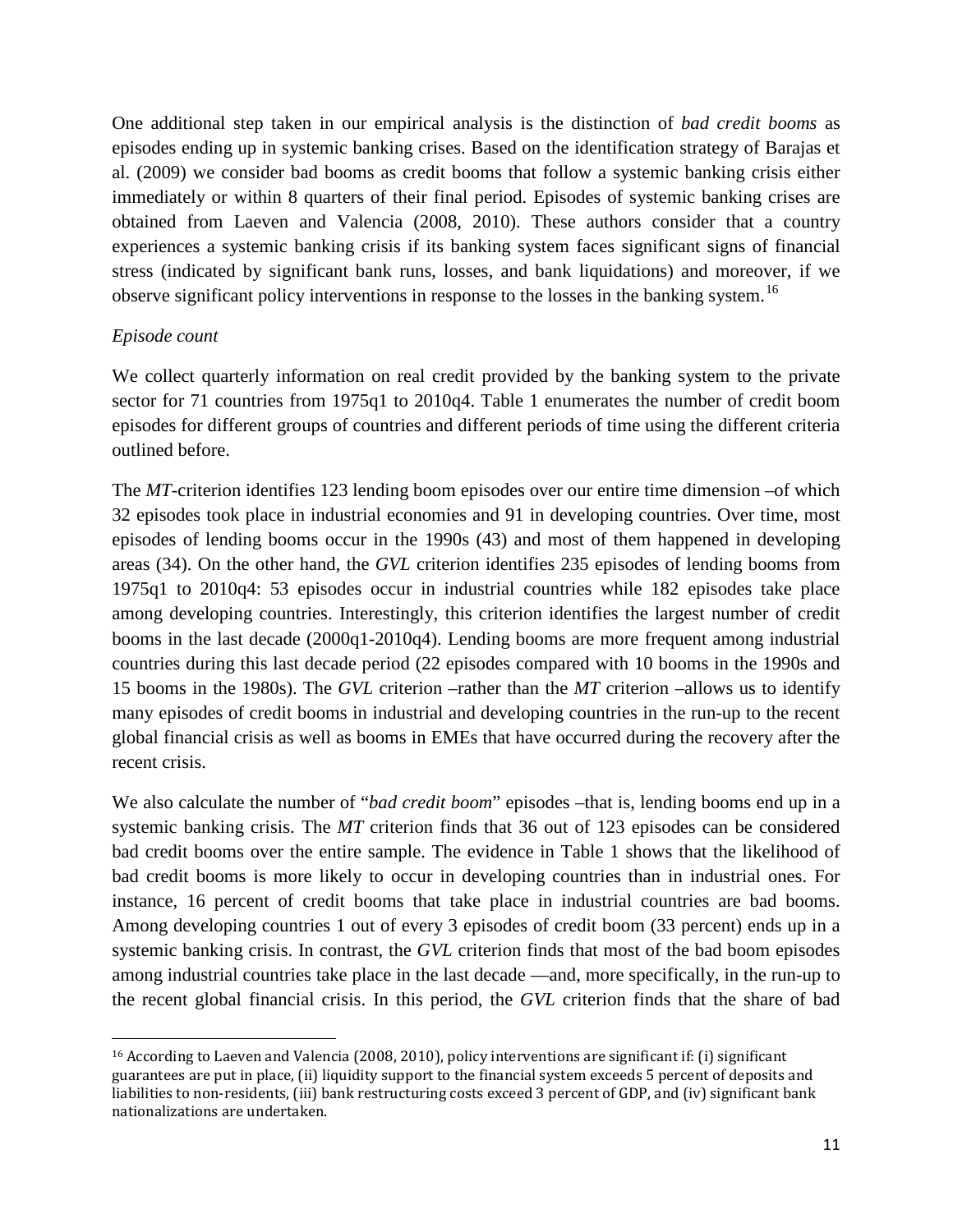boom episodes taking place in the period 2000q1-2010q4 exceeds 50 percent while that proportion is roughly 15 percent among developing countries.

Figure 1, finally, depicts the frequency of credit booms by duration as identified with the *MT* and *GVL* criterion. According to the *MT* criterion, more than half of credit boom episodes last between 5 and 8 quarters and nearly 10 percent last between 9 and 12 quarters. We also find that the mode of the distribution of credit booms by duration using the *GVL* criterion is between 5 and 8 quarters (approximately 40 percent). Interestingly, 25 percent of the credit boom episodes identified with the *GVL* criterion last between 13 and 20 quarters.

#### **3.2.2 The dynamic evolution of gross capital flows around credit booms: An event analysis**

Before undertaking our econometric analysis, we depict the dynamic behavior of gross capital inflows around credit booms using event analysis. Specifically, we regress our measures of gross capital inflows (overall and by type) on a 25-quarter window centered in time T where T indicates the start of a credit boom episode. We conduct this analysis with quarterly data from 1975 to 2010 and we distinguish bad booms from regular ones.

#### *Behavior of gross inflows around all episodes of credit boom*

Figure 2 shows the dynamic behavior of gross capital inflows around the start (T) of **all** episodes of credit booms (that is, both regular and bad booms). Note that while Figure 2.1 depicts the behavior of overall gross capital inflows using the *MT* and *GVL* criteria, Figure 2.2 plots the gross inflows by type –say, foreign direct, portfolio or other investment (FDI, FPI or OI respectively).

Figure 2.1 shows that overall gross flows follow a similar trajectory around credit booms when using either *MT* or *GVL* identification criteria: there is a build-up of gross inflows before the start of the boom with two peaks in periods  $T-2$  and  $T$ . One quarter after the start of the boom  $(T+1)$ , there is a turning point in the trajectory of gross inflows. The slowdown in gross inflows hits its trough in the  $5-6<sup>th</sup>$  quarter after the beginning of the credit boom.

Figure 2.2, on the other hand, shows the dynamic behavior of FDI, FPI and OI around episodes of credit booms. In the *MT* criterion the dynamic behavior of FPI and OI inflows mainly explain the build-up in gross inflows before the start of a credit boom. The first peak in overall inflows, observed two years before the start of the credit boom (T-8), is explained by a peak of gross FPI inflows whereas the peak in the vicinity of the start of the boom (T) is primarily driven by a peak in gross OI inflows. The behavior of FPI is more volatile than that of OI around credit booms. Therefore, while the peak in gross FPI inflows is larger than that of OI, the trough is deeper for gross FPI inflows although gross FDI inflows remain flat over the entire period.

Our findings with the *MT* criterion are qualitatively similar to those of the *GVL* criterion. The accumulation of gross FPI inflows (6-7 quarters before the start of the credit boom) and gross OI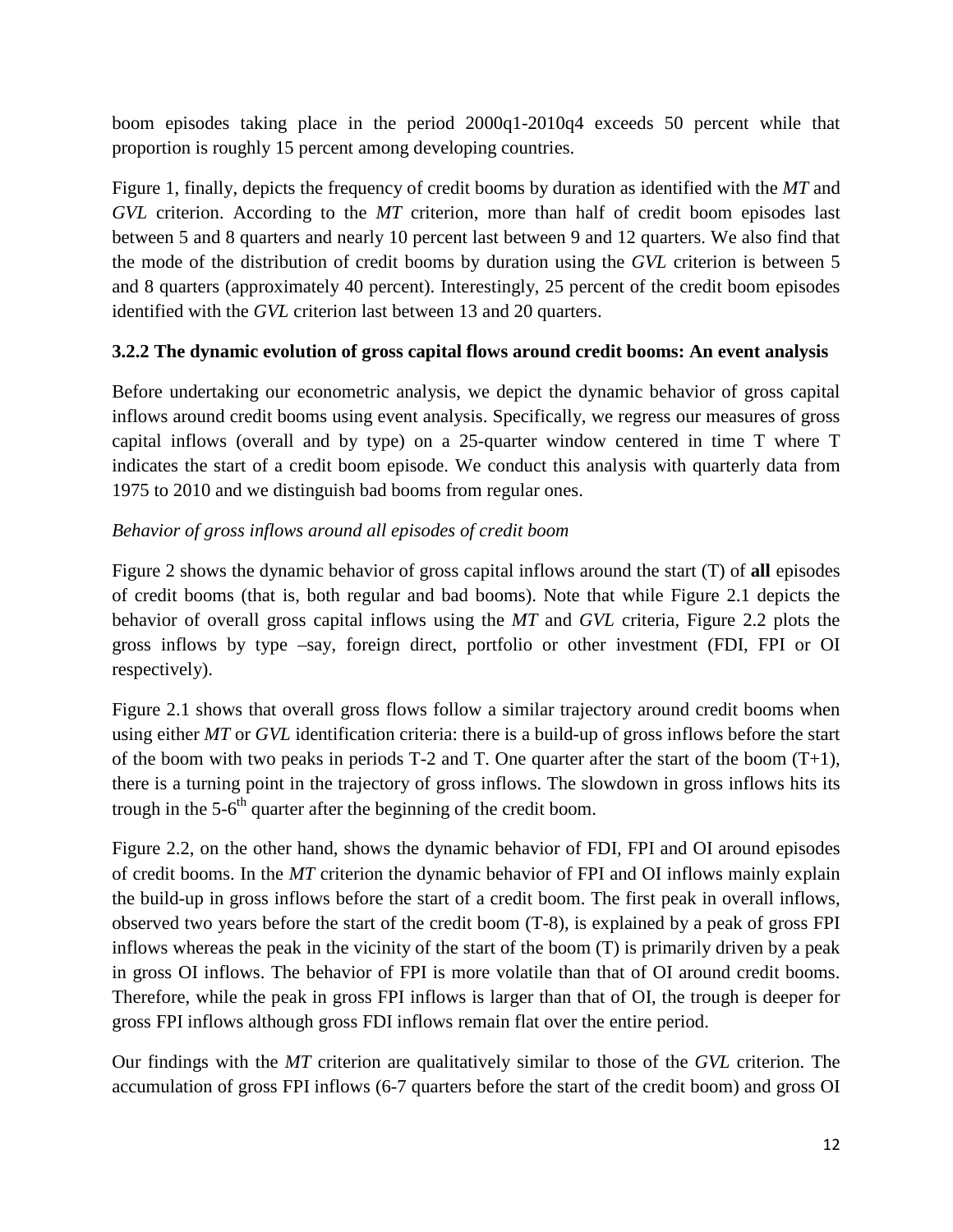inflows (1 quarter after the start of the credit boom) explain the two peaks in the build-up of gross inflows. According to *GVL* criterion, the peak in gross OI inflows is a similar size to the one in gross FPI inflows (while it is smaller in *MT* criterion). The dynamic path of gross FPI inflows is still more volatile around credit booms but the difference in volatility, compared to the trajectory of gross OI inflows, is smaller with the *GVL* criterion. Gross FDI inflows fluctuate within a narrower band  $(\pm 2$  basis points) throughout the window.

#### *Behavior of gross inflows around episodes of bad credit booms*

Figure 3 plots the dynamic behavior of gross capital inflows (overall and by type) around episodes of **bad** credit booms. We regress the gross capital inflow (as percentage of GDP) on a 25-quarter window centered on time T. In contrast to Figure 2, *T* represents the start of a bad credit boom episode. Figure 3.1 shows the trajectory of overall gross capital flows using the *MT* and *GVL* criteria while Figure 3.2 depicts the path of the different types of capital inflows around bad booms.

The trajectory of gross inflows around episodes of bad credit booms (Figure 3.1) shows some stark differences with the trajectory around all episodes (Figure 2.1). They dynamic trajectory around bad episodes is nearly three times as volatile as that of gross inflows around all episodes. For instance, using the *MT* criterion, we observe that gross inflows roughly fluctuate within the band from -40 to +60 basis points around bad credit booms (Figure 3.1(a)) vis-à-vis the band from  $-15$  to  $+15$  basis points around all booms (Figure 2.1(a)).

An analogous qualitative result holds when we examine the evolution of gross inflows by type. The magnitude of the build-up in gross FPI and OI inflows before the start of a **bad** boom episode triples when compared to their behavior around **all** credit booms. Note that the peak in the accumulation of gross inflows takes place first in FPI and then in OI. Compared to different types of flows, FDI remains relatively invariant around bad boom episodes —however, the width of the band of fluctuation in FDI with bad booms is larger than the one for all booms.

Figure 4 depicts the behavior of the different types of gross inflows (FDI, FPI and OI) around bad and regular credit booms. Figure 4.1 plots the dynamic pattern of the different types of gross inflows around the *MT*-defined credit boom episodes while Figure 4.2 shows the dynamic pattern with the *GVL* criterion. Regardless of any criteria of credit booms and any type of flows, we find that gross inflows around bad episodes are more volatile than those around regular ones. For instance, Figure 4.1 shows that gross OI inflows fluctuates between  $-10$  and  $+20$  basis points around bad booms while it oscillates between -2 and +4 basis points around regular ones. An analogous result holds for the findings with the *GVL* criterion. Finally, FDI remains relatively invariant throughout the window of either bad or regular booms. The lack of sensitivity of FDI to the occurrence of credit booms resembles the finding of insensitivity of this type of flows to sudden stops (Levchenko and Mauro, 2007).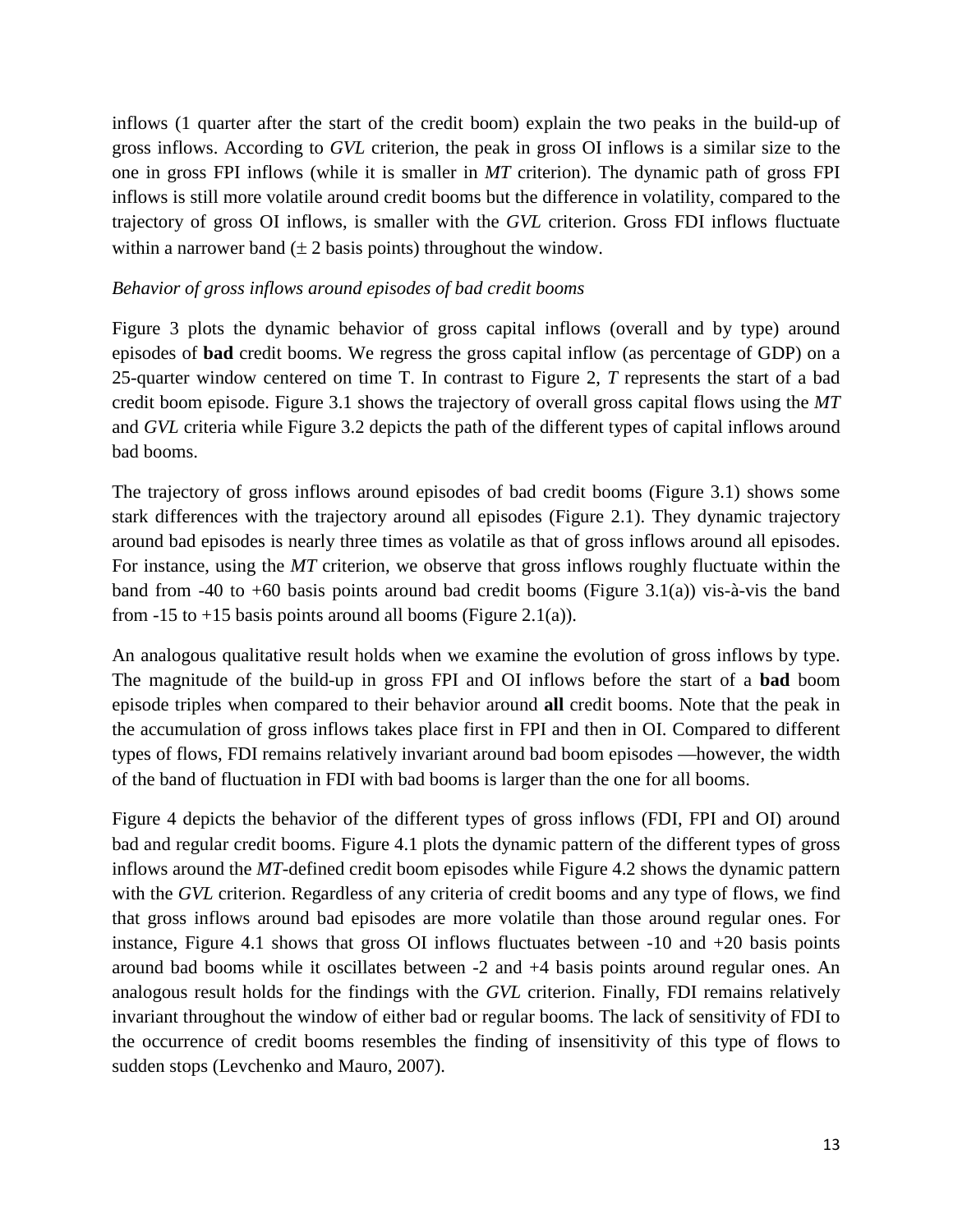#### **4. Empirical Assessment**

This section investigates whether capital inflows help predict the incidence of credit booms in the reporting economies using quarterly data from 1975q1 to 2010q4 for a wide array of industrial and developing countries (23 and 48, respectively). After briefly describing the econometric methodology, we analyze the empirical evidence. In our empirical assessment, we run a battery of panel *Probit* regressions that link the likelihood of credit booms to flows of foreign capital into the domestic economy.

#### **4.1 Econometric Methodology**

We evaluate the impact of gross capital inflows on credit booms by estimating panel Probit models where our dependent variable is a binary variable, *LB*, that takes the value of 1 if there is a credit boom (as defined by any of the two criteria specified above), and 0 otherwise. It captures the likelihood of credit booms taking place in a country at a specific time period. The matrix of explanatory variables X comprises forcing variables that influence the outcome *LB*. Therefore, our probabilistic model takes the form  $P(LB = 1 / X) = \Phi(X' \mid B)$ , where the left-hand side of the equation represents the probability P of a credit boom taking place given the set of forcing variables  $X$ , and  $\Phi$  is the *Probit* function.

The main goal of our empirical part in this paper is to estimate the vector  $\beta$  of parameters by maximum likelihood. We specify our panel *Probit* model as a latent variable model and assume that there is a random variable  $LB^*$  such that  $LB^* = X'\beta + \xi$ , where  $\xi$  represents the error term, and *LB*\* indicates whether this latent variable is non-zero (i.e. *LB* is equal to one if there is a credit boom, and 0 otherwise).

Our specification takes the following form:

l

$$
P(LB = 1 / X) = \mu_i + b_1(L)KF_{it} + b_2(L)X_{it} + \xi_{it}
$$

where *KF* represents the ratio of capital inflows to GDP, **X** is the matrix of explanatory variables (which comprises growth in real credit, real GDP growth and other control variables),  $\mu_i$  captures country-specific effects, and  $\xi_{it}$  is the error term. On the one hand, the lag polynomial  $b_1(L)$ contains lag orders (from 1 to 4) for the variable of capital flows and comprises the parameters of interest of our paper. On the other hand, the lag polynomial  $b_2(L)$  enables us to control for other possible causal factors in the form of additional variables in the vector X. Note that in some specification, *KF* represents the ratio of overall (gross) inflows to GDP. In others, *KF* is a vector that comprises information on FDI, FPI, and OI inflows.<sup>[17](#page-15-0)</sup>

<span id="page-15-0"></span><sup>&</sup>lt;sup>17</sup> Note that all the control variables as well as our measures of capital flows are lagged so as to avoid likely reverse causality issues.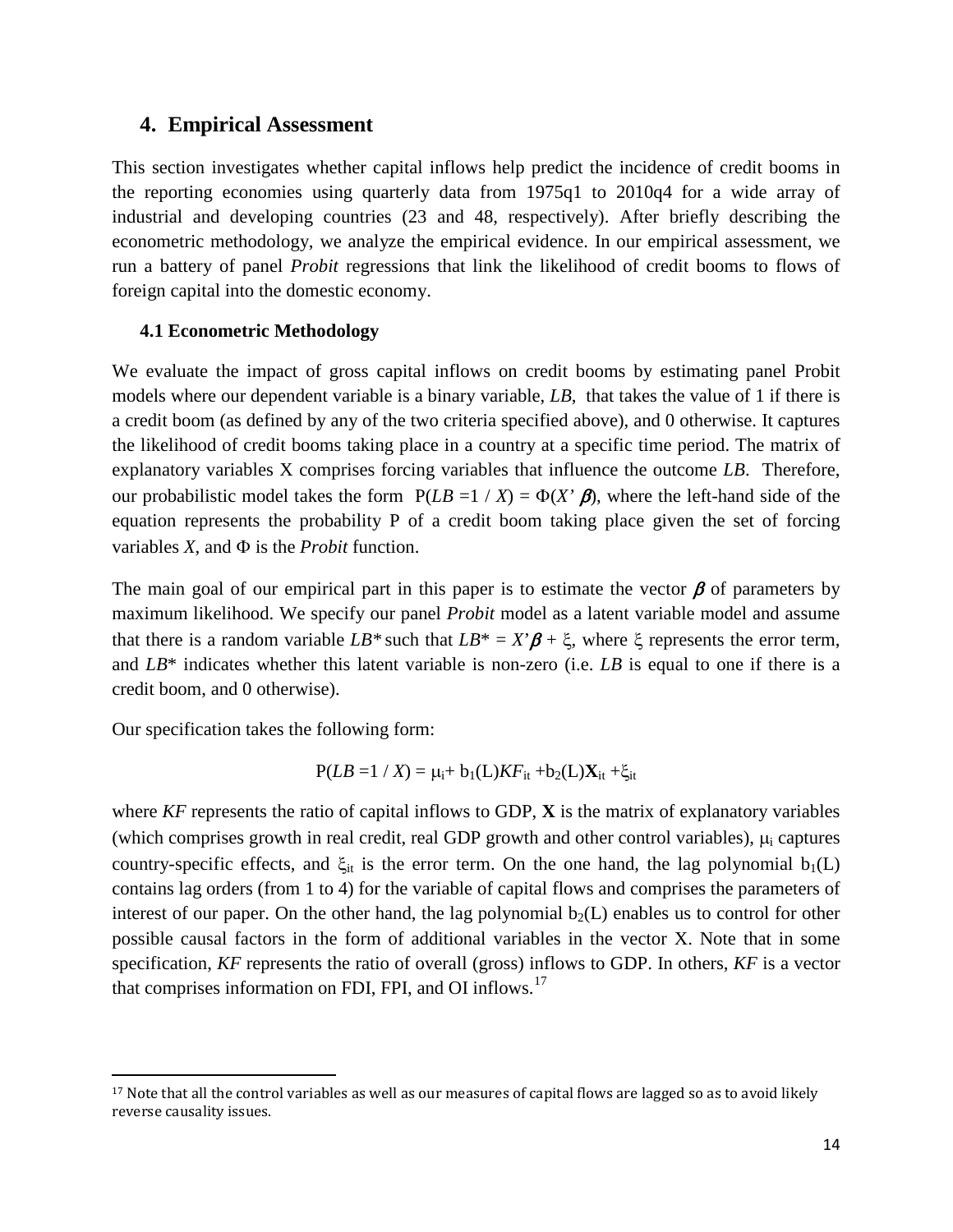#### **4.2 Assessing the Nexus between Capital Flows and Credit Booms**

Table 2 reports our baseline regression analysis. Our dependent variable is the incidence of a credit boom (*LB*) as identified by the *MT*, and *GVL* criteria.[18](#page-16-0) Note that these limited dependent variables are defined using the following parameters: (a) deviations of real credit per capita from its trend exceeds 1.75 times its standard deviation using the *MT* criterion, and (b) deviations of the ratio of credit to GDP from its trend exceeds 1.5 times its standard deviation or the (year-onyear) growth rate in the ratio of credit to GDP exceeds 20 percent using the *GVL* criterion. Table 2 relates the incidence of credit booms (using the different criteria outlined above) to lagged values of **private** capital inflows (that is, four lags of private inflows) while controlling for country-specific effects. Private gross inflows excludes from inflow liabilities those associated to the monetary authority and the general government.<sup>19</sup>

Panel I of Table 2 investigates the nexus between the likelihood of credit booms and the net inflow of private foreign capital (as a percentage of GDP) for the different samples of countries and using different criteria. In general, we find that net foreign inflows can help explain the subsequent incidence of lending booms for the full sample of countries regardless of any criteria. The overall effect (i.e. the sum of the lagged coefficient) is positive and significant while it rejects the exclusion test where it rejects the null hypothesis that all coefficients are jointly zero. Our findings for the sub-samples of countries show that the coefficients for the lagged net private inflows are jointly positive and significant for industrial economies regardless of any criteria of credit booms. Nevertheless, they are jointly statistically significant for developing countries and their sum is different from zero only for *GVL*-defined booms.

Panel II of Table 2 undertakes an analogous regression analysis using gross private inflows of foreign capital. Our findings reconfirm that rising overall gross private inflows would help explain the incidence of subsequent credit booms. The predictive power of gross private inflows is specially confirmed for industrial countries when using either *MT* or *GVL* criteria. However, rising gross private inflows help predict the likelihood of these booms among developing countries only with *GVL*-defined booms.

Economically, the impact of rising private inflows on the likelihood of credit booms is important. We quantify its magnitude by using the regression for the sample of all countries using *MT*defined booms as dependent variable (Table 2). An increase of one standard deviation in net private inflows (0.088) would lead to an increase in the probability of credit boom of 0.1  $(-0.773x0.088)$ . An analogous increase in gross private inflows as a percentage to GDP  $(0.813)$ 

<span id="page-16-0"></span> $\overline{\phantom{a}}$ <sup>18</sup> We also conducted the econometric analysis for credit booms identified with the TW criterion. Those results are not reported but are available from the authors upon request.

<span id="page-16-1"></span><sup>&</sup>lt;sup>19</sup> In this case we should point out that gross OI inflows cover short- and long-term trade credit, loans, currency and deposits, and other liabilities. Our calculation of gross OI inflows excludes below the line items such as the use of Fund credit and loans from the Fund from our calculation of OI inflows. Finally, we focus on the private component of gross OI inflows —which excludes public sector OI inflows (i.e. coming from the monetary authority and the general government).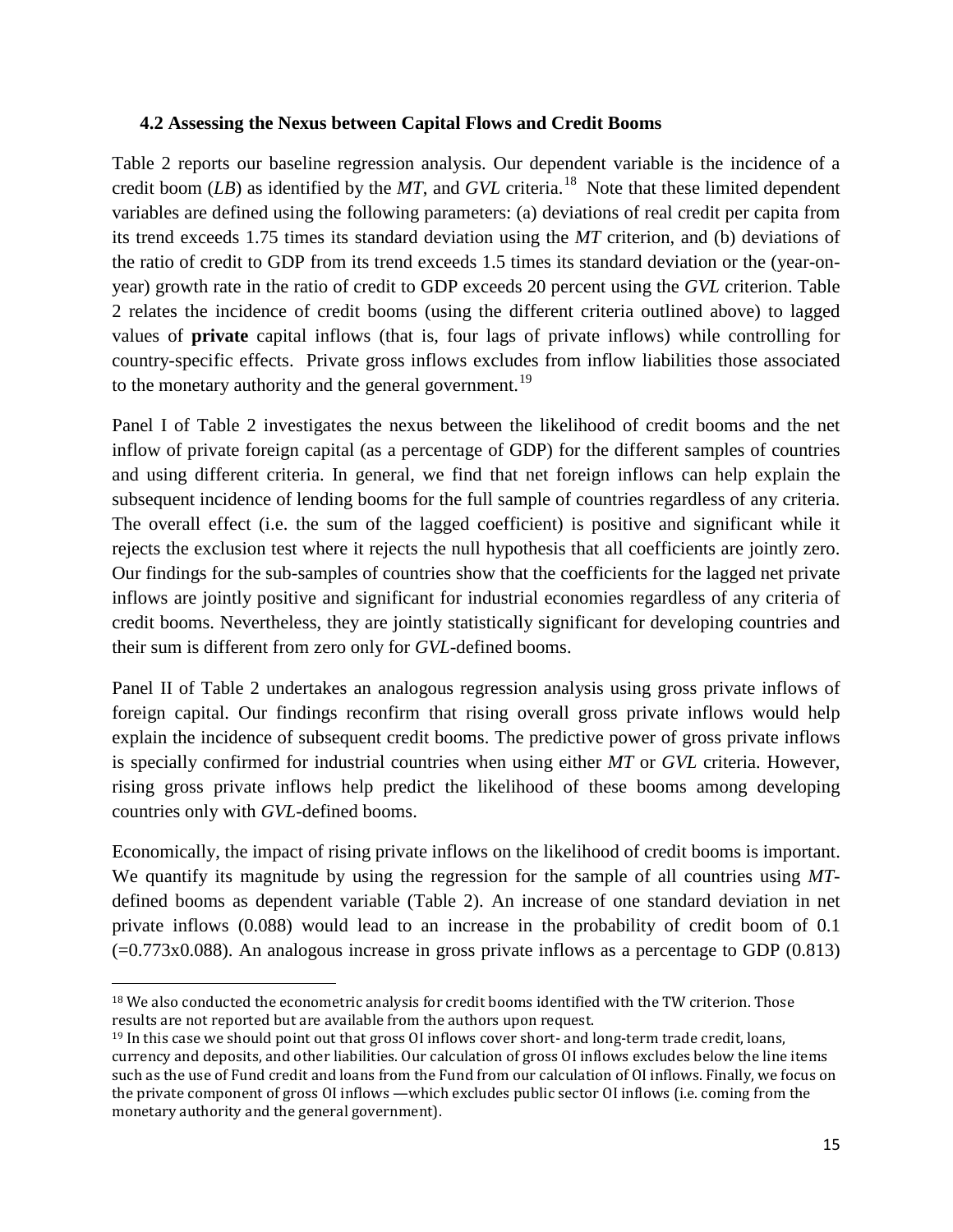would lead to a higher incidence of credit boom of  $0.087$  (=0.108x0.813).<sup>[20](#page-17-0)</sup> A similar analysis using our sub-sample estimates (for *MT*-defined booms) finds that an increase of one standard deviation in gross inflows for industrial countries (1.244) would lead to a higher incidence of credit booms by  $0.087$  (=0.07x0.123) while an analogous increase for developing countries  $(0.202)$  is related to an increase in the likelihood of a credit boom by  $0.025$  (= $0.123x0.202$ ).

Moreover, we argue that important omitted variables in Table 2 (say, significant determinants of credit booms found in the literature such as the build-up in leverage or misaligned asset prices) may lead to overestimate the effects of surging capital flows. As a result, we explore the predictive power of (net and gross) capital inflows after accounting for other possible determinants of the incidence of credit booms.

Table 3 examines the sensitivity of our estimates of gross private capital flows to changes in the specification of our (*MT*- and *GVL*-defined) credit boom regressions. Our Probit regressions include (lagged values from 1 to 4 of) different sets additional explanatory variables. The first set includes growth in real credit per capita and real GDP growth while the second one adds the extent of RER overvaluation to the first set. The literature review in Section 2 suggests that sustained growth in real credit, growth in economic activity beyond installed capacity, and overvalued asset prices (in this case, a higher degree of RER overvaluation) tend to be associated to a higher probability of credit booms and, especially, financial crises. The third set adds external shocks such as the growth rate of main trading partners, the world interest rate in real terms, and the VXO index of global risk aversion. Finally, the fourth set includes all the variables mentioned above and macro-financial indicators such as the rate of CPI inflation, the flexibility of the exchange rate regime, and the depth of domestic financial markets.

We first discuss the effects of past history of credit growth and RER overvaluation. Overall, we find that past credit growth is a strong predictor of booms in loan markets. The coefficients of growth in real credit per capita are jointly different from zero and their sum is positive and significant regardless of any specifications and any criteria. Consequently, this implies that higher growth rates in real credit per capita help predict subsequent credit booms. However, the relationship between credit booms and RER overvaluation is sensitive to the credit boom criteria chosen. For example, greater RER overvaluation raises the likelihood of MT-defined credit booms regardless of changes in the specification. However, this finding does not hold with *GVL*defined credit booms as dependent variable.

Finally, the econometric estimates from Table 3 show that lagged values of gross inflows are a robust predictor of subsequent credit booms regardless of change in the specification or the criterion used to define credit booms. The lagged coefficients are jointly significant, and the overall impact of rising gross inflows on credit booms is not only statistically but also economically significant. For example, an increase of one standard deviation in the ratio of gross

l

<span id="page-17-0"></span><sup>20</sup> Note that the impact on the likelihood is larger if we use the *GVL*-defined credit boom regressions.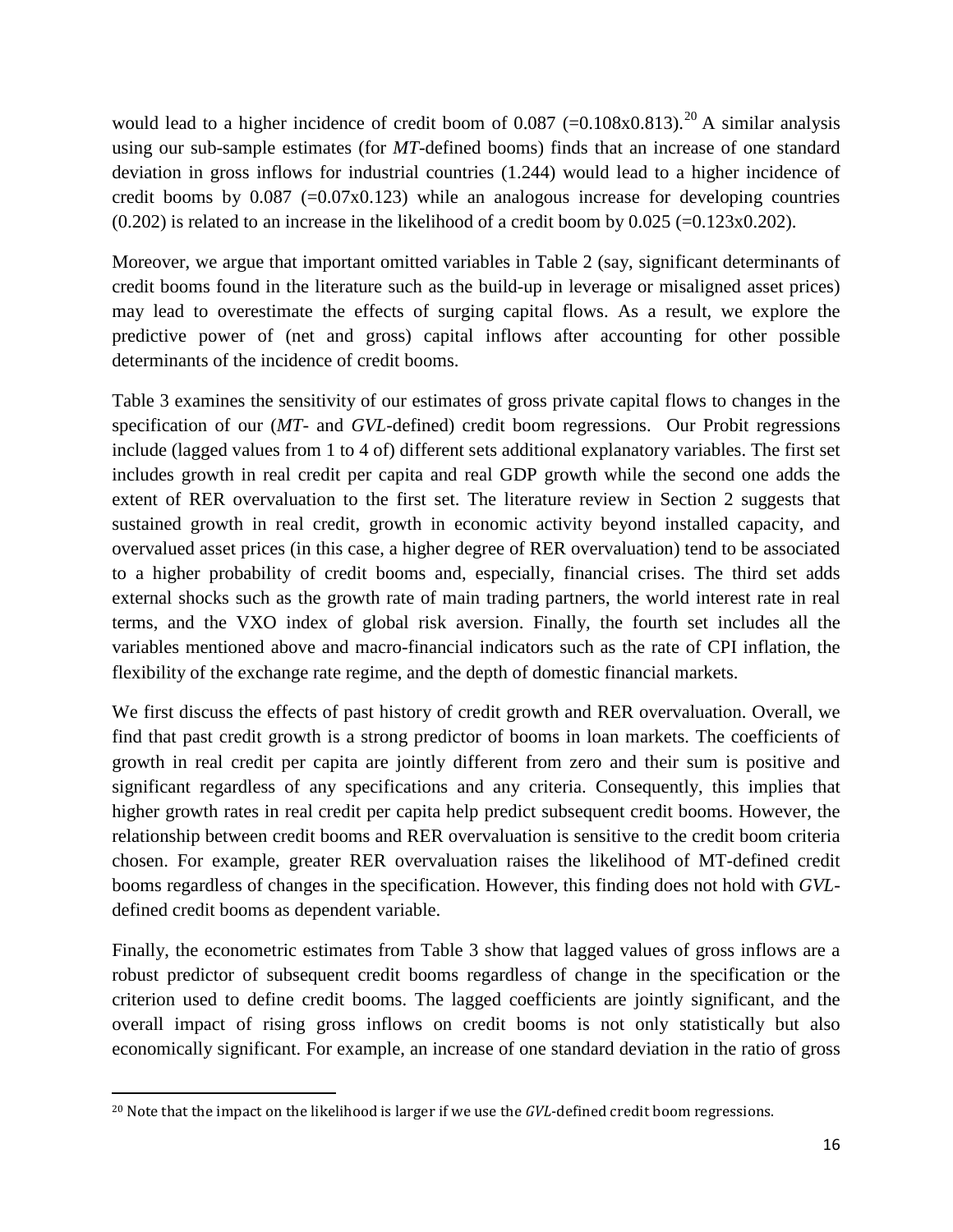private inflows to GDP (0.813) would lead to a higher probability of *MT*-defined credit booms of 0.15 (=0.183x0.813). Economic implications are similar in magnitude with the *GVL*-defined boom regressions.

#### **4.3 Gross Private Inflows and Credit Booms: Analysis by Type of Inflows**

Table 4 examines the ability of the different types of gross private foreign inflows to explain the incidence of credit booms; therefore, we include lagged values of FDI, FPI and OI in gross inflows.<sup>21</sup> We run these regressions for: (a) net and gross private inflows, (b) different samples of countries (full, industrial, and developing) and (c) different criteria to define credit booms (*MT*- and *GVL*-booms).

Our econometric analysis shows that the sum of the coefficients (of the lagged values) of OI inflows is positive and significant. This is consistent with the fact that countries with a lower equity-debt ratio in foreign flows tend to experience lending booms more frequently. The lower ratio, in turn, is partly driven by a higher amount of cross-border banking flows. As a result, an increasing amount of OI inflows will help predict subsequent booms in credit.<sup>[22](#page-18-1)</sup> On the other hand, our findings show that the coefficients of the lagged values of FDI inflows are negatively (although not always significantly) associated to subsequent likelihood of credit booms. The relationship between credit booms and FPI inflows is not robust as it is negative and not significant with the *MT*-defined boom, positive and not significant with the *GVL*-defined boom.

Next, we evaluate the impact of the lagged values of FDI, FPI and OI inflows on the incidence of credit booms across sub-samples of countries. For industrial countries we find a negative impact of gross FDI inflows on the subsequent proneness to credit booms –although this impact is significant only for *GVL*-defined booms. The impact of FPI inflows is not robust as it is negative and significant with *MT*-defined booms while it is positive and significant using *GVL*-defined booms. Gross FDI and FPI inflows do not exhibit a robust relationship with the proneness to credit booms among developing countries. The sign of the sum of their coefficient is not robust to changes in any criteria of credit booms. Gross private OI inflows, on the other hand, are always positive and it significantly exerts an impact on the likelihood of subsequent lending booms. Gross private OI inflows may lead to a higher incidence of credit booms for both *MT*and *GVL*-defined booms.

 $\overline{\phantom{a}}$ 

<span id="page-18-0"></span><sup>21</sup> Note that the category "Other Investment" (OI) in the Balance of Payments includes all financial transactions not covered under direct investment, portfolio investment, financial derivatives or reserve assets. This comprises the following transactions: (i) trade credits, (ii) loans, (iii) currency and deposits, and (iv) other assets/other liabilities.

<span id="page-18-1"></span><sup>&</sup>lt;sup>22</sup> As a robustness test we have also conducted regression analyses that relates the incidence of credit booms to lagged (net and gross) equity and debt inflows. Equity inflows include FDI and portfolio investment equity liabilities while debt inflows comprise portfolio investment debt liabilities, other investment and financial derivatives liabilities. The results are qualitatively similar to those found in panel II of Table 2. For reasons of space, the results are not reported but are available from the authors upon request.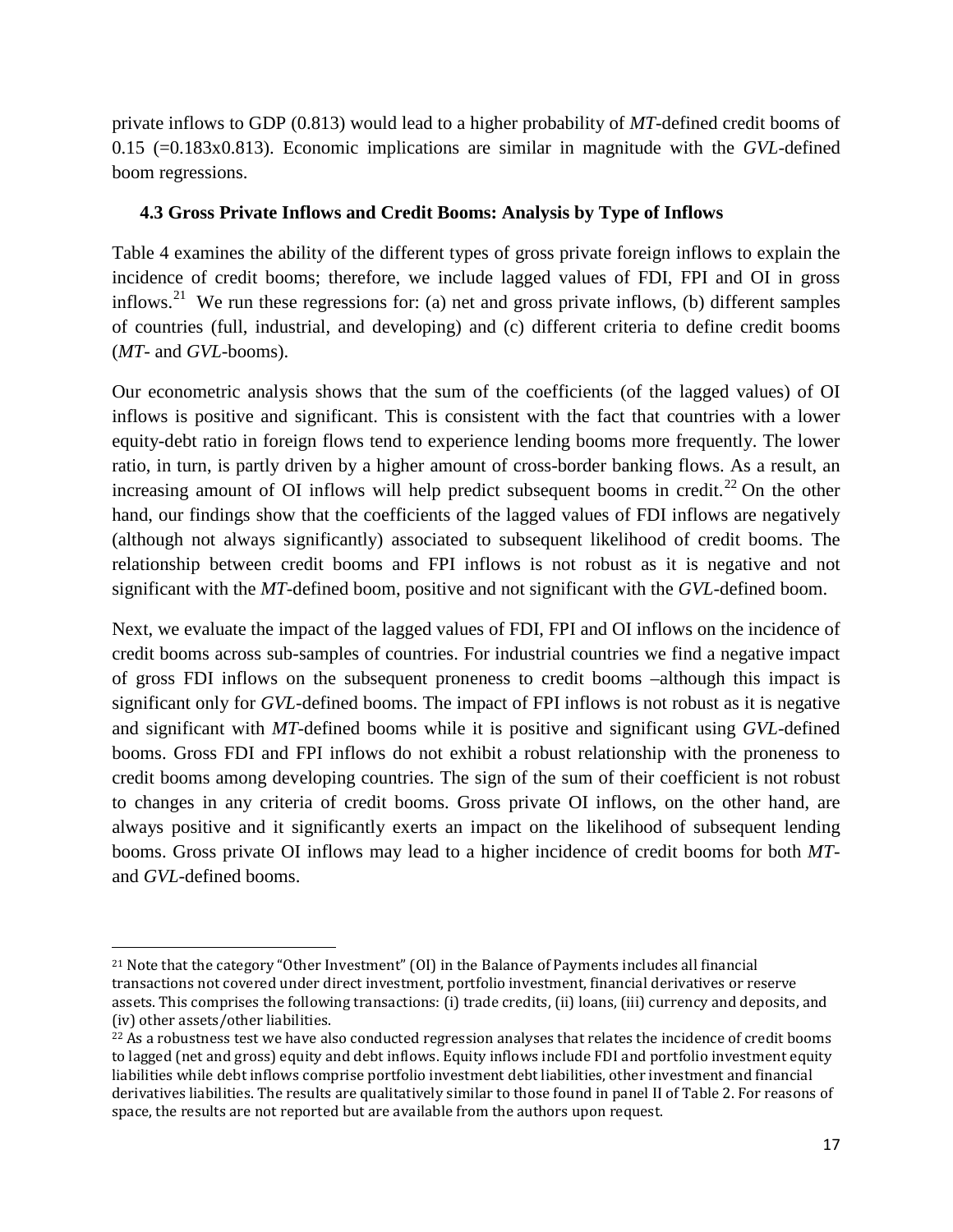Finally, our regression analysis shows that gross private OI inflows are robust predictors of subsequent lending booms. This finding remains invariant to changes in any sample of countries, and using either *MT*- or *GVL*-defined booms. Economically, the likelihood of a credit boom is raised by 0.25 and 0.37 for each criterion, respectively, in the event of a one standard deviation increase in gross private OI inflows (0.294).

#### *Sensitivity to the definition of credit booms*

Table 5 reports the Probit regression analysis for the full sample of countries by changing some parameters in the criterion. For instance, we estimate our regressions of  $MT$ -defined booms for  $\varphi$  $= 1.75$  (our preferred measure) and for alternative values of  $\varphi$  (that is, 1.5 and 2). Moreover, we use different values of  $\varphi$  for the credit boom identified by the *GVL*-criterion. Our baseline for the *GVL* criterion uses  $\varphi = 1.5$  following Barajas et al. (2009) while we carry out the analysis for other values of  $\varphi$  (in the case of *GVL* is 1.5 and 2).

Our findings show that lagged FDI inflows have an overall negative but not statistically different from zero. The sign of the sum of all coefficients of gross FPI inflows is not robust: it is negative for some regressions with *MT*-defined booms while it is positive for most regressions with *GVL*defined booms. Finally, gross OI inflows have a joint positive (and statistically significant) relationship with the likelihood of credit booms. Therefore, a surge in gross OI inflows would be likely to increase the proneness to credit booms regardless of any thresholds of credit booms.

#### **4.4 Baseline Regression Analysis**

We explore the predictive power of different types of private capital gross inflows while accounting for other possible determinants of the incidence of credit booms. In Tables 6 and 7, our results robustly show that surges of gross OI inflows may help explain the incidence of lending booms regardless of any sample of countries and any criteria used to define credit booms. Our baseline specification will include credit growth and the rate of growth in real economic activity. We may find a more accurate estimation of the effects of the different types of surging capital inflows by addressing the problem of likely omitted variables (see Section 4.3). As a result, Table 6 tackles this issue by including the lagged values of real GDP growth, and growth in real credit per capita. It also tests the sensitivity of this baseline regression model to different indicators of credit, namely: (a) growth in the credit-GDP ratio, and (b) growth in the ratio of credit to deposits in the banking system (or leverage ratio). We unbundle the impact of gross private OI inflows by distinguishing between bank inflows and other sector inflows.

Columns [1] and [4] of Table 6 report the results of our baseline regression that controls for the different types of gross private inflows, growth in real credit per capita, and GDP growth. We recurrently find that growth in credit per capita is a robust predictor of credit booms —as found in the literature (e.g. Schularick and Taylor, 2012). The sum of the coefficients of credit in these regressions is positive and statistically significant. We obtain an analogous result when we use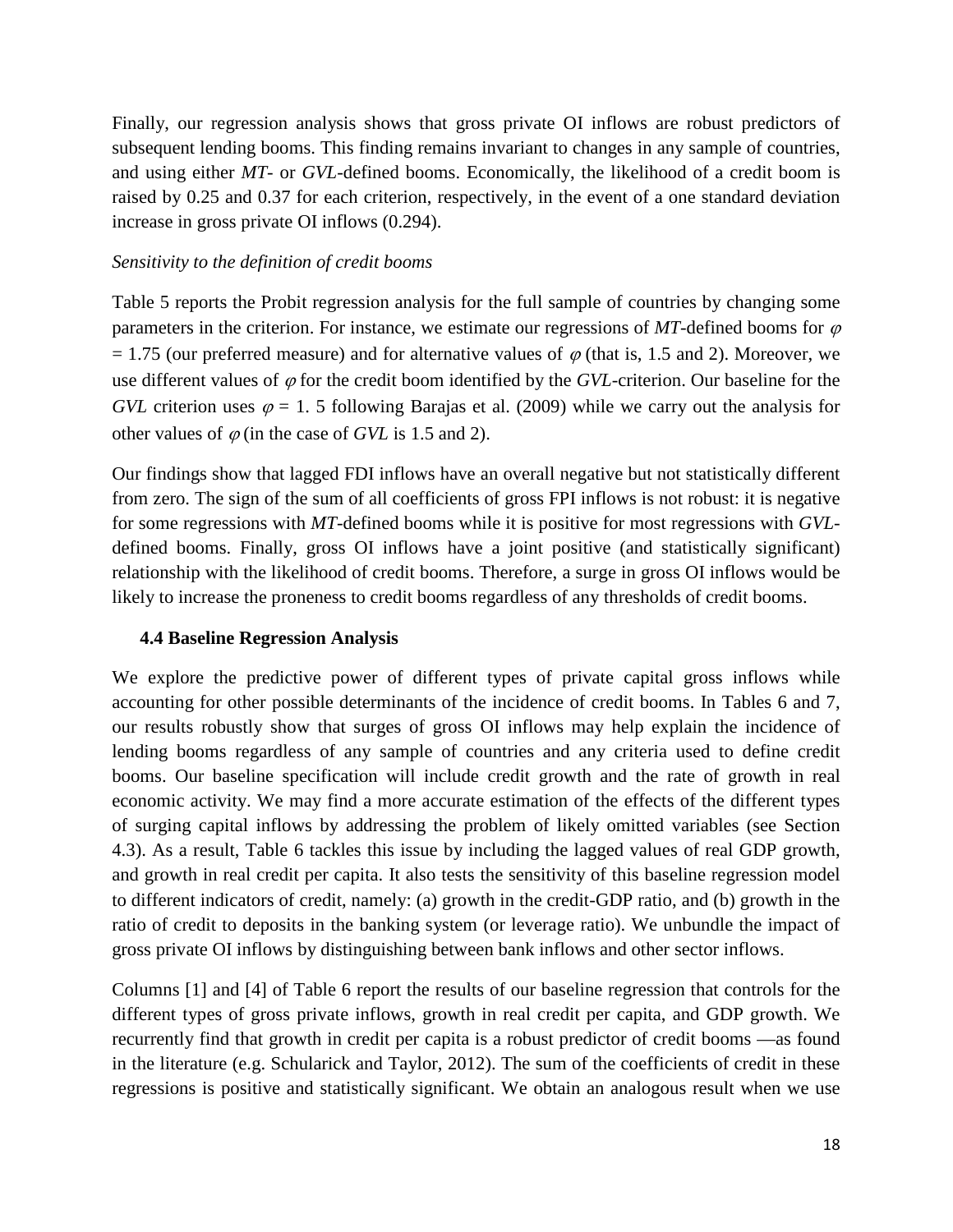instead growth in the credit-GDP ratio or in the leverage of the banking system. This implies that credit booms are more likely to happen if there is an increase in real credit in excess to the overall level of economic activity (as captured by the growth in the ratio of credit to GDP), or an increase in lending in excess of deposits (as proxied by growth in the leverage ratio).

Table 6 shows that the overall impact of gross FDI and FPI inflows on credit booms is typically negative and, in most cases, it fails to be statistically significant. Moreover, gross OI inflows have a robust positive impact on the incidence of credit booms even if we control for either past growth in credit-GDP ratio or the build-up in leverage. Consequently, surges in gross OI inflows along with rising leverage help explain the likelihood of a credit boom.

#### *Sensitivity to additional controls in the regression analysis*

Table 7 also tests the sensitivity of our baseline regressions (as reported in Table 6) to additional control variables. It reports the impact of capital inflows on the likelihood of credit booms while controlling for additional explanatory variables.<sup>[23](#page-20-0)</sup> According to the empirical literature, sustained growth in real credit, growth in economic activity beyond installed capacity, overvalued asset prices (in this case, a higher degree of RER overvaluation) and other structural factors tend to be associated to a higher probability of credit booms and, especially, financial crises. Consequently, we add to the baseline regression lagged values of: (a) the real overvaluation of the currency, (b) external shocks such as the growth of main trading partners, real world interest rates, and an index of global risk aversion, and (c) macro-financial indicators like the flexibility of the exchange rate regime, inflation, and the depth of the domestic financial system.<sup>24</sup>

Our results confirm that an increase in overall gross inflows may raise the susceptibility to credit booms (see panel I of Table 7). Furthermore, this effect may be largely explained by surges in gross OI inflows while gross FDI and FPI inflows, in most cases, tend to mitigate the impact on the likelihood of surges in credit. Column [1] of Table 7 reports our Probit regression controlling for credit growth, GDP growth and RER overvaluation. It does so for both *MT*- and *GVL*-defined credit booms. We reconfirm that gross private OI inflows have an overall positive and significant impact on the likelihood of credit booms regardless of any criteria. The overall impact of FDI and FPI is not robust —although the latter has a negative and significant effect when using *MT*defined booms. Column [2] includes external shocks to the matrix of controls for our Probit regressions while column [3] controls additionally for macro-financial conditions. Throughout all these regressions, we find that gross private OI inflows have a significant predictive power on credit booms while the overall impact of gross FDI and FPI fails to be significant.

*Unbundling the effect of gross OI inflows* 

 $\overline{\phantom{a}}$ 

<span id="page-20-0"></span><sup>&</sup>lt;sup>23</sup> Our tables also report the estimates for the lagged values of growth in credit and the RER overvaluation. The estimated coefficients of the other control variables are not reported but are available from the authors upon request.

<span id="page-20-1"></span><sup>&</sup>lt;sup>24</sup> Note that the bottom panel of Table 7 shows the set of controls used in each of the reported specifications.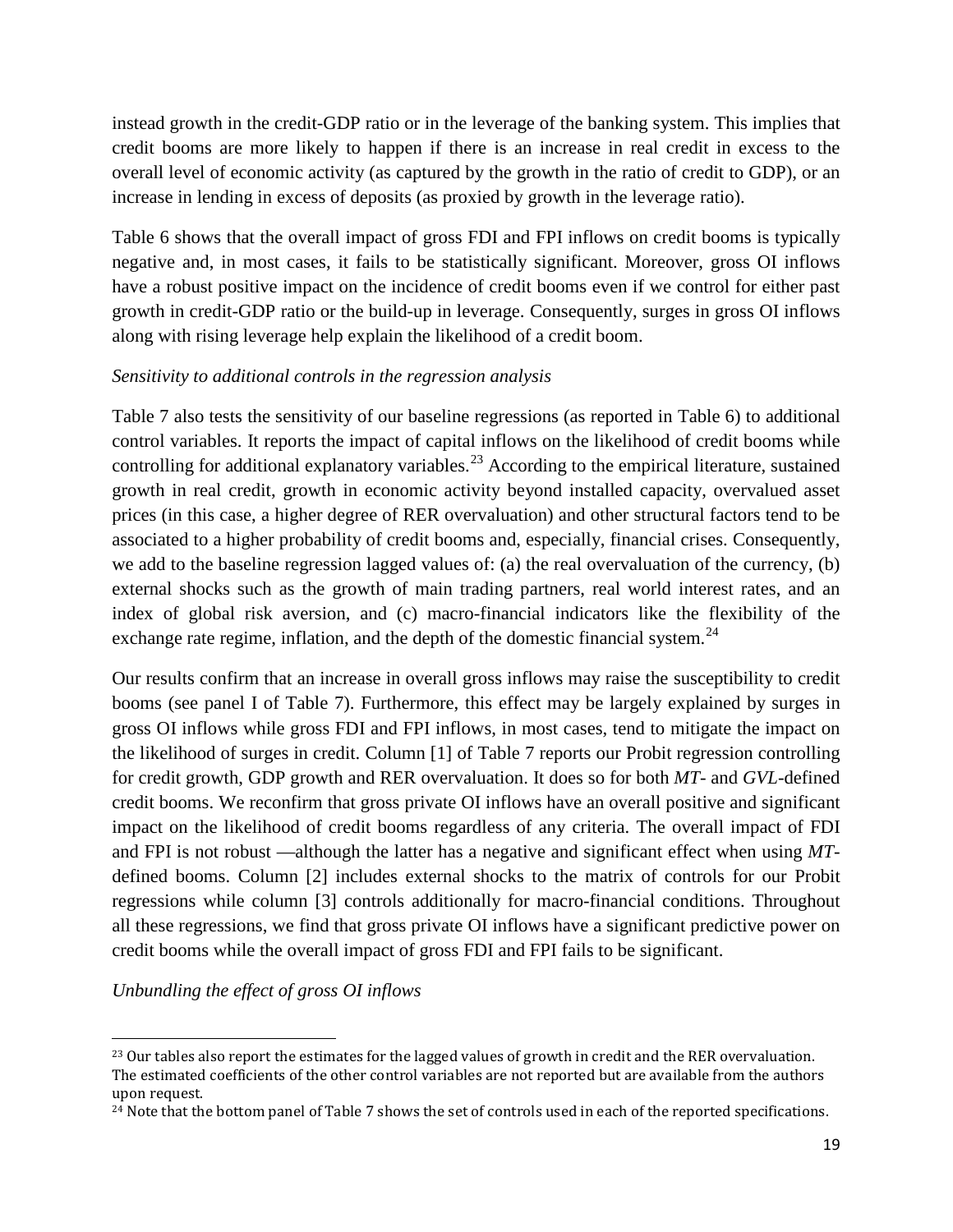Table 8 reports the impact of gross FDI, FPI, OI bank inflows, and OI other sector inflows on the likelihood of credit booms while controlling for additional explanatory variables. The set of specifications presented is similar to that in Table 7.<sup>[25](#page-21-0)</sup> Our findings show that the overall impact of gross FDI and FPI fails to be significant regardless of the specification and the criteria to define booms. Gross FPI inflows have a positive but statistically negligible impact while the direction of the overall impact of gross FDI inflows is sensitive to the methodology to identify booms —however, it is still statistically not significant. A closer look at the different types of inflows within OI category, we find that the overall impact of gross OI inflows on credit booms is primarily driven by surging bank inflows while the impact of other sector inflows is not robust (i.e. in some cases it is negative and significant while in others it fails to be different from zero). Overall, the evidence robustly points to surging gross OI bank inflows as likely conduits for subsequent lending booms (see Table 8).

#### **4.5 Capital Flows, Credit Booms, and Crisis**

 $\overline{\phantom{a}}$ 

So far we have found that the likelihood of credit booms is influenced by surges in gross inflows. In addition, the literature shows that not all lending booms end up in a crisis (see Tornell and Westermann, 2002; Barajas, Dell'Ariccia and Levchenko, 2009; Calderón and Servén, 2011). Section 3.2 shows that approximately 1 out of every 4 credit booms coincide or are followed by systemic banking crisis. Consequently, this section aims at examining surges in gross inflows may help predict credit booms that end up in systemic financial crises —that is, bad credit booms as defined in Barajas et al. (2009). In short, we assess whether increases in gross private inflows may help predict bad credit booms.

*Capital flows and bad credit booms: A naïve regression analysis*. Table 9 reports the lagged coefficient of (net and gross) capital inflows by type.<sup>[26](#page-21-1)</sup> Analogous to Table 4, we only include the lagged history of capital flows without controlling for any additional explanatory variables in our regressions. We conduct these regressions for both net and gross inflows, for different samples of countries, and for *MT*- and *GVL*-defined booms.

When examining the regression analysis with bad booms using the *MT* criterion, our findings show that increases in gross OI inflows may lead to higher incidence of bad credit booms for the full sample of countries whereas the impact of gross FPI and FDI inflows fails to be significant. A comparison of our estimates for industrial and developing countries shows that surging FDI and OI inflows help explain bad lending booms in the former sample. In the latter one, surging FPI and OI flows help explain the incidence of credit booms, while surging FDI inflows tend to reduce their incidence (see Table 9).

<span id="page-21-0"></span><sup>&</sup>lt;sup>25</sup> The bottom part of Table 8 shows the set of controls used in each of the reported specifications.

<span id="page-21-1"></span><sup>&</sup>lt;sup>26</sup> We also conduct Probit regressions of the likelihood of bad credit booms on the (net and gross) overall private inflows. The impact is not only positive and significant but also higher than that found in Table 4. For the sake of brevity, the results are not reported, but they are available from the authors upon request.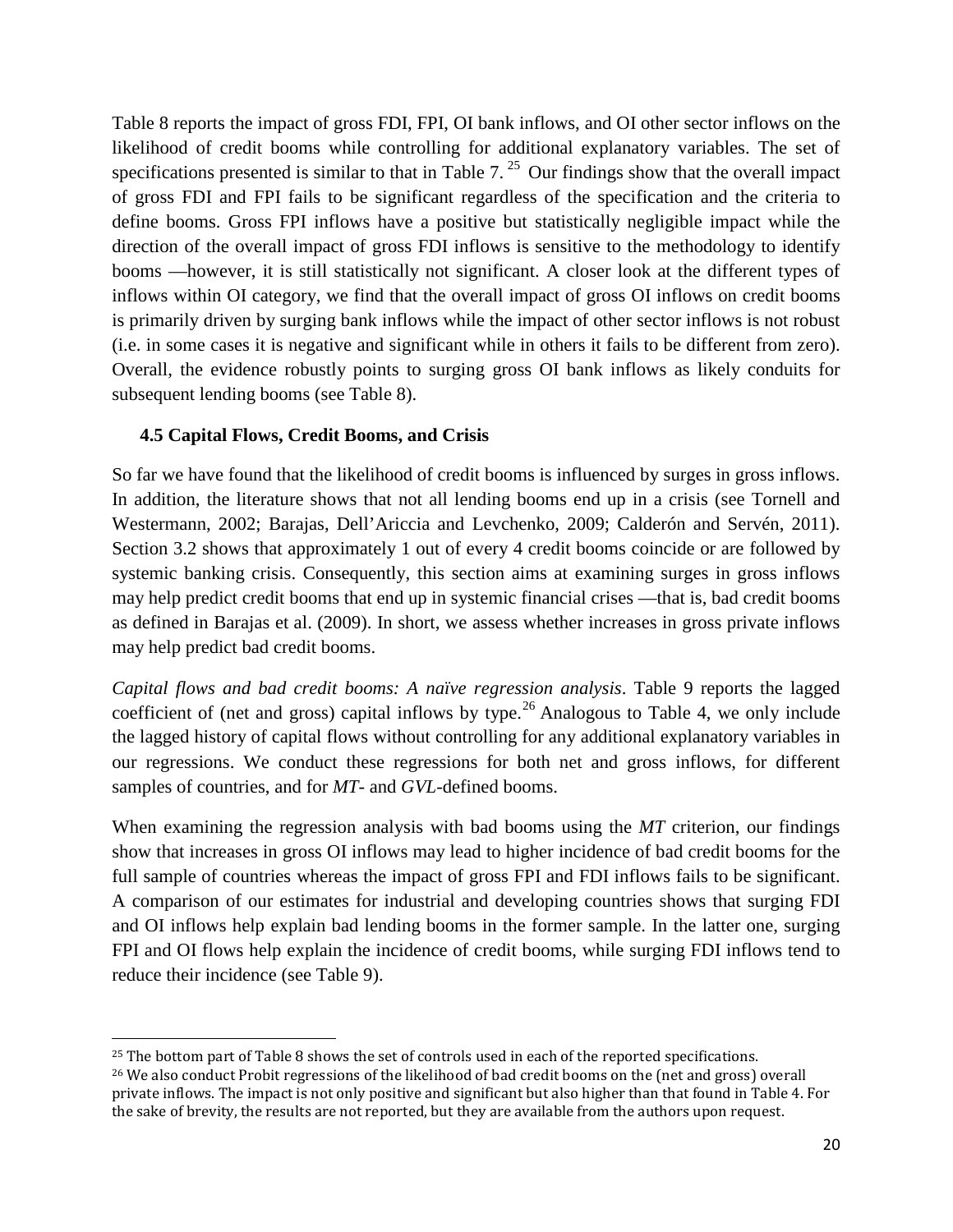Our findings with the *GVL*-defined "bad booms" show that surges in gross FPI and OI inflows indeed raise the likelihood of bad booms for all countries (i.e. they have a positive and significant overall impact on that probability) while increase in FDI tend to significantly reduce their likelihood. The findings for all countries qualitatively hold for industrial countries. For developing countries, gross FPI and OI still help predict greater proneness to bad credit booms. However, FDI inflows fail to have any explanatory power (see Table 9).

As a result, the Probit analysis shows that surges in capital flows –especially, gross OI inflows and to a lesser extent gross FPI inflows– may help predict credit booms associated to a systemic crisis in the banking sector. Interestingly, surges in gross FDI inflows tend to reduce the probability of bad booms. In what follows, we will examine whether the findings of this simple regression framework hold to the inclusion of additional controls variables.

#### *Baseline regression: Controlling for credit and output growth*

l

Table 10 presents our baseline regressions which include our basic controls: capital inflows, growth of real credit per capita, and growth in real GDP. Our findings are consistent with the evidence from Schularick and Taylor (2012) and Jordà, Schularick, and Taylor (2011): the build-up of credit (as proxied by lagged values of growth in real credit per capita) raises the likelihood of a *bad credit boom*. However, growth has an overall negative effect on the likelihood of bad credit booms with the *MT*- and *GVL*-defined booms.

After controlling for growth in real economic activity and in credit, we still find that the likelihood of bad credit booms is systematically heightened by a surge in gross OI inflows. The evidence on the effects of FPI flows is mixed: negative when we use the *MT*-defined booms as dependent variables and positive for the *GVL*-defined booms. An increase in gross FDI inflows would mitigate the likelihood of a bad credit boom with the *GVL*-defined booms while it has a positive and not significant effect with *MT*-defined bad booms.

We also conduct a sensitivity analysis of our regressions to different proxies for credit growth analogously to Table 6. Therefore, we replace growth in real credit per capita in our regression analysis for: (a) growth in the ratio of credit to GDP which reflects whether credit increases at a faster pace than real economic activity, and (b) growth in the credit to deposit ratio which measures the build-up in leverage. Regarding our proxies of credit growth we first find that credit creation in excess of economic growth has a positive and robust impact on the likelihood of bad credit booms. This is consistent with the Schularick and Taylor (2012) where credit appears to be a summary statistic of financial conditions that help predict future crisis episodes.<sup>[27](#page-22-0)</sup> Second, the expansion of credit at a faster pace than the growth in deposits in the banking sector

<span id="page-22-0"></span> $27$  This is also consistent with the fact that more than 1/3 of lending booms followed asset price booms or capital flow bonanzas among industrial and emerging markets. For LAC, almost 2/3 of lending booms followed equity price booms and more than half lending booms followed capital flow bonanzas (see Calderón and Servén, 2011).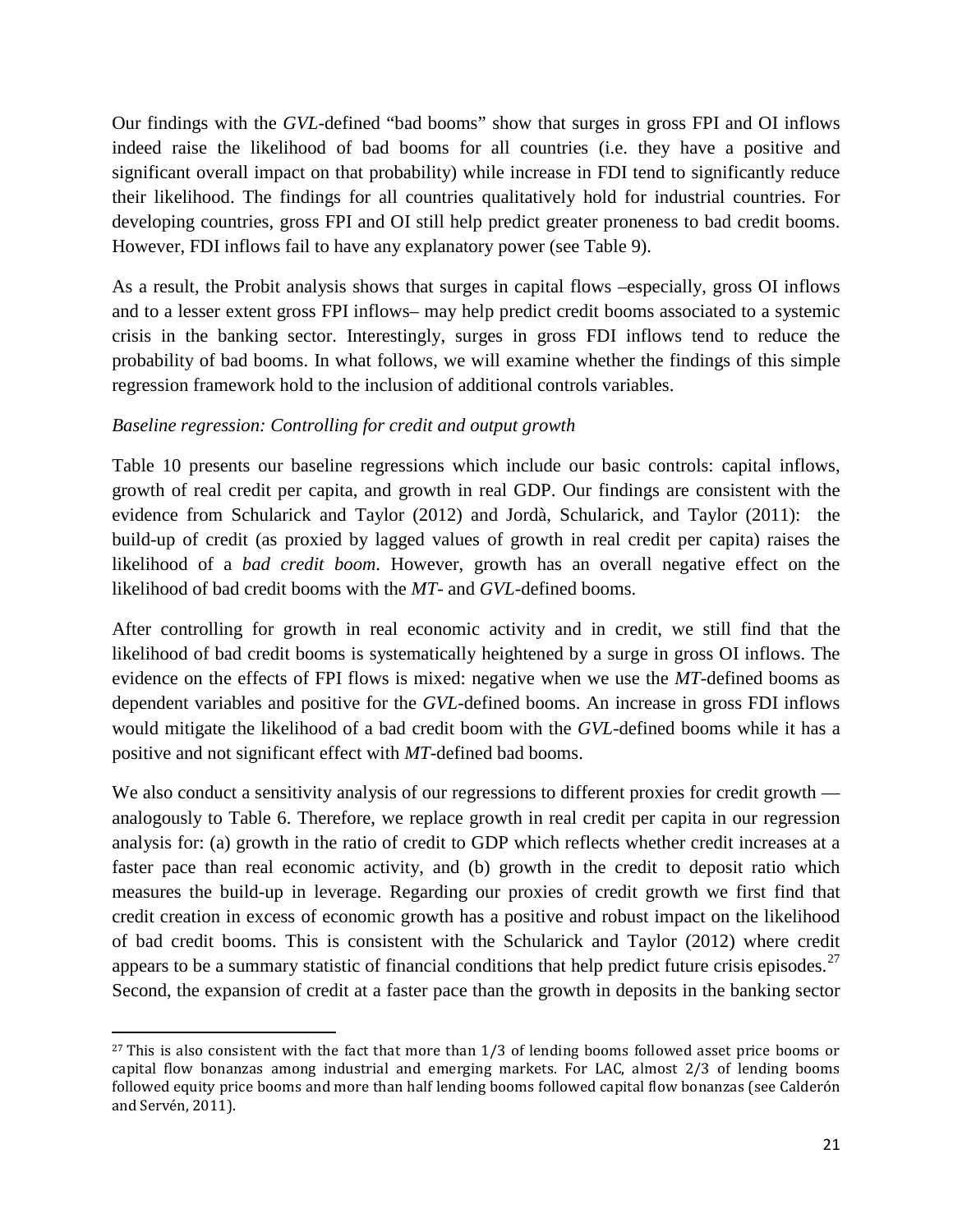also signals a higher likelihood of bad credit booms (that is, a higher frequency of bad booms). This is consistent with the evidence that the build-up of bank leverage tends to precede most financial crisis episodes in advanced and emerging economies (Gourinchas and Obstfeld, 2012).

We next examine the role of the composition of capital inflows in explaining bad credit booms —while controlling for either growth in credit-GDP ratio or in leverage. In general, we find that the sum of all lags of gross OI inflows is always positive and statistically significant, and that all the coefficients for OI inflows are jointly different from zero. This result holds for all specifications in Table 10. The link between FPI inflows and credit booms is not as consistent given that the overall effect (as captured by the sum of all lagged coefficients) is positive but not significant with *MT*-defined booms whereas it is positive and jointly significant with the *GVL* defined booms. The sum of all lags of FDI is, however, negative and significant with the *GVL*defined booms while it is not statistically significant with the *MT*-defined booms. Consequently, the likelihood of bad credit booms is heightened by surges in gross OI flows and, to a lesser extent, by increases in FPI inflows while higher FDI inflows may at best mitigate the probability of the crisis.

As a result, our analysis systematically finds that, even after controlling for the build-up in leverage (either using the growth of credit-GDP ratio or that of the credit-deposit ratio), the sum of all lagged coefficients for gross inflows is positive and significant regardless of any criteria to define the dependent variable in our Probit analysis. Our findings robustly shows that surges in gross private OI inflows may help signal the occurrence of credit booms that end up in financial crises.

#### *Sensitivity analysis: Additional controls*

We extend our panel Probit baseline regression analysis in Table 11 by including an additional set of controls: external shocks (i.e. growth of main trading partners, the world real interest rate and global risk aversion), RER overvaluation, and macro-financial factors (such as the flexibility of the exchange rate regime, the inflation rate, and the depth of domestic financial markets).<sup>[28](#page-23-0)</sup> In general, we find that past history of credit is a robust predictor of credit booms that end up in systemic banking crises. This finding is robust to changes in the model specification and the criteria to define booms. On the other hand, RER overvaluation has an overall positive and significant effect on the incidence of credit booms when we use *MT*-defined booms as dependent variable. For *GVL*-defined booms, the impact is negative and statistically negligible.

The impact of gross capital inflows differ by type of flow. The impact of surging gross FDI and FPI inflows is not robust: its overall direction is sensitive to the definition of credit boom and fails to be significant in most of the specifications. An analogous result is obtained for gross FPI inflows. Its overall impact is negative (positive) with the *MT*- (*GVL*-) defined booms and it is statistically not different from zero in half of the specifications. Finally, gross OI inflows

<span id="page-23-0"></span>l  $28$  We include in our specification four (4) lags of each of these additional control variables.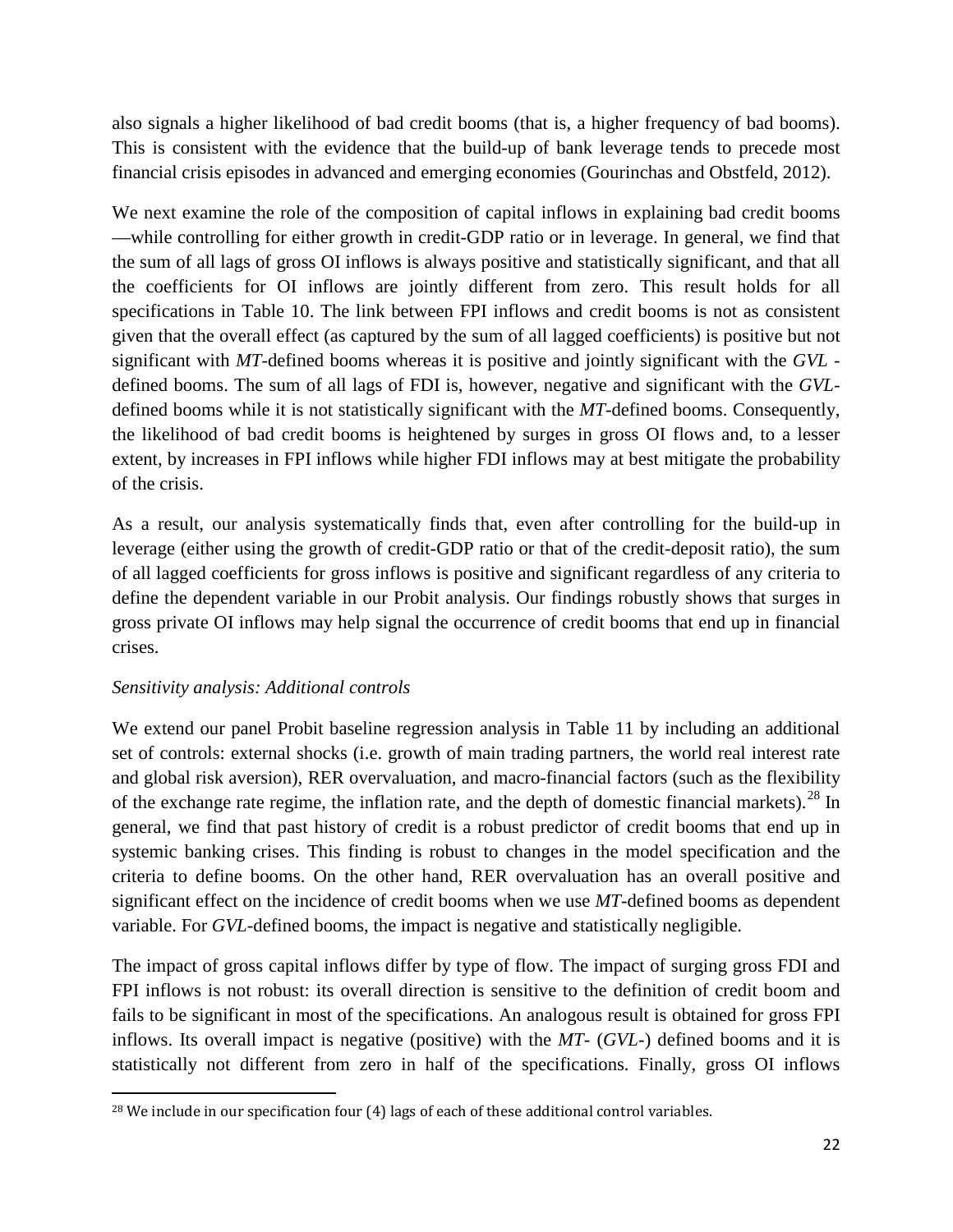continued to be a robust predictor of bad booms. The sum of the coefficients of its lagged values is positive and significant throughout all specifications presented in Table 11.

Overall, we find that: (a) the probability of credit booms increases as the domestic economy experiences a surge in gross OI inflows, (b) surges in FDI and FPI inflows may, at best, partly mitigate the impact of capital flows on the likelihood of credit booms, and (c) some types of gross private inflows —and more specifically gross OI inflows— still help predict subsequent bad credit booms even after controlling for rising banking leveraged and overvalued RERs.

#### *Sensitivity analysis: Unbundling gross private OI inflows*

Table 12 includes the private components of gross OI inflows —gross bank inflows and other sector inflows. Our findings confirm that gross FDI inflows have a neutral behavior regarding the incidence of credit booms (their impact is statistically negligible). Gross FPI inflows have a positive overall impact that is statistically significant in some specifications. When looking at the different types of private OI gross inflows, we find that bank inflows have a robust positive impact (i.e. the sum of its coefficients is positive and significant for all specifications and regardless the credit boom criteria). Other sector inflows, nevertheless, fail to have a robust relationship with the incidence of bad booms. It has a negative overall effect when running regressions on *MT*-defined bad booms, and positive (but statistically equal to zero) for the *GVL*defined lending booms.

Overall, we find that bank flows are a robust predictor of the incidence of credit booms. To a lesser extent, a surge in gross FPI inflows may also raise the proneness of bad credit booms. Finally, we should reconfirm that bank flows still have predictive power on the incidence of bad credit booms after we account for past credit growth and overvalued asset prices.

#### *An economic interpretation: Calculating marginal effects*

Table 13 reports the marginal effects that the different types of gross private inflows have on the probability of credit booms. We compute the marginal effects for selected specifications in Tables 5 and 6 and for different criteria. The main findings emerging from Table 13 are: (a) surging gross OI inflows are significantly associated with a higher probability of credit booms, and (b) this relationship is driven by the surge in OI Bank inflows.

When we look at the overall contribution of gross inflows to the probability of credit booms, we find that this contribution is quantitatively more significant when we consider the *GVL*-defined booms as dependent variable. In this case, our findings suggest that the probability of having a credit boom is almost 0.3 greater when there are surges in gross OI inflows. If these surges are driven by gross OI bank inflows, this probability is 0.4 greater.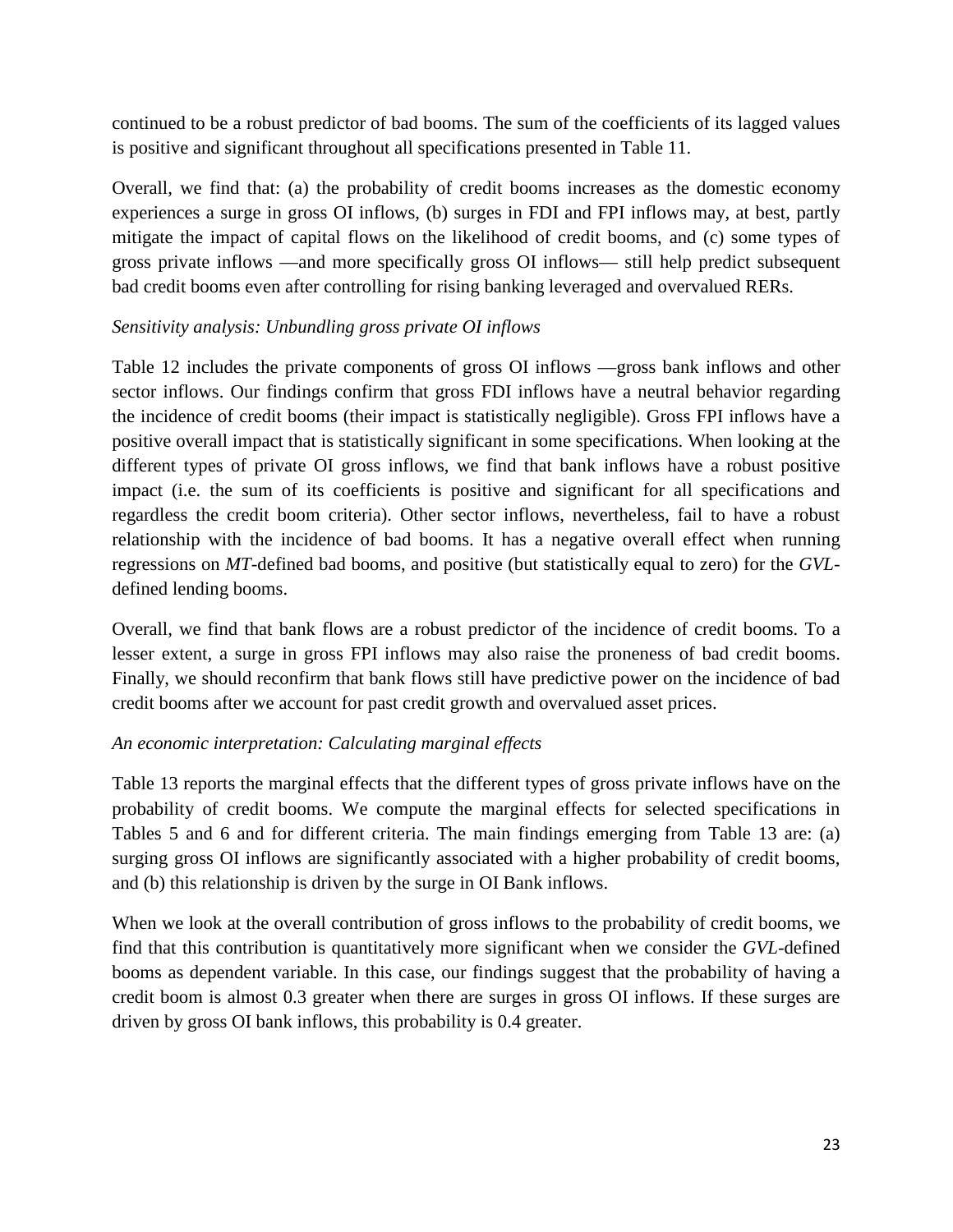### **5. Conclusions**

The main message of this paper is that rising flows of capital from foreign investors particularly, driven by gross private OI inflows— tend to precede domestic credit booms. The increase in this type of gross capital inflow also leads to bad credit booms. As a result, gross private OI inflows are a good predictor of credit booms.

Our empirical results robustly show that surges in gross private capital inflows help predict the incidence of credit booms. Second, the main conduit of the effect of surges in foreign private capital inflows is the OI inflows (say, bank loans, trade credits, currency and deposits, and other investment liabilities). While surges of OI inflows amplify the likelihood of domestic credit booms, an increase in FPI inflows mitigate their probability. Third, our estimates show that surges in gross private OI inflows do explain the occurrence of bad credit booms. In addition, the impact of surges in capital inflows on the predictability of bad booms is greater than their impact on the predictability of all credit booms. Finally, gross capital inflows are a significant predictor of financial crisis after controlling for credit growth (or build-up in leverage) and/or overvaluation of the currency.

In concluding, there are some further avenues that we aim to pursue within this line of research. For instance, we may test whether the impact of capital inflows on the likelihood of credit booms may be partly offset in countries with sound macro-financial frameworks –say, countries with flexible exchange rate arrangements, sufficient aggregate liquidity to cushion external shocks, sustainable fiscal positions and the ability to conduct countercyclical policies. Containing the impact of surging capital flows on credit may also require the implementation of macroprudential tools. Deploying these policy tools should aim at containing systemic risks associated to excessive credit creation rather than eliminating the credit cycle. Hence, macro-prudential tools should mitigate the impact of capital flows on the likelihood of credit booms. Finally, we should also expect that capital flow surges should have a lower impact on the likelihood of credit booms in countries with sound regulatory frameworks and strong institutions.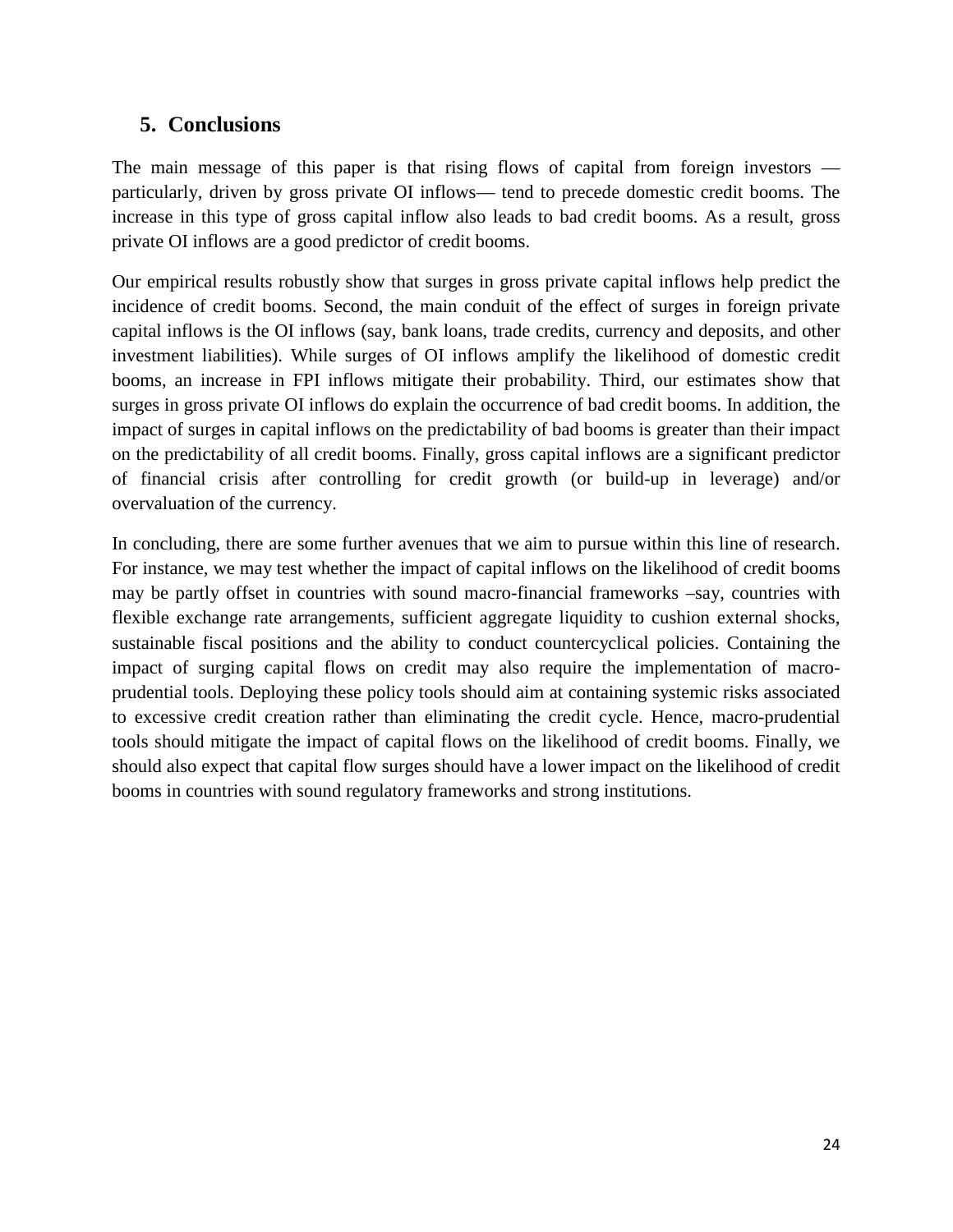#### **References**

Barajas, A., G. Dell'Ariccia, and A. Levchenko, 2009. "Credit Booms: the Good, the Bad, and the Ugly." Washington, DC: IMF, *manuscript*

Beck, T., Demirgüç-Kunt, A., Levine, R., 2000. A new database on financial development and structure. The World Bank Economic Review 14, 597-605.

Beck, T., Demirgüç-Kunt, A., 2009. Financial institutions and markets across countries and over time: data and analysis. The World Bank Policy Research Working Paper 4943.

Borio, C., and P. Disyatat, 2011. "Global imbalances and the financial crisis: Link or no link?" BIS Working Papers No 346

Bruno, V., and H.S. Shin, 2012. "Capital Flows, Cross-Border Banking and Global Liquidity." Department of Economics, Princeton University, *manuscript*, March

Caballero, J., 2010. Do surges in international capital inflows influence the likelihood of banking crises? Cross-country evidence on bonanzas in capital inflows and bonanza-boom-bust cycles. University of California Santa Cruz, Economics Department, manuscript.

Calderón, C., and M. Kubota, 2012. "Sudden stops: A global and local investors alike?" Journal of International Economics, forthcoming: [http://dx.doi.org/10.1016/j.jinteco.2012.05.010.](http://dx.doi.org/10.1016/j.jinteco.2012.05.010)

Calderón, C., and L. Servén, 2011. "Macro-Prudential Policies over the Cycle in Latin America." Washington, DC: The World Bank, *manuscript* 

Cardarelli, R., S. Elekdag, and M.A. Kose, 2010. "Capital inflows: Macroeconomic implications and policy responses." *Economic Systems 34(4)*, 333-356

Calvo, G.A., A. Izquierdo, and L.F. Mejía, 2004. On the empirics of sudden stops: the relevance of balance-sheet effects. NBER Working Paper 10520.

Calvo, G.A., A. Izquierdo, and L.F. Mejía, 2008. Systemic sudden stops: the relevance of balance-sheet effects and financial integration. NBER Working Paper 14026.

Devereux, M.B., and M. Saito, 2006. "A portfolio theory of international capital flows." IIIS Discussion Paper No.124.

Di Giovanni, J., Shambaugh, J.C., 2008. The impact of foreign interest rates on the economy: the role of the exchange rate regime. Journal of International Economics 74(2), 341-361.

Forbes, K.J., and F.E. Warnock, 2011. "Capital Flow Waves: Surges, Stops, Flight, and Retrenchment." NBER Working Paper 17351, August

Furceri, D., S. Guichard and E. Rusticelli, 2011. "The Effect of Episodes of Large Capital Inflows on Domestic Credit", OECD Economics Department Working Papers No. 864, May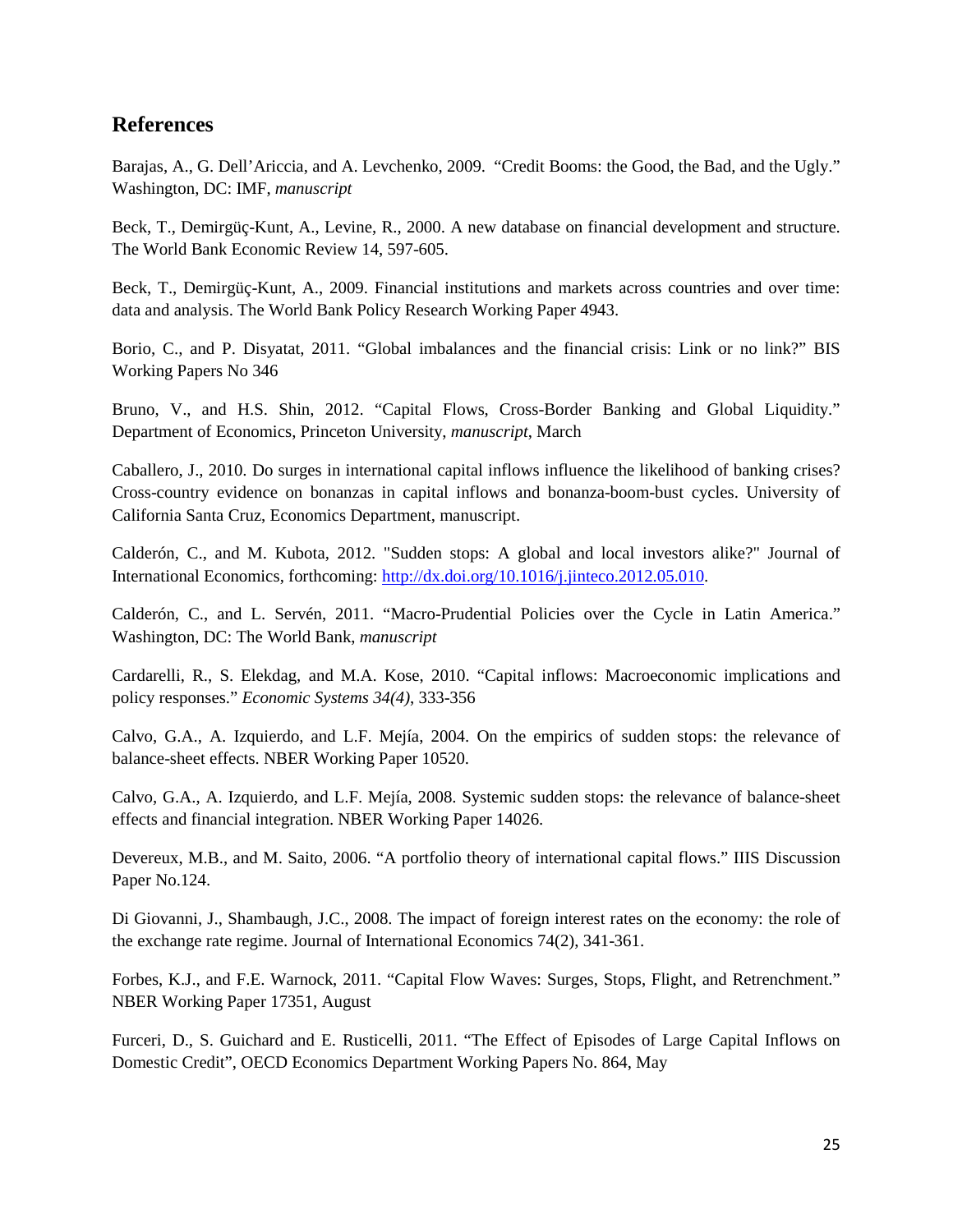Ghosh, A.R., J. Kim, M.S. Qureshi, and J. Zalduendo, 2012. "Surges." IMF Working Paper WP/12/22, January.

Gourinchas, P.O., and M. Obstfeld, 2012. "Stories of the Twentieth Century for the Twenty-First." *American Economic Journal: Macroeconomics 4(1)*, 226-265

Gourinchas, P.O., R. Valdes, and O. Landerretche, 2001. "Lending Booms: Latin America and the World." *Economia*, Spring Issue, 47-99.

Hodrick, R.J., and E.C. Prescott, 1997. "Postwar U.S. business cycle: An empirical investigation." Journal of Money, Credit and Banking, 29(1), 1-16.

Ilzetzky, E.O., Reinhart, C.M., Rogoff, K.S., 2009. Exchange Rate Arrangements Entering the 21st Century: Which Anchor will Hold? Cambridge, MA, Harvard University, manuscript.

International Monetary Fund, 2011. "Recent Experiences in Managing Capital Inflows—Cross-Cutting Themes and Possible Policy Framework." Washington, DC: International Monetary Fund.

Jordà, O., M. Schularick, and A.M. Taylor, 2011. "Financial Crises, Credit Booms, and External Imbalances: 140 Years of Lessons." *IMF Economic Review 59(2)*, 340-378.

Kaminsky, G.L., Reinhart, C.M., Vegh, C.A., 2005. When it rains, it pours: procyclical capital flows and macroeconomic policies. In: Gertler, M., Rogoff, K. (Eds.), NBER Macroeconomics Annual 2004. Cambridge, MA, The MIT Press, pp. 11-82.

Kose, M. A., E.S. Prasad, K.S., Rogoff, and S-J. Wei. 2010. "Financial Globalization and Economic Policies." In Handbook of Developing Economics, Volume 5, ed. Dani Rodrik and Mark Rosenzweig, pp. 4283-4362. The Netherlands: North-Holland.

Kubota, M., 2009. "Real Exchange Rate Misalignments: Theoretical Modelling and Empirical Evidence." The University of York, Discussion Papers in Economics No. 2009/24, October

Laeven, L., and F. Valencia, 2008. "Systemic banking crises: A new database." International Monetary Fund Working Paper 08/224.

Laeven, L., and F. Valencia, 2010. "Resolution of banking crises: The good, the bad, and the ugly." International Monetary Fund Working Paper 10/146.

Lane, P.R., Milesi-Ferretti, G.M., 2001. The external wealth of nations: measures of foreign assets and liabilities for industrial and developing countries. Journal of International Economics 55, 263-294.

Lane, P.R., Milesi-Ferretti, G.M., 2007. The external wealth of nations mark II: revised and extended estimates of foreign assets and liabilities, 1970-2004. Journal of International Economics 73, 223-250.

Levchenko, A., and P. Mauro, 2007. "Do Some Forms of Financial Flows Help Protect Against "Sudden Stops"?" *The World Bank Economic Review 21(3)*, 389-411.

Magud, N.E., C.M. Reinhart, and E.R. Vesperoni, 2012. "Capital Inflows, Exchange Rate Flexibility, and Credit Booms." IMF Working Paper WP/12/41, February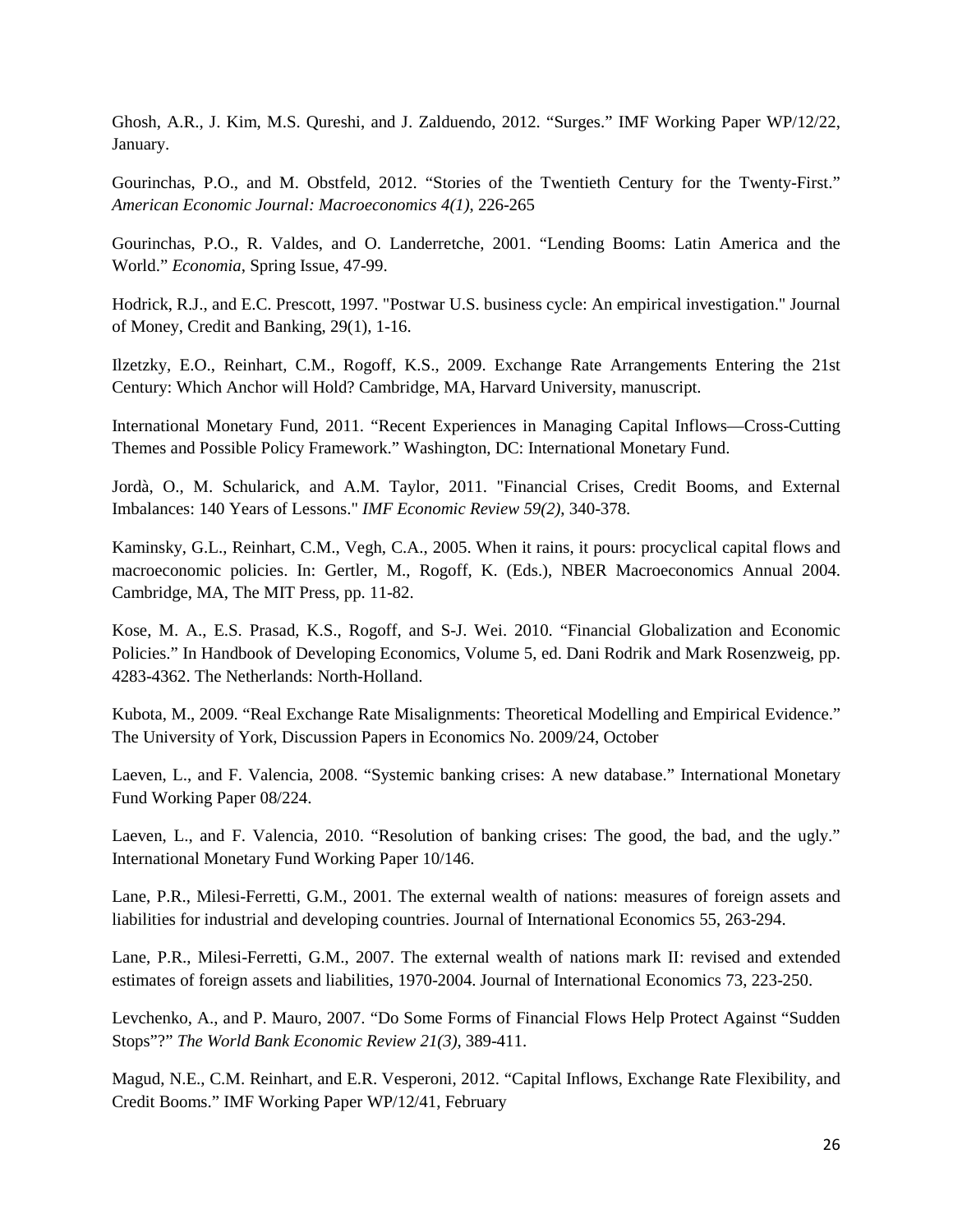Merton, R., 1971. "Optimum consumption and portfolio rules in a continuous-time model." *Journal of Economic Theory* 3(4), 373-413.

Mendoza, E.G., and M.E. Terrones, 2008. "An anatomy of credit booms: Evidence from macro aggregates and micro data." NBER Working Paper 14049, May

Obstfeld, Maurice (2012) "Does the Current Account Still Matter?" American Economic Association Annual Meetings (Chicago, IL), *Richard T. Ely Lecture*, American Economic Review, forthcoming [\(http://elsa.berkeley.edu/~obstfeld/Ely%20lecture.pdf\)](http://elsa.berkeley.edu/~obstfeld/Ely%20lecture.pdf)

Obstfeld, M., and K. Rogoff, 1996. *Foundations of International Macroeconomics*. Cambridge, MA: The MIT Press.

Ostry, J.D., A.R. Ghosh, K. Habermeier, L. Laeven, M. Chamon, M.S. Qureshi, and A. Kokenyne, 2001. "Managing Capital Inflows: What Tools to Use?" IMF Staff Discussion Note SDN/11/06, April

Reinhart, C.M., and V. Reinhart, 2009. "Capital Flow Bonanzas: An Encompassing View of the Past and Present." In: Frankel, J.A., and C. Pissarides, Eds., NBER International Seminar on Macroeconomics 2008. Chicago, IL: University of Chicago Press for NBER, pp. 9-62

Reinhart, C.M., Rogoff, K.S., 2004. The modern history of exchange rate arrangements: a reinterpretation. The Quarterly Journal of Economics 119(1), 1-48.

Rothenberg, A., Warnock, F., 2011. "Sudden flight and true sudden stops." *Review of International Economics 19(3)*, 509-524.

Schularick, M., and A.M. Taylor, 2012. "Credit Booms Gone Bust: Monetary Policy, Leverage Cycles, and Financial Crises, 1870–2008." *American Economic Review 102(2)*, 1029–1061

Shin, H.S., 2012. "Global banking gult and loan risk premium." *IMF Economic Review* 60(2), 155-192.

Tille, C., and E. Van Wincoop, 2010. "International capital flows," *Journal of International Economics* 80(2), 157-175.

Tornell, A., and F. Westermann, 2002. "Boom-bust cycles in middle-income-countries: Facts and explanation." *IMF Staff Papers 49(Special Issue)*, 111-155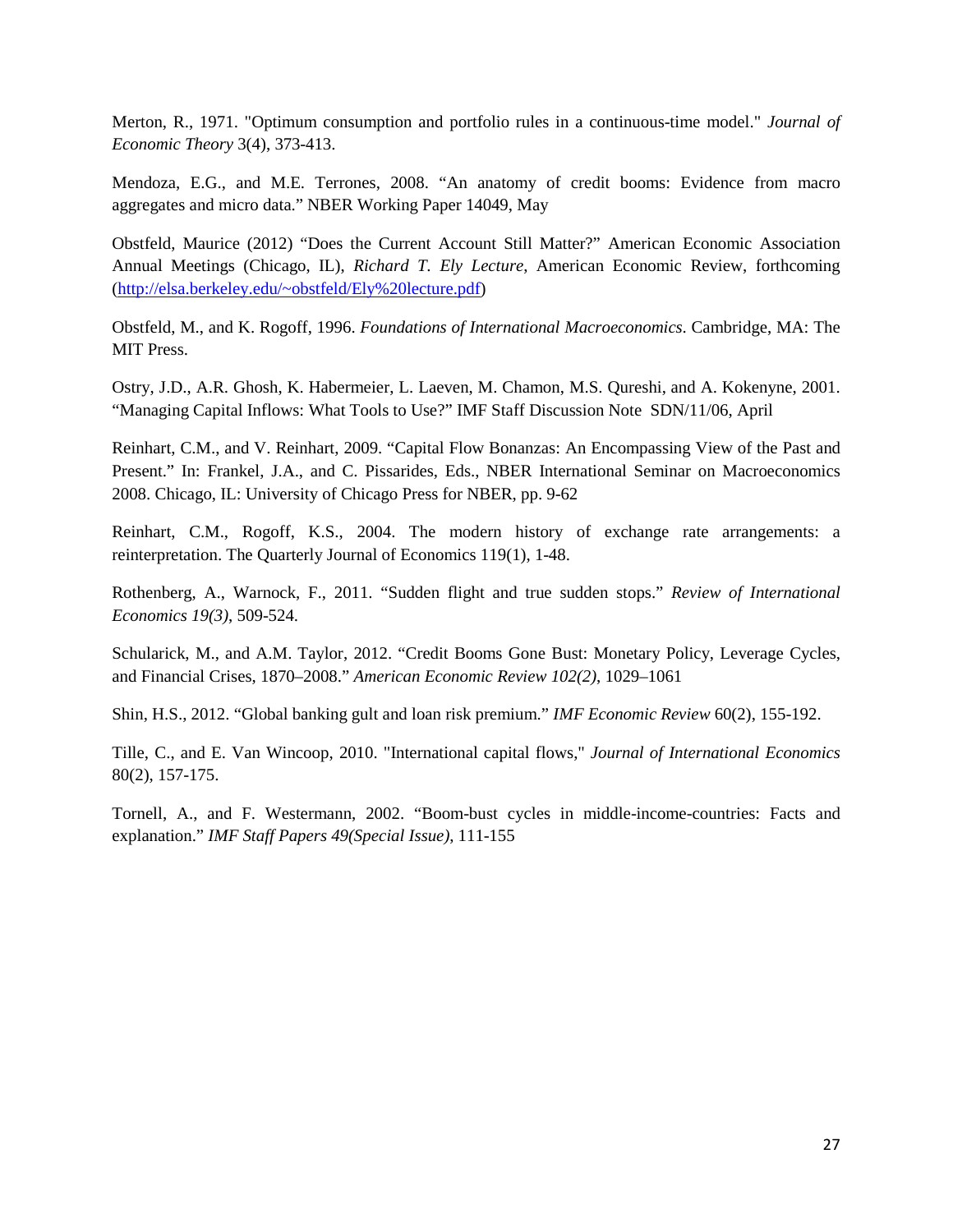### **Table 1 Episodes of Lending Booms**

*Sample of 71 countries, 1975-2010 (quarterly information)*

| Criteria for                                                           | <b>Full Period</b> |               | <b>By Decade</b> |               |
|------------------------------------------------------------------------|--------------------|---------------|------------------|---------------|
| <b>Lending Booms</b>                                                   | 1975.1-2010.4      | 1980.1-1989.4 | 1990.1-1999.4    | 2000.1-2010.4 |
| I. MT-Lending boom episodes (Mendoza & Terrones, 2008)                 |                    | 1/            |                  |               |
| <b>ALL</b> Lending Booms                                               | 123                | 36            | 43               | 26            |
| Industrial Countries                                                   | 32                 | 11            | 9                | 7             |
| Developing Countries                                                   | 91                 | 25            | 34               | 19            |
| <b>BAD</b> Lending Booms                                               | 35                 | 9             | 16               | 7             |
| Industrial Countries                                                   | 5                  | 1             | $\Omega$         | 4             |
| Developing Countries                                                   | 30                 | 8             | 16               | 3             |
| II. GVL-Lending Boom Episodes (Gourinchas, Valdes and Landarretche) 2/ |                    |               |                  |               |
| <b>ALL</b> Lending Booms                                               | 235                | 52            | 69               | 84            |
| <b>Industrial Countries</b>                                            | 53                 | 15            | 10               | 22            |
| Developing Countries                                                   | 182                | 37            | 59               | 62            |
| <b>BAD</b> Lending Booms                                               | 53                 | 13            | 18               | 19            |
| <b>Industrial Countries</b>                                            | 14                 | 2             | $\Omega$         | 12            |
| Developing Countries                                                   | 39                 | 11            | 18               | 7             |

*Notes: 1/ The MT criteria identifies a credit boom when the deviation of the real credit per capita from its trend exceeds 1.75 times its standard deviation. 2/ The GVL criteria argues that a credit boom may take place if the deviation of the ratio of credit to GDP from its trend exceeds 1.5 times its standard regulation or the (year-on-year) growth in the credit-GDP ratio exceeds 20 percent. Note that this criteria was more recently applied and updated by Barajas, Dell'Ariccia and Levchenko (2009). Finally, we should point out that "bad" lending booms are those that are followed by a systemic banking crisis. Following Barajas et al. (2009), we consider a bad boom those episodes that are immediately followed by a systemic banking crisis or that a banking crisis takes place within two years of the end of the credit boom episode. The dating of financial crisis is taken from Laeven and Valencia (2008, 2010).*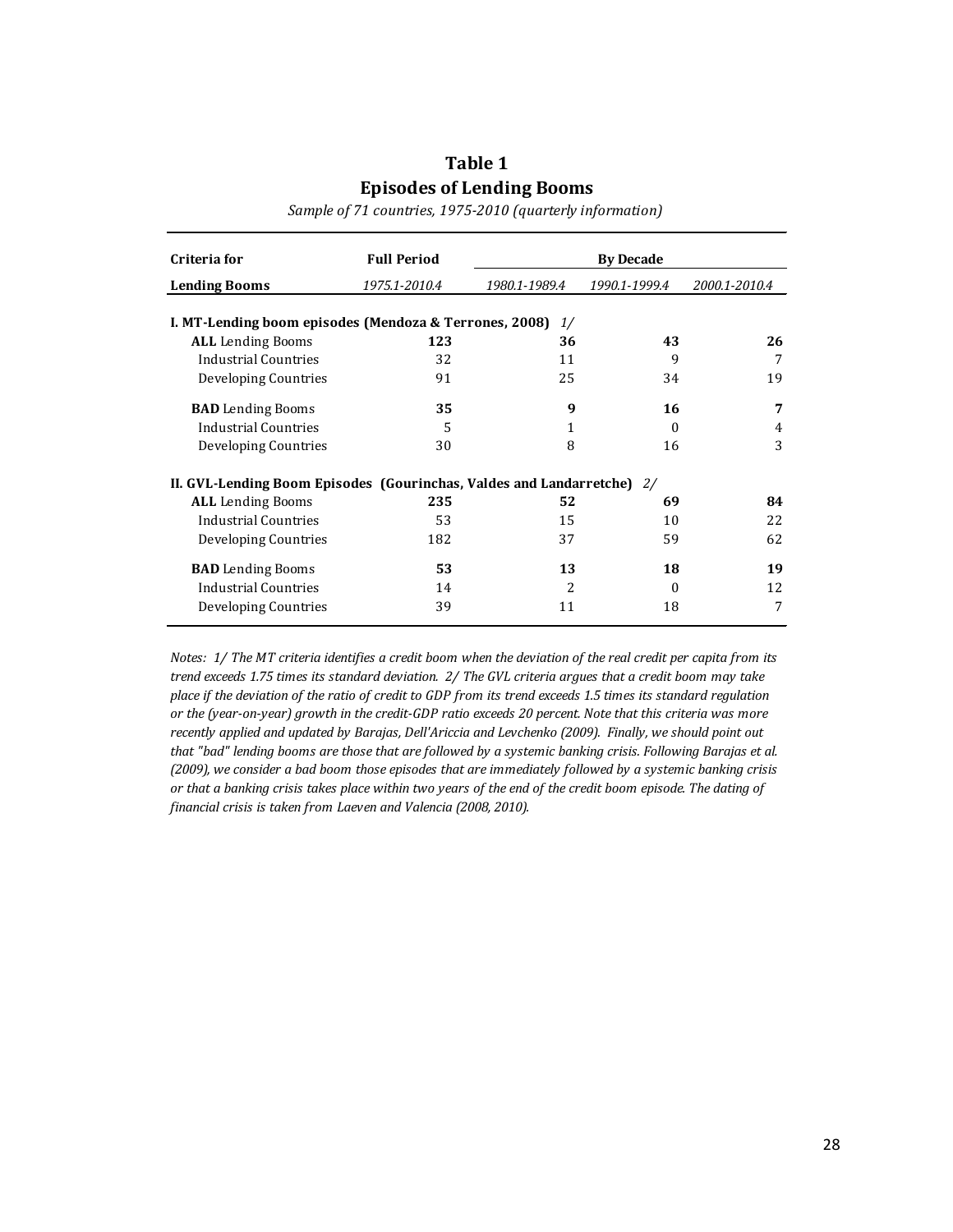#### **Table 2 Gross Private Inflows and Credit Booms: Overall NET vs. GROSS Private Inflows By Sample of Countries**

| Criteria for credit boom 1/ |            | <b>MT-Lending Booms</b> |            | <b>GVL-Lending Booms</b> |            |            |  |
|-----------------------------|------------|-------------------------|------------|--------------------------|------------|------------|--|
|                             | <b>ALL</b> | Industrial              | Developing | <b>ALL</b>               | Industrial | Developing |  |
| <b>I. NET INFLOWS</b>       |            |                         |            |                          |            |            |  |
| A. Dynamic Coefficients     |            |                         |            |                          |            |            |  |
| L1.(Inflows/GDP)            | 0.184      | $0.632**$               | $-0.600$   | $0.754***$               | $0.444**$  | 1.132***   |  |
|                             | (0.196)    | (0.257)                 | (0.365)    | (0.159)                  | (0.199)    | (0.264)    |  |
| L2.(Inflows/GDP)            | 0.0531     | 0.315                   | $-0.372$   | $0.726***$               | $0.540***$ | $0.717***$ |  |
|                             | (0.191)    | (0.233)                 | (0.371)    | (0.153)                  | (0.197)    | (0.259)    |  |
| L3.(Inflows/GDP)            | 0.143      | 0.108                   | 0.387      | $0.555***$               | 0.339      | $0.659**$  |  |
|                             | (0.211)    | (0.265)                 | (0.371)    | (0.164)                  | (0.211)    | (0.260)    |  |
| L4.(Inflows/GDP)            | 0.393*     | 0.198                   | $0.814**$  | $0.500***$               | 0.294      | $0.639**$  |  |
|                             | (0.230)    | (0.290)                 | (0.377)    | (0.168)                  | (0.220)    | (0.258)    |  |
| <b>B.</b> Overall Effect    |            |                         |            |                          |            |            |  |
| Sum: lags {Inflows/GDP}     | 0.773      | 1.253                   | 0.229      | 2.535                    | 1.617      | 3.147      |  |
| $(p-value)$                 | (0.025)    | (0.009)                 | (0.649)    | (0.000)                  | (0.000)    | (0.000)    |  |
| Exclusion test (p-value)    | (0.207)    | (0.058)                 | (0.066)    | (0.000)                  | (0.002)    | (0.000)    |  |
| <b>Observations</b>         | 6003       | 2544                    | 3459       | 6111                     | 2620       | 3491       |  |
| Countries                   | 70         | 23                      | 47         | 70                       | 23         | 47         |  |
| <b>Fixed Effects</b>        | Yes        | Yes                     | Yes        | Yes                      | Yes        | Yes        |  |
| <b>II. GROSS INFLOWS</b>    |            |                         |            |                          |            |            |  |
| A. Dynamic Coefficients     |            |                         |            |                          |            |            |  |
| L1.(Inflows/GDP)            | $-0.0448$  | $-0.0617$               | 0.0748     | 0.00148                  | $-0.0436$  | $0.390***$ |  |
|                             | (0.0529)   | (0.0546)                | (0.175)    | (0.0578)                 | (0.0612)   | (0.129)    |  |
| L2.(Inflows/GDP)            | 0.0104     | 0.0124                  | $-0.0548$  | 0.0765                   | 0.0602     | $0.334**$  |  |
|                             | (0.0599)   | (0.0607)                | (0.200)    | (0.0607)                 | (0.0664)   | (0.142)    |  |
| L3.(Inflows/GDP)            | $0.0965*$  | 0.0857                  | 0.0857     | $0.195***$               | $0.162**$  | $0.410***$ |  |
|                             | (0.0561)   | (0.0552)                | (0.202)    | (0.0613)                 | (0.0693)   | (0.147)    |  |
| L4.(Inflows/GDP)            | 0.0461     | 0.0338                  | 0.0175     | $0.146***$               | $0.114**$  | $0.436***$ |  |
|                             | (0.0491)   | (0.0481)                | (0.202)    | (0.0455)                 | (0.0513)   | (0.145)    |  |
| <b>B.</b> Overall Effect    |            |                         |            |                          |            |            |  |
| Sum: lags {Inflows/GDP}     | 0.108      | 0.070                   | 0.123      | 0.419                    | 0.293      | 1.570      |  |
| $(p-value)$                 | (0.008)    | (0.042)                 | (0.631)    | (0.000)                  | (0.002)    | (0.000)    |  |
| Exclusion test (p-value)    | (0.034)    | (0.096)                 | (0.977)    | (0.000)                  | (0.026)    | (0.000)    |  |
| Observations                | 6210       | 2551                    | 3,659      | 6318                     | 2627       | 3691       |  |
| Countries                   | 71         | 23                      | 48         | 71                       | 23         | 48         |  |
| <b>Fixed Effects</b>        | Yes        | Yes                     | Yes        | Yes                      | Yes        | Yes        |  |

*Dependent Variable: Binary variable that takes the value of 1 when there is a lending boom*

*1/ See footnote in Table 1 for a detailed definition of the different criteria to identify credit booms. Numbers below the coefficient estimates are robust standard errors. \* (\*\*) [\*\*\*] indicates that the variable is significant at the 10 (5) [1] percent level. The p-value below the sum of the lagged coefficient tests the null of their sum being equal to zero. Exclusion tests, on the other hand, evaluate the null of all these coefficients being jointly equal to zero.*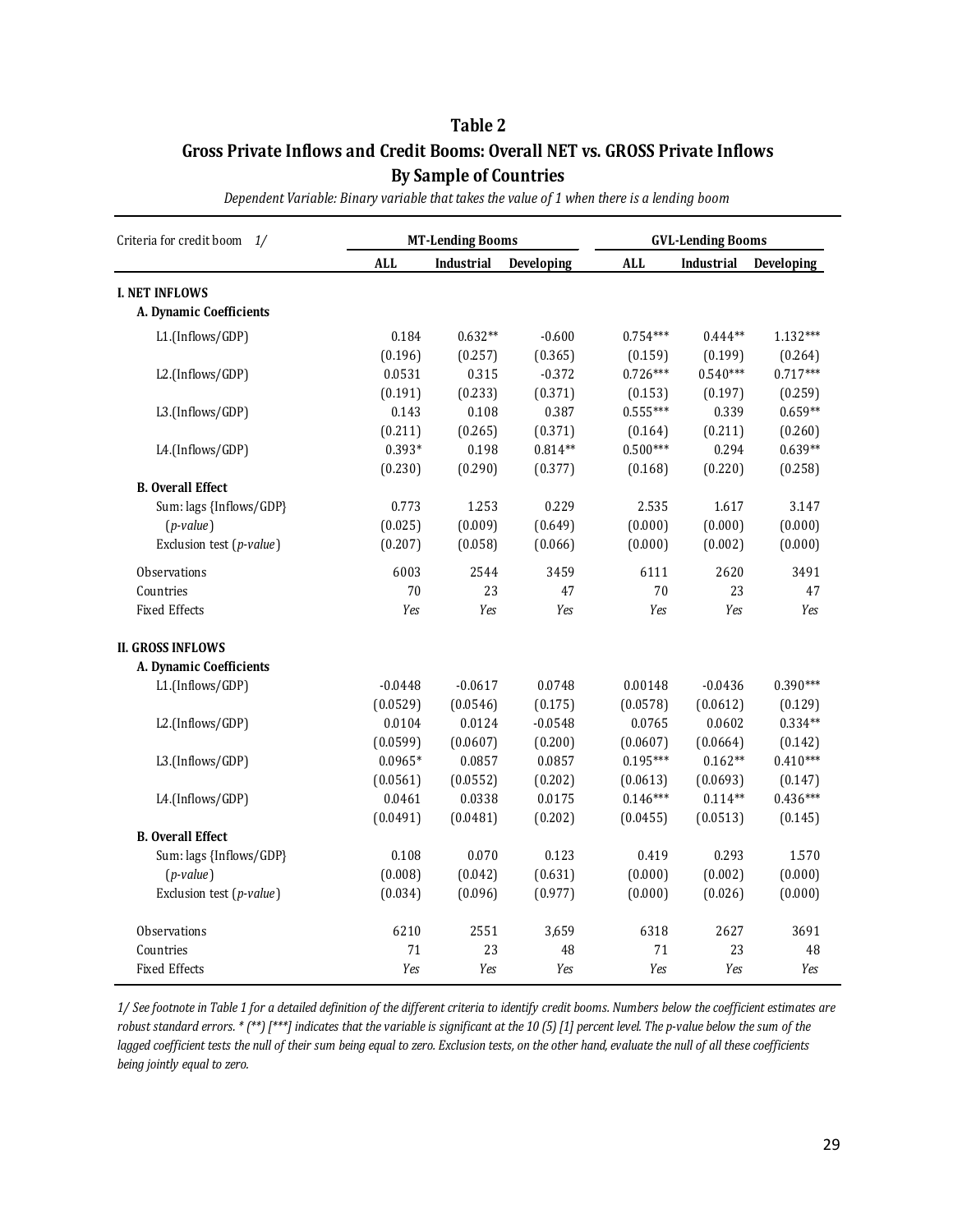#### **Table 3 Gross Private Inflows and Credit Booms: Sensitivity to changes in the specification**

| Criteria for credit boom 1/        |                      |            | <b>MT-Lending Booms</b> |             | <b>GVL-Lending Booms</b> |             |                   |             |  |
|------------------------------------|----------------------|------------|-------------------------|-------------|--------------------------|-------------|-------------------|-------------|--|
|                                    | $[1]$                | [2]        | $\lceil 3 \rceil$       | [4]         | $[1]$                    | [2]         | $\lceil 3 \rceil$ | $[4]$       |  |
| A. Dynamic Coefficients            |                      |            |                         |             |                          |             |                   |             |  |
| L1.(Inflows/GDP)                   | 0.00176              | 0.00254    | 0.0438                  | 0.0444      | $-0.0176$                | $-0.0238$   | 0.0304            | 0.0246      |  |
|                                    | (0.0607)             | (0.0603)   | (0.0618)                | (0.0648)    | (0.0574)                 | (0.0585)    | (0.0602)          | (0.0652)    |  |
| L2.(Inflows/GDP)                   | 0.0155               | 0.0155     | 0.0231                  | 0.0202      | 0.0403                   | 0.0464      | 0.0642            | 0.0649      |  |
|                                    | (0.0711)             | (0.0710)   | (0.0709)                | (0.0739)    | (0.0642)                 | (0.0653)    | (0.0628)          | (0.0703)    |  |
| L3.(Inflows/GDP)                   | $0.117*$             | $0.111*$   | $0.126*$                | $0.144**$   | $0.121**$                | $0.126**$   | $0.114*$          | $0.127**$   |  |
|                                    | (0.0672)             | (0.0666)   | (0.0693)                | (0.0724)    | (0.0572)                 | (0.0576)    | (0.0584)          | (0.0621)    |  |
| L4.(Inflows/GDP)                   | $-0.00391$           | $-0.00894$ | $-0.0319$               | $-0.0253$   | 0.0278                   | 0.0293      | $-0.00671$        | $-0.0174$   |  |
|                                    | (0.0579)             | (0.0573)   | (0.0584)                | (0.0612)    | (0.0449)                 | (0.0452)    | (0.0479)          | (0.0500)    |  |
| L1.(Credit Growth)                 | $1.731***$           | 1.646***   | 1.918***                | 2.332***    | 3.878***                 | 4.079***    | 4.678***          | 5.765***    |  |
|                                    | (0.361)              | (0.374)    | (0.447)                 | (0.471)     | (0.317)                  | (0.325)     | (0.376)           | (0.446)     |  |
| L2.(Credit Growth)                 | $1.130**$            | 1.228**    | 1.056*                  | 0.853       | $0.650*$                 | 0.570       | 0.531             | 0.877       |  |
|                                    | (0.478)              | (0.506)    | (0.610)                 | (0.628)     | (0.386)                  | (0.393)     | (0.465)           | (0.564)     |  |
| L3.(Credit Growth)                 | 0.0180               | $-0.125$   | 0.310                   | 0.345       | 0.344                    | 0.434       | 0.592             | 0.425       |  |
|                                    | (0.489)              | (0.519)    | (0.639)                 | (0.628)     | (0.385)                  | (0.392)     | (0.456)           | (0.535)     |  |
| L4.(Credit Growth)                 | $1.744***$           | 1.871***   | 1.685***                | 1.775***    | 1.113***                 | $1.079***$  | $0.851***$        | $1.046***$  |  |
|                                    | (0.354)              | (0.370)    | (0.456)                 | (0.461)     | (0.272)                  | (0.278)     | (0.322)           | (0.371)     |  |
| L1.(REER Overvaluation)            |                      | 0.736      | 1.019                   | $2.290***$  | à.                       | $-0.419$    | $-0.705$          | $-0.839$    |  |
|                                    |                      | (0.636)    | (0.753)                 | (0.802)     |                          | (0.483)     | (0.574)           | (0.660)     |  |
| L2.(REER Overvaluation)            | $\ddot{\phantom{a}}$ | $-0.291$   | $-0.545$                | $-0.211$    | .,                       | $-0.568$    | $-0.641$          | $-0.103$    |  |
|                                    |                      | (0.816)    | (1.043)                 | (1.069)     |                          | (0.583)     | (0.757)           | (0.931)     |  |
| L3.(REER Overvaluation)            |                      | 1.214      | 1.154                   | 0.999       | .,                       | 0.629       | 0.833             | 0.663       |  |
|                                    |                      | (0.843)    | (1.112)                 | (1.063)     |                          | (0.592)     | (0.772)           | (0.986)     |  |
| L4.(REER Overvaluation)            |                      | 1.231      | $2.652***$              | 1.990**     |                          | $-1.625***$ | $-2.068***$       | $-2.053***$ |  |
|                                    |                      | (0.769)    | (0.967)                 | (0.936)     |                          | (0.499)     | (0.583)           | (0.722)     |  |
| <b>B.</b> Overall Effect           |                      |            |                         |             |                          |             |                   |             |  |
| Sum: lags {Inflows/GDP}            | 0.130                | 0.120      | 0.161                   | 0.183       | 0.172                    | 0.178       | 0.202             | 0.199       |  |
| $(p-value)$                        | (0.035)              | (0.049)    | (0.018)                 | (0.013)     | (0.000)                  | (0.000)     | (0.000)           | (0.000)     |  |
| Exclusion test (p-value)           | (0.209)              | (0.258)    | (0.102)                 | (0.086)     | (0.005)                  | (0.004)     | (0.001)           | (0.002)     |  |
| Sum: lags {Credit Growth}          | 4.623                | 4.620      | 4.969                   | 5.305       | 5.985                    | 6.162       | 6.652             | 8.113       |  |
| $(p-value)$                        | (0.000)              | (0.000)    | (0.000)                 | (0.000)     | (0.000)                  | (0.000)     | (0.000)           | (0.000)     |  |
| Exclusion test (p-value)           | (0.000)              | (0.000)    | (0.000)                 | (0.000)     | (0.000)                  | (0.000)     | (0.000)           | (0.000)     |  |
| Sum: lags {REER Overvaluation}     | i.                   | 2.890      | 4.280                   | 5.068       |                          | $-1.983$    | $-2.581$          | $-2.332$    |  |
| $(p-value)$                        |                      | (0.000)    | (0.000)                 | (0.000)     |                          | (0.000)     | (0.000)           | (0.000)     |  |
| Exclusion test (p-value)           |                      | (0.000)    | (0.000)                 | (0.000)     |                          | (0.000)     | (0.000)           | (0.001)     |  |
| Additional Controls (lags 1 to 4): | GDP growth           | GDP growth | GDP growth              | GDP growth  | GDP growth GDP growth    |             | GDP growth        | GDP growth  |  |
|                                    |                      | RER Over.  | RER Over.               | RER Over.   |                          | RER Over.   | RER Over.         | RER Over.   |  |
|                                    |                      |            | Ext. Shocks             | Ext. Shocks |                          |             | Ext. Shocks       | Ext. Shocks |  |
|                                    |                      |            |                         | M-F Factors |                          |             |                   | M-F Factors |  |
| Observations                       | 5477                 | 5477       | 4704                    | 4704        | 5477                     | 5477        | 4704              | 4704        |  |
| Countries                          | 71                   | 71         | 71                      | 71          | 71                       | 71          | 71                | 71          |  |
| <b>Fixed Effects</b>               | Yes                  | Yes        | Yes                     | Yes         | Yes                      | Yes         | Yes               | Yes         |  |

*Dependent Variable: Binary variable that takes the value of 1 when there is a lending boom*

*1/ See footnote in Table 1 for a detailed definition of the different criteria to identify credit booms. Numbers below the coefficient estimates are robust standard errors. \* (\*\*) [\*\*\*] indicates that the variable is significant at the 10 (5) [1] percent level. The p-value below the sum of the lagged coefficient tests the null of their sum being equal to zero. Exclusion tests, on the other hand, evaluate the null of all these coefficients being jointly equal to zero.*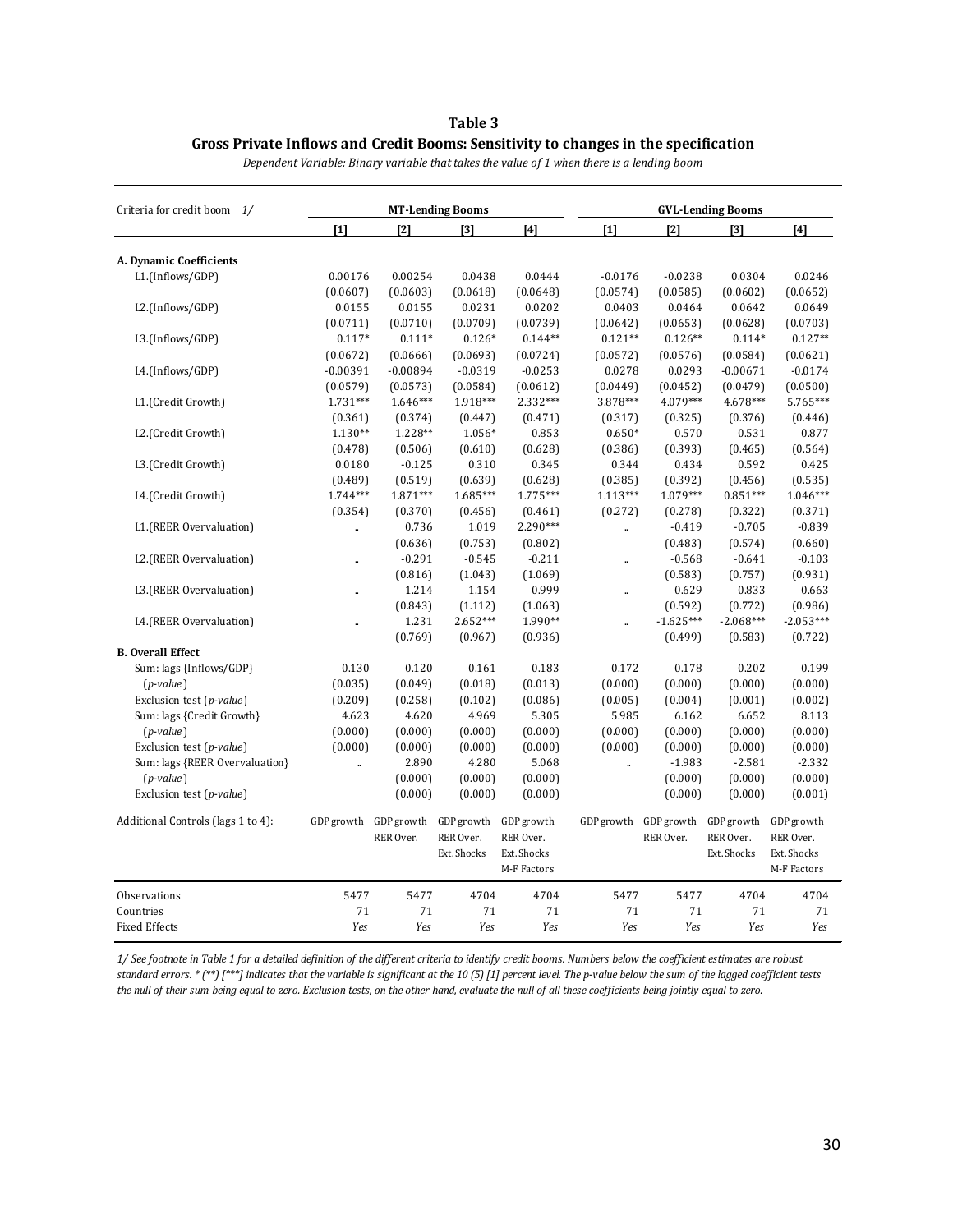#### **Table 4 Gross Private Inflows and Credit Booms: Probit Analysis by Type of Flows**

*Dependent Variable: Binary variable that takes the value of 1 when there is a lending boom*

| <b>NET Capital Inflows</b><br><b>GROSS Capital Inflows</b><br><b>NET Capital Inflows</b><br><b>GROSS Capital Inflows</b><br>Criteria for credit boom 1/<br><b>ALL</b><br><b>ALL</b><br>Industrial<br>Developing<br><b>ALL</b><br>Industrial<br>Developing<br>Industrial<br>Developing<br><b>ALL</b><br>Industrial<br>A. Dynamic Coefficients: Foreign Direct Investment (FDI), Portfolio Investment (FPI), Other Investment (OI)<br>$-0.397$<br>$-0.221$<br>$-1.015$<br>$-0.822$<br>$0.431*$<br>0.215<br>0.947*<br>$-0.328*$<br>L1.(FDI Inflows/GDP)<br>$-0.0659$<br>$-0.0338$<br>0.0327<br>(0.752)<br>(0.775)<br>(0.246)<br>(0.532)<br>(0.178)<br>(0.199)<br>(0.262)<br>(0.272)<br>(0.165)<br>(0.165)<br>(0.417)<br>$-0.617***$<br>$-0.456$<br>$-0.476$<br>$-0.584$<br>$-0.219$<br>$-0.276$<br>$-0.628$<br>$-0.340$<br>$-1.136***$<br>0.668<br>$-0.206$<br>L2.(FDI Inflows/GDP)<br>(0.307)<br>(0.771)<br>(0.207)<br>(0.759)<br>(0.272)<br>(0.540)<br>(0.319)<br>(0.184)<br>(0.365)<br>(0.170)<br>(0.195)<br>L3.(FDI Inflows/GDP)<br>$-0.614*$<br>$-0.564$<br>$-0.244$<br>0.0177<br>$-0.292$<br>$-0.278$<br>$-1.465***$<br>1.177**<br>$-0.0370$<br>$-0.475**$<br>0.0402<br>(0.373)<br>(0.783)<br>(0.737)<br>(0.259)<br>(0.542)<br>(0.376)<br>(0.144)<br>(0.148)<br>(0.384)<br>(0.163)<br>(0.188)<br>$-0.542$<br>$-0.256$<br>0.0609<br>$-0.884**$<br>1.509***<br>$-0.0480$<br>$-0.536**$<br>L4.(FDI Inflows/GDP)<br>$-0.567$<br>$-0.0567$<br>$-0.207$<br>0.0441<br>(0.204)<br>(0.782)<br>(0.244)<br>(0.150)<br>(0.210)<br>(0.346)<br>(0.406)<br>(0.815)<br>(0.197)<br>(0.351)<br>(0.545)<br>$-0.154$<br>L1.(FPI Inflows/GDP)<br>$-0.105$<br>0.0312<br>$-0.546$<br>$-0.112$<br>$-0.0937$<br>$-0.523$<br>$-0.0726$<br>0.0171<br>$-0.0976$<br>$-0.0847$<br>(0.148)<br>(0.172)<br>(0.367)<br>(0.101)<br>(0.102)<br>(0.575)<br>(0.133)<br>(0.156)<br>(0.259)<br>(0.110)<br>(0.133)<br>$0.541***$<br>L2.(FPI Inflows/GDP)<br>$-0.0280$<br>$-0.0540$<br>0.0678<br>$-0.0947$<br>$-0.144$<br>0.254<br>0.0115<br>0.150<br>$-0.0689$<br>0.139<br>(0.157)<br>(0.178)<br>(0.393)<br>(0.127)<br>(0.138)<br>(0.625)<br>(0.132)<br>(0.267)<br>(0.148)<br>(0.179)<br>(0.168)<br>0.0231<br>0.952<br>$-0.0766$<br>L3.(FPI Inflows/GDP)<br>$-0.0135$<br>0.191<br>0.0487<br>$-0.00109$<br>$-0.0801$<br>0.0184<br>0.000148<br>0.0870<br>(0.173)<br>(0.398)<br>(0.285)<br>(0.190)<br>(0.136)<br>(0.140)<br>(0.740)<br>(0.144)<br>(0.165)<br>(0.148)<br>(0.172)<br>0.0931<br>L4.(FPI Inflows/GDP)<br>0.0317<br>$-0.0445$<br>0.313<br>0.0595<br>$-0.0692$<br>0.557<br>$-0.0562$<br>0.104<br>0.0162<br>0.182<br>(0.284)<br>(0.157)<br>(0.178)<br>(0.402)<br>(0.141)<br>(0.153)<br>(0.697)<br>(0.136)<br>(0.158)<br>(0.118)<br>(0.136)<br>$0.205**$<br>$0.267**$<br>$0.0849*$<br>$0.228**$<br>$-0.0412$<br>L1.(OI Inflows/GDP)<br>0.00880<br>$-0.0361$<br>0.0270<br>0.235<br>0.0453<br>0.128<br>(0.0510)<br>(0.0597)<br>(0.130)<br>(0.103)<br>(0.134)<br>(0.205)<br>(0.0484)<br>(0.0590)<br>(0.0923)<br>(0.144)<br>(0.0941)<br>$0.412***$<br>$0.117**$<br>$0.307***$<br>L2.(OI Inflows/GDP)<br>0.0527<br>0.0423<br>$-0.00852$<br>$0.236**$<br>0.0477<br>$0.148**$<br>0.125<br>0.256<br>(0.0575)<br>(0.0520)<br>(0.0991)<br>(0.168)<br>(0.0516)<br>(0.145)<br>(0.111)<br>(0.140)<br>(0.251)<br>(0.0653)<br>(0.108)<br>$0.612***$<br>L3.(OI Inflows/GDP)<br>0.0749<br>0.0811<br>$0.259**$<br>$0.407***$<br>0.136<br>$0.140***$<br>$0.174**$<br>$0.195*$<br>$0.398***$<br>0.0818<br>(0.0526)<br>(0.0606)<br>(0.145)<br>(0.117)<br>(0.252)<br>(0.0505)<br>(0.0697)<br>(0.103)<br>(0.116)<br>(0.177)<br>(0.148)<br>0.0276<br>$0.155***$<br>$0.194**$<br>0.117<br>$0.354***$<br>$0.648***$<br>L4.(OI Inflows/GDP)<br>0.0215<br>0.0406<br>0.151<br>0.191<br>0.113<br>(0.0534)<br>(0.0585)<br>(0.142)<br>(0.238)<br>(0.0546)<br>(0.0779)<br>(0.102)<br>(0.112)<br>(0.145)<br>(0.116)<br>(0.169)<br><b>B.</b> Overall Effect<br>Sum: lags {FDI Inflows/GDP}<br>$-2.009$<br>$-1.828$<br>$-1.900$<br>$-0.452$<br>$-0.548$<br>$-1.698$<br>$-0.126$<br>$-3.270$<br>4.301<br>$-0.258$<br>$-1.956$<br>(0.132)<br>(0.091)<br>(0.777)<br>(0.000)<br>(0.374)<br>(0.000)<br>$(p-value)$<br>(0.001)<br>(0.007)<br>(0.095)<br>(0.192)<br>(0.000)<br>Sum: lags {FPI Inflows/GDP}<br>$-0.078$<br>$-0.081$<br>$-0.099$<br>$-0.308$<br>1.240<br>$-0.045$<br>0.031<br>$-0.101$<br>0.058<br>0.725<br>0.026<br>$(p-value)$<br>(0.752)<br>(0.970)<br>(0.041)<br>(0.295)<br>(0.845)<br>(0.921)<br>(0.832)<br>(0.709)<br>(0.000)<br>(0.787)<br>(0.468)<br>0.158<br>1.277<br>0.532<br>0.497<br>0.565<br>1.287<br>Sum: lags {OI Inflows/GDP}<br>0.116<br>0.140<br>0.851<br>0.561<br>1.475<br>$(p-value)$<br>(0.000)<br>(0.000)<br>(0.000)<br>(0.000)<br>(0.000)<br>(0.082)<br>(0.000)<br>(0.000)<br>(0.000)<br>(0.000)<br>(0.000)<br>Exclusion test: |                             |         |         | <b>MT-Lending Booms</b> |         |         |         |         | <b>GVL-Lending Booms</b> |         |         |         |            |  |
|-----------------------------------------------------------------------------------------------------------------------------------------------------------------------------------------------------------------------------------------------------------------------------------------------------------------------------------------------------------------------------------------------------------------------------------------------------------------------------------------------------------------------------------------------------------------------------------------------------------------------------------------------------------------------------------------------------------------------------------------------------------------------------------------------------------------------------------------------------------------------------------------------------------------------------------------------------------------------------------------------------------------------------------------------------------------------------------------------------------------------------------------------------------------------------------------------------------------------------------------------------------------------------------------------------------------------------------------------------------------------------------------------------------------------------------------------------------------------------------------------------------------------------------------------------------------------------------------------------------------------------------------------------------------------------------------------------------------------------------------------------------------------------------------------------------------------------------------------------------------------------------------------------------------------------------------------------------------------------------------------------------------------------------------------------------------------------------------------------------------------------------------------------------------------------------------------------------------------------------------------------------------------------------------------------------------------------------------------------------------------------------------------------------------------------------------------------------------------------------------------------------------------------------------------------------------------------------------------------------------------------------------------------------------------------------------------------------------------------------------------------------------------------------------------------------------------------------------------------------------------------------------------------------------------------------------------------------------------------------------------------------------------------------------------------------------------------------------------------------------------------------------------------------------------------------------------------------------------------------------------------------------------------------------------------------------------------------------------------------------------------------------------------------------------------------------------------------------------------------------------------------------------------------------------------------------------------------------------------------------------------------------------------------------------------------------------------------------------------------------------------------------------------------------------------------------------------------------------------------------------------------------------------------------------------------------------------------------------------------------------------------------------------------------------------------------------------------------------------------------------------------------------------------------------------------------------------------------------------------------------------------------------------------------------------------------------------------------------------------------------------------------------------------------------------------------------------------------------------------------------------------------------------------------------------------------------------------------------------------------------------------------------------------------------------------------------------------------------------------------------------------------------------------------|-----------------------------|---------|---------|-------------------------|---------|---------|---------|---------|--------------------------|---------|---------|---------|------------|--|
|                                                                                                                                                                                                                                                                                                                                                                                                                                                                                                                                                                                                                                                                                                                                                                                                                                                                                                                                                                                                                                                                                                                                                                                                                                                                                                                                                                                                                                                                                                                                                                                                                                                                                                                                                                                                                                                                                                                                                                                                                                                                                                                                                                                                                                                                                                                                                                                                                                                                                                                                                                                                                                                                                                                                                                                                                                                                                                                                                                                                                                                                                                                                                                                                                                                                                                                                                                                                                                                                                                                                                                                                                                                                                                                                                                                                                                                                                                                                                                                                                                                                                                                                                                                                                                                                                                                                                                                                                                                                                                                                                                                                                                                                                                                                                                                         |                             |         |         |                         |         |         |         |         |                          |         |         |         |            |  |
|                                                                                                                                                                                                                                                                                                                                                                                                                                                                                                                                                                                                                                                                                                                                                                                                                                                                                                                                                                                                                                                                                                                                                                                                                                                                                                                                                                                                                                                                                                                                                                                                                                                                                                                                                                                                                                                                                                                                                                                                                                                                                                                                                                                                                                                                                                                                                                                                                                                                                                                                                                                                                                                                                                                                                                                                                                                                                                                                                                                                                                                                                                                                                                                                                                                                                                                                                                                                                                                                                                                                                                                                                                                                                                                                                                                                                                                                                                                                                                                                                                                                                                                                                                                                                                                                                                                                                                                                                                                                                                                                                                                                                                                                                                                                                                                         |                             |         |         |                         |         |         |         |         |                          |         |         |         | Developing |  |
|                                                                                                                                                                                                                                                                                                                                                                                                                                                                                                                                                                                                                                                                                                                                                                                                                                                                                                                                                                                                                                                                                                                                                                                                                                                                                                                                                                                                                                                                                                                                                                                                                                                                                                                                                                                                                                                                                                                                                                                                                                                                                                                                                                                                                                                                                                                                                                                                                                                                                                                                                                                                                                                                                                                                                                                                                                                                                                                                                                                                                                                                                                                                                                                                                                                                                                                                                                                                                                                                                                                                                                                                                                                                                                                                                                                                                                                                                                                                                                                                                                                                                                                                                                                                                                                                                                                                                                                                                                                                                                                                                                                                                                                                                                                                                                                         |                             |         |         |                         |         |         |         |         |                          |         |         |         |            |  |
|                                                                                                                                                                                                                                                                                                                                                                                                                                                                                                                                                                                                                                                                                                                                                                                                                                                                                                                                                                                                                                                                                                                                                                                                                                                                                                                                                                                                                                                                                                                                                                                                                                                                                                                                                                                                                                                                                                                                                                                                                                                                                                                                                                                                                                                                                                                                                                                                                                                                                                                                                                                                                                                                                                                                                                                                                                                                                                                                                                                                                                                                                                                                                                                                                                                                                                                                                                                                                                                                                                                                                                                                                                                                                                                                                                                                                                                                                                                                                                                                                                                                                                                                                                                                                                                                                                                                                                                                                                                                                                                                                                                                                                                                                                                                                                                         |                             |         |         |                         |         |         |         |         |                          |         |         |         | $0.867*$   |  |
|                                                                                                                                                                                                                                                                                                                                                                                                                                                                                                                                                                                                                                                                                                                                                                                                                                                                                                                                                                                                                                                                                                                                                                                                                                                                                                                                                                                                                                                                                                                                                                                                                                                                                                                                                                                                                                                                                                                                                                                                                                                                                                                                                                                                                                                                                                                                                                                                                                                                                                                                                                                                                                                                                                                                                                                                                                                                                                                                                                                                                                                                                                                                                                                                                                                                                                                                                                                                                                                                                                                                                                                                                                                                                                                                                                                                                                                                                                                                                                                                                                                                                                                                                                                                                                                                                                                                                                                                                                                                                                                                                                                                                                                                                                                                                                                         |                             |         |         |                         |         |         |         |         |                          |         |         |         | (0.487)    |  |
|                                                                                                                                                                                                                                                                                                                                                                                                                                                                                                                                                                                                                                                                                                                                                                                                                                                                                                                                                                                                                                                                                                                                                                                                                                                                                                                                                                                                                                                                                                                                                                                                                                                                                                                                                                                                                                                                                                                                                                                                                                                                                                                                                                                                                                                                                                                                                                                                                                                                                                                                                                                                                                                                                                                                                                                                                                                                                                                                                                                                                                                                                                                                                                                                                                                                                                                                                                                                                                                                                                                                                                                                                                                                                                                                                                                                                                                                                                                                                                                                                                                                                                                                                                                                                                                                                                                                                                                                                                                                                                                                                                                                                                                                                                                                                                                         |                             |         |         |                         |         |         |         |         |                          |         |         |         | 0.644      |  |
|                                                                                                                                                                                                                                                                                                                                                                                                                                                                                                                                                                                                                                                                                                                                                                                                                                                                                                                                                                                                                                                                                                                                                                                                                                                                                                                                                                                                                                                                                                                                                                                                                                                                                                                                                                                                                                                                                                                                                                                                                                                                                                                                                                                                                                                                                                                                                                                                                                                                                                                                                                                                                                                                                                                                                                                                                                                                                                                                                                                                                                                                                                                                                                                                                                                                                                                                                                                                                                                                                                                                                                                                                                                                                                                                                                                                                                                                                                                                                                                                                                                                                                                                                                                                                                                                                                                                                                                                                                                                                                                                                                                                                                                                                                                                                                                         |                             |         |         |                         |         |         |         |         |                          |         |         |         | (0.489)    |  |
|                                                                                                                                                                                                                                                                                                                                                                                                                                                                                                                                                                                                                                                                                                                                                                                                                                                                                                                                                                                                                                                                                                                                                                                                                                                                                                                                                                                                                                                                                                                                                                                                                                                                                                                                                                                                                                                                                                                                                                                                                                                                                                                                                                                                                                                                                                                                                                                                                                                                                                                                                                                                                                                                                                                                                                                                                                                                                                                                                                                                                                                                                                                                                                                                                                                                                                                                                                                                                                                                                                                                                                                                                                                                                                                                                                                                                                                                                                                                                                                                                                                                                                                                                                                                                                                                                                                                                                                                                                                                                                                                                                                                                                                                                                                                                                                         |                             |         |         |                         |         |         |         |         |                          |         |         |         | 1.043**    |  |
|                                                                                                                                                                                                                                                                                                                                                                                                                                                                                                                                                                                                                                                                                                                                                                                                                                                                                                                                                                                                                                                                                                                                                                                                                                                                                                                                                                                                                                                                                                                                                                                                                                                                                                                                                                                                                                                                                                                                                                                                                                                                                                                                                                                                                                                                                                                                                                                                                                                                                                                                                                                                                                                                                                                                                                                                                                                                                                                                                                                                                                                                                                                                                                                                                                                                                                                                                                                                                                                                                                                                                                                                                                                                                                                                                                                                                                                                                                                                                                                                                                                                                                                                                                                                                                                                                                                                                                                                                                                                                                                                                                                                                                                                                                                                                                                         |                             |         |         |                         |         |         |         |         |                          |         |         |         | (0.471)    |  |
|                                                                                                                                                                                                                                                                                                                                                                                                                                                                                                                                                                                                                                                                                                                                                                                                                                                                                                                                                                                                                                                                                                                                                                                                                                                                                                                                                                                                                                                                                                                                                                                                                                                                                                                                                                                                                                                                                                                                                                                                                                                                                                                                                                                                                                                                                                                                                                                                                                                                                                                                                                                                                                                                                                                                                                                                                                                                                                                                                                                                                                                                                                                                                                                                                                                                                                                                                                                                                                                                                                                                                                                                                                                                                                                                                                                                                                                                                                                                                                                                                                                                                                                                                                                                                                                                                                                                                                                                                                                                                                                                                                                                                                                                                                                                                                                         |                             |         |         |                         |         |         |         |         |                          |         |         |         | 1.581***   |  |
|                                                                                                                                                                                                                                                                                                                                                                                                                                                                                                                                                                                                                                                                                                                                                                                                                                                                                                                                                                                                                                                                                                                                                                                                                                                                                                                                                                                                                                                                                                                                                                                                                                                                                                                                                                                                                                                                                                                                                                                                                                                                                                                                                                                                                                                                                                                                                                                                                                                                                                                                                                                                                                                                                                                                                                                                                                                                                                                                                                                                                                                                                                                                                                                                                                                                                                                                                                                                                                                                                                                                                                                                                                                                                                                                                                                                                                                                                                                                                                                                                                                                                                                                                                                                                                                                                                                                                                                                                                                                                                                                                                                                                                                                                                                                                                                         |                             |         |         |                         |         |         |         |         |                          |         |         |         | (0.505)    |  |
|                                                                                                                                                                                                                                                                                                                                                                                                                                                                                                                                                                                                                                                                                                                                                                                                                                                                                                                                                                                                                                                                                                                                                                                                                                                                                                                                                                                                                                                                                                                                                                                                                                                                                                                                                                                                                                                                                                                                                                                                                                                                                                                                                                                                                                                                                                                                                                                                                                                                                                                                                                                                                                                                                                                                                                                                                                                                                                                                                                                                                                                                                                                                                                                                                                                                                                                                                                                                                                                                                                                                                                                                                                                                                                                                                                                                                                                                                                                                                                                                                                                                                                                                                                                                                                                                                                                                                                                                                                                                                                                                                                                                                                                                                                                                                                                         |                             |         |         |                         |         |         |         |         |                          |         |         |         | $-0.277$   |  |
|                                                                                                                                                                                                                                                                                                                                                                                                                                                                                                                                                                                                                                                                                                                                                                                                                                                                                                                                                                                                                                                                                                                                                                                                                                                                                                                                                                                                                                                                                                                                                                                                                                                                                                                                                                                                                                                                                                                                                                                                                                                                                                                                                                                                                                                                                                                                                                                                                                                                                                                                                                                                                                                                                                                                                                                                                                                                                                                                                                                                                                                                                                                                                                                                                                                                                                                                                                                                                                                                                                                                                                                                                                                                                                                                                                                                                                                                                                                                                                                                                                                                                                                                                                                                                                                                                                                                                                                                                                                                                                                                                                                                                                                                                                                                                                                         |                             |         |         |                         |         |         |         |         |                          |         |         |         | (0.451)    |  |
|                                                                                                                                                                                                                                                                                                                                                                                                                                                                                                                                                                                                                                                                                                                                                                                                                                                                                                                                                                                                                                                                                                                                                                                                                                                                                                                                                                                                                                                                                                                                                                                                                                                                                                                                                                                                                                                                                                                                                                                                                                                                                                                                                                                                                                                                                                                                                                                                                                                                                                                                                                                                                                                                                                                                                                                                                                                                                                                                                                                                                                                                                                                                                                                                                                                                                                                                                                                                                                                                                                                                                                                                                                                                                                                                                                                                                                                                                                                                                                                                                                                                                                                                                                                                                                                                                                                                                                                                                                                                                                                                                                                                                                                                                                                                                                                         |                             |         |         |                         |         |         |         |         |                          |         |         |         | $-0.496$   |  |
|                                                                                                                                                                                                                                                                                                                                                                                                                                                                                                                                                                                                                                                                                                                                                                                                                                                                                                                                                                                                                                                                                                                                                                                                                                                                                                                                                                                                                                                                                                                                                                                                                                                                                                                                                                                                                                                                                                                                                                                                                                                                                                                                                                                                                                                                                                                                                                                                                                                                                                                                                                                                                                                                                                                                                                                                                                                                                                                                                                                                                                                                                                                                                                                                                                                                                                                                                                                                                                                                                                                                                                                                                                                                                                                                                                                                                                                                                                                                                                                                                                                                                                                                                                                                                                                                                                                                                                                                                                                                                                                                                                                                                                                                                                                                                                                         |                             |         |         |                         |         |         |         |         |                          |         |         |         | (0.456)    |  |
|                                                                                                                                                                                                                                                                                                                                                                                                                                                                                                                                                                                                                                                                                                                                                                                                                                                                                                                                                                                                                                                                                                                                                                                                                                                                                                                                                                                                                                                                                                                                                                                                                                                                                                                                                                                                                                                                                                                                                                                                                                                                                                                                                                                                                                                                                                                                                                                                                                                                                                                                                                                                                                                                                                                                                                                                                                                                                                                                                                                                                                                                                                                                                                                                                                                                                                                                                                                                                                                                                                                                                                                                                                                                                                                                                                                                                                                                                                                                                                                                                                                                                                                                                                                                                                                                                                                                                                                                                                                                                                                                                                                                                                                                                                                                                                                         |                             |         |         |                         |         |         |         |         |                          |         |         |         | $-0.159$   |  |
|                                                                                                                                                                                                                                                                                                                                                                                                                                                                                                                                                                                                                                                                                                                                                                                                                                                                                                                                                                                                                                                                                                                                                                                                                                                                                                                                                                                                                                                                                                                                                                                                                                                                                                                                                                                                                                                                                                                                                                                                                                                                                                                                                                                                                                                                                                                                                                                                                                                                                                                                                                                                                                                                                                                                                                                                                                                                                                                                                                                                                                                                                                                                                                                                                                                                                                                                                                                                                                                                                                                                                                                                                                                                                                                                                                                                                                                                                                                                                                                                                                                                                                                                                                                                                                                                                                                                                                                                                                                                                                                                                                                                                                                                                                                                                                                         |                             |         |         |                         |         |         |         |         |                          |         |         |         | (0.451)    |  |
|                                                                                                                                                                                                                                                                                                                                                                                                                                                                                                                                                                                                                                                                                                                                                                                                                                                                                                                                                                                                                                                                                                                                                                                                                                                                                                                                                                                                                                                                                                                                                                                                                                                                                                                                                                                                                                                                                                                                                                                                                                                                                                                                                                                                                                                                                                                                                                                                                                                                                                                                                                                                                                                                                                                                                                                                                                                                                                                                                                                                                                                                                                                                                                                                                                                                                                                                                                                                                                                                                                                                                                                                                                                                                                                                                                                                                                                                                                                                                                                                                                                                                                                                                                                                                                                                                                                                                                                                                                                                                                                                                                                                                                                                                                                                                                                         |                             |         |         |                         |         |         |         |         |                          |         |         |         | 0.232      |  |
|                                                                                                                                                                                                                                                                                                                                                                                                                                                                                                                                                                                                                                                                                                                                                                                                                                                                                                                                                                                                                                                                                                                                                                                                                                                                                                                                                                                                                                                                                                                                                                                                                                                                                                                                                                                                                                                                                                                                                                                                                                                                                                                                                                                                                                                                                                                                                                                                                                                                                                                                                                                                                                                                                                                                                                                                                                                                                                                                                                                                                                                                                                                                                                                                                                                                                                                                                                                                                                                                                                                                                                                                                                                                                                                                                                                                                                                                                                                                                                                                                                                                                                                                                                                                                                                                                                                                                                                                                                                                                                                                                                                                                                                                                                                                                                                         |                             |         |         |                         |         |         |         |         |                          |         |         |         | (0.449)    |  |
|                                                                                                                                                                                                                                                                                                                                                                                                                                                                                                                                                                                                                                                                                                                                                                                                                                                                                                                                                                                                                                                                                                                                                                                                                                                                                                                                                                                                                                                                                                                                                                                                                                                                                                                                                                                                                                                                                                                                                                                                                                                                                                                                                                                                                                                                                                                                                                                                                                                                                                                                                                                                                                                                                                                                                                                                                                                                                                                                                                                                                                                                                                                                                                                                                                                                                                                                                                                                                                                                                                                                                                                                                                                                                                                                                                                                                                                                                                                                                                                                                                                                                                                                                                                                                                                                                                                                                                                                                                                                                                                                                                                                                                                                                                                                                                                         |                             |         |         |                         |         |         |         |         |                          |         |         |         | $0.357***$ |  |
|                                                                                                                                                                                                                                                                                                                                                                                                                                                                                                                                                                                                                                                                                                                                                                                                                                                                                                                                                                                                                                                                                                                                                                                                                                                                                                                                                                                                                                                                                                                                                                                                                                                                                                                                                                                                                                                                                                                                                                                                                                                                                                                                                                                                                                                                                                                                                                                                                                                                                                                                                                                                                                                                                                                                                                                                                                                                                                                                                                                                                                                                                                                                                                                                                                                                                                                                                                                                                                                                                                                                                                                                                                                                                                                                                                                                                                                                                                                                                                                                                                                                                                                                                                                                                                                                                                                                                                                                                                                                                                                                                                                                                                                                                                                                                                                         |                             |         |         |                         |         |         |         |         |                          |         |         |         | (0.134)    |  |
|                                                                                                                                                                                                                                                                                                                                                                                                                                                                                                                                                                                                                                                                                                                                                                                                                                                                                                                                                                                                                                                                                                                                                                                                                                                                                                                                                                                                                                                                                                                                                                                                                                                                                                                                                                                                                                                                                                                                                                                                                                                                                                                                                                                                                                                                                                                                                                                                                                                                                                                                                                                                                                                                                                                                                                                                                                                                                                                                                                                                                                                                                                                                                                                                                                                                                                                                                                                                                                                                                                                                                                                                                                                                                                                                                                                                                                                                                                                                                                                                                                                                                                                                                                                                                                                                                                                                                                                                                                                                                                                                                                                                                                                                                                                                                                                         |                             |         |         |                         |         |         |         |         |                          |         |         |         | $0.301*$   |  |
|                                                                                                                                                                                                                                                                                                                                                                                                                                                                                                                                                                                                                                                                                                                                                                                                                                                                                                                                                                                                                                                                                                                                                                                                                                                                                                                                                                                                                                                                                                                                                                                                                                                                                                                                                                                                                                                                                                                                                                                                                                                                                                                                                                                                                                                                                                                                                                                                                                                                                                                                                                                                                                                                                                                                                                                                                                                                                                                                                                                                                                                                                                                                                                                                                                                                                                                                                                                                                                                                                                                                                                                                                                                                                                                                                                                                                                                                                                                                                                                                                                                                                                                                                                                                                                                                                                                                                                                                                                                                                                                                                                                                                                                                                                                                                                                         |                             |         |         |                         |         |         |         |         |                          |         |         |         | (0.164)    |  |
|                                                                                                                                                                                                                                                                                                                                                                                                                                                                                                                                                                                                                                                                                                                                                                                                                                                                                                                                                                                                                                                                                                                                                                                                                                                                                                                                                                                                                                                                                                                                                                                                                                                                                                                                                                                                                                                                                                                                                                                                                                                                                                                                                                                                                                                                                                                                                                                                                                                                                                                                                                                                                                                                                                                                                                                                                                                                                                                                                                                                                                                                                                                                                                                                                                                                                                                                                                                                                                                                                                                                                                                                                                                                                                                                                                                                                                                                                                                                                                                                                                                                                                                                                                                                                                                                                                                                                                                                                                                                                                                                                                                                                                                                                                                                                                                         |                             |         |         |                         |         |         |         |         |                          |         |         |         | 0.399**    |  |
|                                                                                                                                                                                                                                                                                                                                                                                                                                                                                                                                                                                                                                                                                                                                                                                                                                                                                                                                                                                                                                                                                                                                                                                                                                                                                                                                                                                                                                                                                                                                                                                                                                                                                                                                                                                                                                                                                                                                                                                                                                                                                                                                                                                                                                                                                                                                                                                                                                                                                                                                                                                                                                                                                                                                                                                                                                                                                                                                                                                                                                                                                                                                                                                                                                                                                                                                                                                                                                                                                                                                                                                                                                                                                                                                                                                                                                                                                                                                                                                                                                                                                                                                                                                                                                                                                                                                                                                                                                                                                                                                                                                                                                                                                                                                                                                         |                             |         |         |                         |         |         |         |         |                          |         |         |         | (0.181)    |  |
|                                                                                                                                                                                                                                                                                                                                                                                                                                                                                                                                                                                                                                                                                                                                                                                                                                                                                                                                                                                                                                                                                                                                                                                                                                                                                                                                                                                                                                                                                                                                                                                                                                                                                                                                                                                                                                                                                                                                                                                                                                                                                                                                                                                                                                                                                                                                                                                                                                                                                                                                                                                                                                                                                                                                                                                                                                                                                                                                                                                                                                                                                                                                                                                                                                                                                                                                                                                                                                                                                                                                                                                                                                                                                                                                                                                                                                                                                                                                                                                                                                                                                                                                                                                                                                                                                                                                                                                                                                                                                                                                                                                                                                                                                                                                                                                         |                             |         |         |                         |         |         |         |         |                          |         |         |         | 0.190      |  |
|                                                                                                                                                                                                                                                                                                                                                                                                                                                                                                                                                                                                                                                                                                                                                                                                                                                                                                                                                                                                                                                                                                                                                                                                                                                                                                                                                                                                                                                                                                                                                                                                                                                                                                                                                                                                                                                                                                                                                                                                                                                                                                                                                                                                                                                                                                                                                                                                                                                                                                                                                                                                                                                                                                                                                                                                                                                                                                                                                                                                                                                                                                                                                                                                                                                                                                                                                                                                                                                                                                                                                                                                                                                                                                                                                                                                                                                                                                                                                                                                                                                                                                                                                                                                                                                                                                                                                                                                                                                                                                                                                                                                                                                                                                                                                                                         |                             |         |         |                         |         |         |         |         |                          |         |         |         | (0.171)    |  |
|                                                                                                                                                                                                                                                                                                                                                                                                                                                                                                                                                                                                                                                                                                                                                                                                                                                                                                                                                                                                                                                                                                                                                                                                                                                                                                                                                                                                                                                                                                                                                                                                                                                                                                                                                                                                                                                                                                                                                                                                                                                                                                                                                                                                                                                                                                                                                                                                                                                                                                                                                                                                                                                                                                                                                                                                                                                                                                                                                                                                                                                                                                                                                                                                                                                                                                                                                                                                                                                                                                                                                                                                                                                                                                                                                                                                                                                                                                                                                                                                                                                                                                                                                                                                                                                                                                                                                                                                                                                                                                                                                                                                                                                                                                                                                                                         |                             |         |         |                         |         |         |         |         |                          |         |         |         |            |  |
|                                                                                                                                                                                                                                                                                                                                                                                                                                                                                                                                                                                                                                                                                                                                                                                                                                                                                                                                                                                                                                                                                                                                                                                                                                                                                                                                                                                                                                                                                                                                                                                                                                                                                                                                                                                                                                                                                                                                                                                                                                                                                                                                                                                                                                                                                                                                                                                                                                                                                                                                                                                                                                                                                                                                                                                                                                                                                                                                                                                                                                                                                                                                                                                                                                                                                                                                                                                                                                                                                                                                                                                                                                                                                                                                                                                                                                                                                                                                                                                                                                                                                                                                                                                                                                                                                                                                                                                                                                                                                                                                                                                                                                                                                                                                                                                         |                             |         |         |                         |         |         |         |         |                          |         |         |         |            |  |
|                                                                                                                                                                                                                                                                                                                                                                                                                                                                                                                                                                                                                                                                                                                                                                                                                                                                                                                                                                                                                                                                                                                                                                                                                                                                                                                                                                                                                                                                                                                                                                                                                                                                                                                                                                                                                                                                                                                                                                                                                                                                                                                                                                                                                                                                                                                                                                                                                                                                                                                                                                                                                                                                                                                                                                                                                                                                                                                                                                                                                                                                                                                                                                                                                                                                                                                                                                                                                                                                                                                                                                                                                                                                                                                                                                                                                                                                                                                                                                                                                                                                                                                                                                                                                                                                                                                                                                                                                                                                                                                                                                                                                                                                                                                                                                                         |                             |         |         |                         |         |         |         |         |                          |         |         |         | 4.135      |  |
|                                                                                                                                                                                                                                                                                                                                                                                                                                                                                                                                                                                                                                                                                                                                                                                                                                                                                                                                                                                                                                                                                                                                                                                                                                                                                                                                                                                                                                                                                                                                                                                                                                                                                                                                                                                                                                                                                                                                                                                                                                                                                                                                                                                                                                                                                                                                                                                                                                                                                                                                                                                                                                                                                                                                                                                                                                                                                                                                                                                                                                                                                                                                                                                                                                                                                                                                                                                                                                                                                                                                                                                                                                                                                                                                                                                                                                                                                                                                                                                                                                                                                                                                                                                                                                                                                                                                                                                                                                                                                                                                                                                                                                                                                                                                                                                         |                             |         |         |                         |         |         |         |         |                          |         |         |         | (0.000)    |  |
|                                                                                                                                                                                                                                                                                                                                                                                                                                                                                                                                                                                                                                                                                                                                                                                                                                                                                                                                                                                                                                                                                                                                                                                                                                                                                                                                                                                                                                                                                                                                                                                                                                                                                                                                                                                                                                                                                                                                                                                                                                                                                                                                                                                                                                                                                                                                                                                                                                                                                                                                                                                                                                                                                                                                                                                                                                                                                                                                                                                                                                                                                                                                                                                                                                                                                                                                                                                                                                                                                                                                                                                                                                                                                                                                                                                                                                                                                                                                                                                                                                                                                                                                                                                                                                                                                                                                                                                                                                                                                                                                                                                                                                                                                                                                                                                         |                             |         |         |                         |         |         |         |         |                          |         |         |         | $-0.700$   |  |
|                                                                                                                                                                                                                                                                                                                                                                                                                                                                                                                                                                                                                                                                                                                                                                                                                                                                                                                                                                                                                                                                                                                                                                                                                                                                                                                                                                                                                                                                                                                                                                                                                                                                                                                                                                                                                                                                                                                                                                                                                                                                                                                                                                                                                                                                                                                                                                                                                                                                                                                                                                                                                                                                                                                                                                                                                                                                                                                                                                                                                                                                                                                                                                                                                                                                                                                                                                                                                                                                                                                                                                                                                                                                                                                                                                                                                                                                                                                                                                                                                                                                                                                                                                                                                                                                                                                                                                                                                                                                                                                                                                                                                                                                                                                                                                                         |                             |         |         |                         |         |         |         |         |                          |         |         |         | (0.412)    |  |
|                                                                                                                                                                                                                                                                                                                                                                                                                                                                                                                                                                                                                                                                                                                                                                                                                                                                                                                                                                                                                                                                                                                                                                                                                                                                                                                                                                                                                                                                                                                                                                                                                                                                                                                                                                                                                                                                                                                                                                                                                                                                                                                                                                                                                                                                                                                                                                                                                                                                                                                                                                                                                                                                                                                                                                                                                                                                                                                                                                                                                                                                                                                                                                                                                                                                                                                                                                                                                                                                                                                                                                                                                                                                                                                                                                                                                                                                                                                                                                                                                                                                                                                                                                                                                                                                                                                                                                                                                                                                                                                                                                                                                                                                                                                                                                                         |                             |         |         |                         |         |         |         |         |                          |         |         |         | 1.247      |  |
|                                                                                                                                                                                                                                                                                                                                                                                                                                                                                                                                                                                                                                                                                                                                                                                                                                                                                                                                                                                                                                                                                                                                                                                                                                                                                                                                                                                                                                                                                                                                                                                                                                                                                                                                                                                                                                                                                                                                                                                                                                                                                                                                                                                                                                                                                                                                                                                                                                                                                                                                                                                                                                                                                                                                                                                                                                                                                                                                                                                                                                                                                                                                                                                                                                                                                                                                                                                                                                                                                                                                                                                                                                                                                                                                                                                                                                                                                                                                                                                                                                                                                                                                                                                                                                                                                                                                                                                                                                                                                                                                                                                                                                                                                                                                                                                         |                             |         |         |                         |         |         |         |         |                          |         |         |         | (0.000)    |  |
|                                                                                                                                                                                                                                                                                                                                                                                                                                                                                                                                                                                                                                                                                                                                                                                                                                                                                                                                                                                                                                                                                                                                                                                                                                                                                                                                                                                                                                                                                                                                                                                                                                                                                                                                                                                                                                                                                                                                                                                                                                                                                                                                                                                                                                                                                                                                                                                                                                                                                                                                                                                                                                                                                                                                                                                                                                                                                                                                                                                                                                                                                                                                                                                                                                                                                                                                                                                                                                                                                                                                                                                                                                                                                                                                                                                                                                                                                                                                                                                                                                                                                                                                                                                                                                                                                                                                                                                                                                                                                                                                                                                                                                                                                                                                                                                         |                             |         |         |                         |         |         |         |         |                          |         |         |         |            |  |
|                                                                                                                                                                                                                                                                                                                                                                                                                                                                                                                                                                                                                                                                                                                                                                                                                                                                                                                                                                                                                                                                                                                                                                                                                                                                                                                                                                                                                                                                                                                                                                                                                                                                                                                                                                                                                                                                                                                                                                                                                                                                                                                                                                                                                                                                                                                                                                                                                                                                                                                                                                                                                                                                                                                                                                                                                                                                                                                                                                                                                                                                                                                                                                                                                                                                                                                                                                                                                                                                                                                                                                                                                                                                                                                                                                                                                                                                                                                                                                                                                                                                                                                                                                                                                                                                                                                                                                                                                                                                                                                                                                                                                                                                                                                                                                                         | {FDI Inflows/GDP} (p-value) | (0.020) | (0.112) | (0.457)                 | (0.626) | (0.602) | (0.502) | (0.384) | (0.000)                  | (0.000) | (0.786) | (0.000) | (0.000)    |  |
| (0.891)<br>{FPI Inflows/GDP} (p-value)<br>(0.962)<br>(0.994)<br>(0.593)<br>(0.508)<br>(0.190)<br>(0.510)<br>(0.865)<br>(0.970)<br>(0.883)<br>(0.003)                                                                                                                                                                                                                                                                                                                                                                                                                                                                                                                                                                                                                                                                                                                                                                                                                                                                                                                                                                                                                                                                                                                                                                                                                                                                                                                                                                                                                                                                                                                                                                                                                                                                                                                                                                                                                                                                                                                                                                                                                                                                                                                                                                                                                                                                                                                                                                                                                                                                                                                                                                                                                                                                                                                                                                                                                                                                                                                                                                                                                                                                                                                                                                                                                                                                                                                                                                                                                                                                                                                                                                                                                                                                                                                                                                                                                                                                                                                                                                                                                                                                                                                                                                                                                                                                                                                                                                                                                                                                                                                                                                                                                                    |                             |         |         |                         |         |         |         |         |                          |         |         |         | (0.761)    |  |
| {OI Inflows/GDP} (p-value)<br>(0.002)<br>(0.191)<br>(0.487)<br>(0.951)<br>(0.001)<br>(0.000)<br>(0.459)<br>(0.000)<br>(0.000)<br>(0.000)<br>(0.000)                                                                                                                                                                                                                                                                                                                                                                                                                                                                                                                                                                                                                                                                                                                                                                                                                                                                                                                                                                                                                                                                                                                                                                                                                                                                                                                                                                                                                                                                                                                                                                                                                                                                                                                                                                                                                                                                                                                                                                                                                                                                                                                                                                                                                                                                                                                                                                                                                                                                                                                                                                                                                                                                                                                                                                                                                                                                                                                                                                                                                                                                                                                                                                                                                                                                                                                                                                                                                                                                                                                                                                                                                                                                                                                                                                                                                                                                                                                                                                                                                                                                                                                                                                                                                                                                                                                                                                                                                                                                                                                                                                                                                                     |                             |         |         |                         |         |         |         |         |                          |         |         |         | (0.000)    |  |
| Observations<br>6,006<br>2,544<br>3,462<br>6213<br>2551<br>3662<br>6,114<br>2,620<br>3,494<br>6321<br>2627                                                                                                                                                                                                                                                                                                                                                                                                                                                                                                                                                                                                                                                                                                                                                                                                                                                                                                                                                                                                                                                                                                                                                                                                                                                                                                                                                                                                                                                                                                                                                                                                                                                                                                                                                                                                                                                                                                                                                                                                                                                                                                                                                                                                                                                                                                                                                                                                                                                                                                                                                                                                                                                                                                                                                                                                                                                                                                                                                                                                                                                                                                                                                                                                                                                                                                                                                                                                                                                                                                                                                                                                                                                                                                                                                                                                                                                                                                                                                                                                                                                                                                                                                                                                                                                                                                                                                                                                                                                                                                                                                                                                                                                                              |                             |         |         |                         |         |         |         |         |                          |         |         |         | 3694       |  |
| 70<br>47<br>23<br>71<br>23<br>Countries<br>23<br>71<br>48<br>70<br>23<br>47                                                                                                                                                                                                                                                                                                                                                                                                                                                                                                                                                                                                                                                                                                                                                                                                                                                                                                                                                                                                                                                                                                                                                                                                                                                                                                                                                                                                                                                                                                                                                                                                                                                                                                                                                                                                                                                                                                                                                                                                                                                                                                                                                                                                                                                                                                                                                                                                                                                                                                                                                                                                                                                                                                                                                                                                                                                                                                                                                                                                                                                                                                                                                                                                                                                                                                                                                                                                                                                                                                                                                                                                                                                                                                                                                                                                                                                                                                                                                                                                                                                                                                                                                                                                                                                                                                                                                                                                                                                                                                                                                                                                                                                                                                             |                             |         |         |                         |         |         |         |         |                          |         |         |         | 48         |  |
| <b>Fixed Effects</b><br>Yes<br>Yes<br>Yes<br>Yes<br>Yes<br>Yes<br>Yes<br>Yes<br>Yes<br>Yes<br>Yes                                                                                                                                                                                                                                                                                                                                                                                                                                                                                                                                                                                                                                                                                                                                                                                                                                                                                                                                                                                                                                                                                                                                                                                                                                                                                                                                                                                                                                                                                                                                                                                                                                                                                                                                                                                                                                                                                                                                                                                                                                                                                                                                                                                                                                                                                                                                                                                                                                                                                                                                                                                                                                                                                                                                                                                                                                                                                                                                                                                                                                                                                                                                                                                                                                                                                                                                                                                                                                                                                                                                                                                                                                                                                                                                                                                                                                                                                                                                                                                                                                                                                                                                                                                                                                                                                                                                                                                                                                                                                                                                                                                                                                                                                       |                             |         |         |                         |         |         |         |         |                          |         |         |         | Yes        |  |

1/ See footnote in Table 1 for a detailed definition of the different criteria to identify credit booms. Numbers below the coefficient estimates are robust standard errors. \* (\*\*) [\*\*\*] indicates that the variable is signi percent level. The p-value below the sum of the lagged coefficient tests the null of their sum being equal to zero. Exclusion tests, on the other hand, evaluate the null of all these coefficients being jointly equal to zer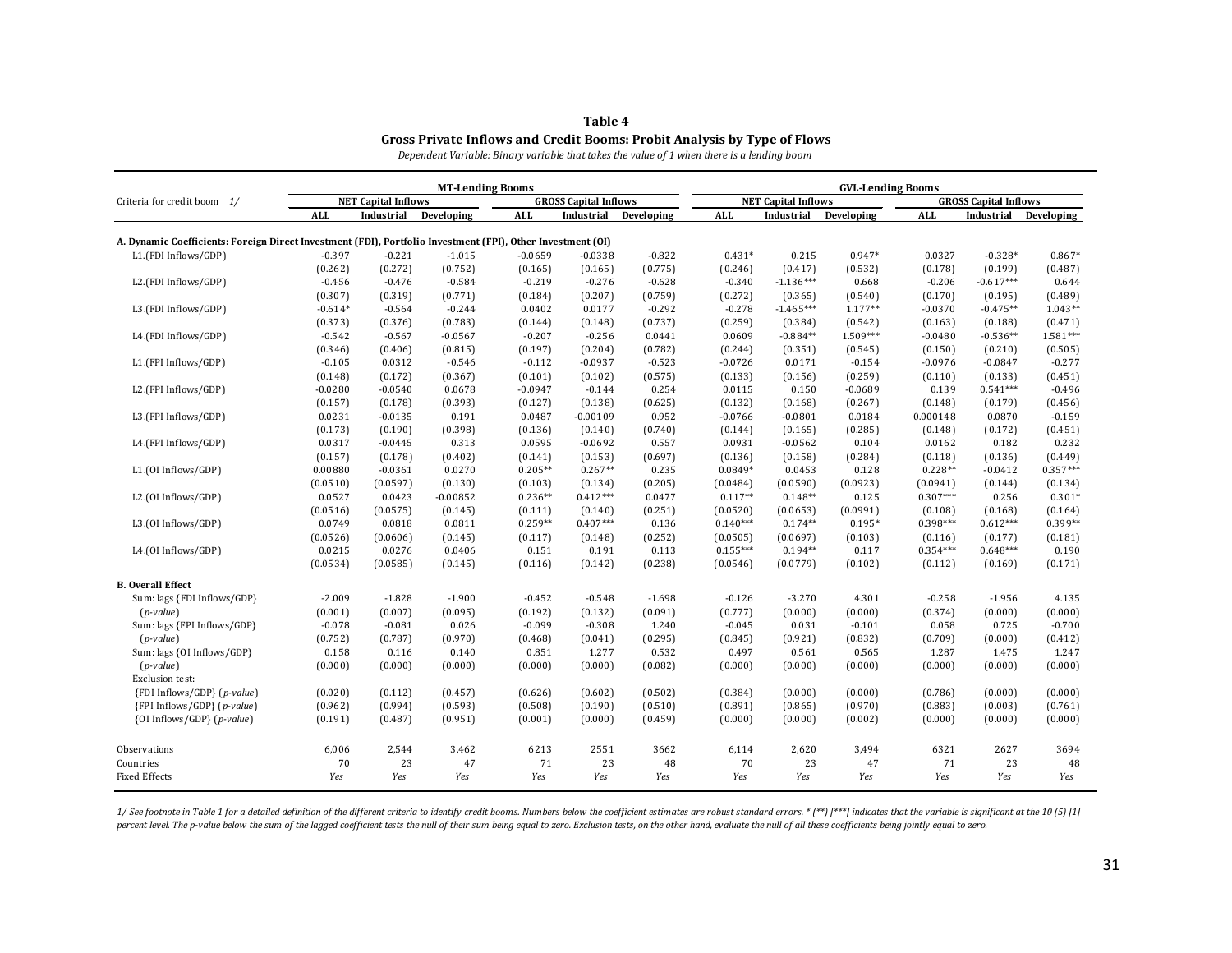#### **Table 5 Gross Inflows and Credit Booms: Sensitivity to the definition of credit booms**

|                                                                                                             |           | <b>MT-Lending Booms</b>        |            | <b>GVL-Lending Booms</b><br>(Gourinchas, Valdes & Landarretche, 2001)<br>Deviation from trend in credit-GDP |                        |            |  |
|-------------------------------------------------------------------------------------------------------------|-----------|--------------------------------|------------|-------------------------------------------------------------------------------------------------------------|------------------------|------------|--|
|                                                                                                             |           | (Mendoza & Terrones, 2008)     |            |                                                                                                             |                        |            |  |
|                                                                                                             |           | Deviation from trend in credit |            |                                                                                                             |                        |            |  |
|                                                                                                             |           | per capita is greater than:    |            |                                                                                                             | ratio is greater than: |            |  |
| Variable                                                                                                    | 1.5 s.d.  | 1.75 s.d.                      | 2 s.d.     | 1.5 s.d.                                                                                                    | 1.75 s.d.              | 2 s.d.     |  |
| A. Dynamic Coefficients: Foreign Direct Investment (FDI), Portfolio Investment (FPI), Other Investment (OI) |           |                                |            |                                                                                                             |                        |            |  |
| L1.(Gross FDI Inflows/GDP)                                                                                  | $-0.0759$ | $-0.0659$                      | $-0.232$   | 0.0327                                                                                                      | $-0.0295$              | $-0.0193$  |  |
|                                                                                                             | (0.160)   | (0.165)                        | (0.347)    | (0.178)                                                                                                     | (0.183)                | (0.185)    |  |
| L2.(Gross FDI Inflows/GDP)                                                                                  | $-0.209$  | $-0.219$                       | $-0.374$   | $-0.206$                                                                                                    | $-0.256$               | $-0.245$   |  |
|                                                                                                             | (0.176)   | (0.184)                        | (0.281)    | (0.170)                                                                                                     | (0.171)                | (0.171)    |  |
| L3.(Gross FDI Inflows/GDP)                                                                                  | 0.0175    | 0.0402                         | $-0.223$   | $-0.0370$                                                                                                   | $-0.0705$              | $-0.0611$  |  |
|                                                                                                             | (0.140)   | (0.144)                        | (0.283)    | (0.163)                                                                                                     | (0.159)                | (0.160)    |  |
| L4.(Gross FDI Inflows/GDP)                                                                                  | $-0.218$  | $-0.207$                       | $-0.359$   | $-0.0480$                                                                                                   | $-0.121$               | $-0.102$   |  |
|                                                                                                             | (0.188)   | (0.197)                        | (0.363)    | (0.150)                                                                                                     | (0.167)                | (0.166)    |  |
| L1.(Gross FPI Inflows/GDP)                                                                                  | $-0.112$  | $-0.112$                       | $-0.0906$  | $-0.0976$                                                                                                   | $-0.0793$              | $-0.0727$  |  |
|                                                                                                             | (0.0986)  | (0.101)                        | (0.176)    | (0.110)                                                                                                     | (0.115)                | (0.116)    |  |
| L2.(Gross FPI Inflows/GDP)                                                                                  | $-0.0869$ | $-0.0947$                      | $-0.00119$ | 0.139                                                                                                       | 0.178                  | 0.177      |  |
|                                                                                                             | (0.123)   | (0.127)                        | (0.195)    | (0.148)                                                                                                     | (0.149)                | (0.149)    |  |
| L3.(Gross FPI Inflows/GDP)                                                                                  | 0.0504    | 0.0487                         | 0.0610     | 0.000148                                                                                                    | 0.0498                 | 0.0438     |  |
|                                                                                                             | (0.134)   | (0.136)                        | (0.219)    | (0.148)                                                                                                     | (0.145)                | (0.146)    |  |
| L4.(Gross FPI Inflows/GDP)                                                                                  | 0.0451    | 0.0595                         | 0.0842     | 0.0162                                                                                                      | 0.0644                 | 0.0631     |  |
|                                                                                                             | (0.136)   | (0.141)                        | (0.228)    | (0.118)                                                                                                     | (0.117)                | (0.117)    |  |
| L1.(Gross OI Inflows/GDP)                                                                                   | $0.200**$ | $0.205**$                      | 0.147      | $0.228**$                                                                                                   | $0.214**$              | $0.207**$  |  |
|                                                                                                             | (0.0995)  | (0.103)                        | (0.150)    | (0.0941)                                                                                                    | (0.0978)               | (0.0975)   |  |
| L2.(Gross OI Inflows/GDP)                                                                                   | $0.225**$ | $0.236**$                      | 0.191      | $0.307***$                                                                                                  | $0.263**$              | $0.264**$  |  |
|                                                                                                             | (0.107)   | (0.111)                        | (0.160)    | (0.108)                                                                                                     | (0.112)                | (0.112)    |  |
| L3.(Gross OI Inflows/GDP)                                                                                   | $0.258**$ | $0.259**$                      | $0.382**$  | $0.398***$                                                                                                  | $0.328***$             | $0.333***$ |  |
|                                                                                                             | (0.113)   | (0.117)                        | (0.153)    | (0.116)                                                                                                     | (0.119)                | (0.119)    |  |
| L4.(Gross OI Inflows/GDP)                                                                                   | 0.137     | 0.151                          | $0.311*$   | $0.354***$                                                                                                  | 0.289**                | $0.301***$ |  |
|                                                                                                             | (0.112)   | (0.116)                        | (0.163)    | (0.112)                                                                                                     | (0.114)                | (0.115)    |  |
| <b>B.</b> Overall Effect                                                                                    |           |                                |            |                                                                                                             |                        |            |  |
| Sum: lags {FDI Inflows/GDP}                                                                                 | $-0.485$  | $-0.452$                       | $-1.188$   | $-0.258$                                                                                                    | $-0.477$               | $-0.427$   |  |
| $(p-value)$                                                                                                 | (0.127)   | (0.192)                        | (0.072)    | (0.374)                                                                                                     | (0.129)                | (0.180)    |  |
| Sum: lags {FPI Inflows/GDP}                                                                                 | $-0.103$  | $-0.099$                       | 0.053      | 0.058                                                                                                       | 0.213                  | 0.211      |  |
| $(p-value)$                                                                                                 | (0.429)   | (0.468)                        | (0.812)    | (0.709)                                                                                                     | (0.191)                | (0.196)    |  |
| Sum: lags {OI Inflows/GDP}                                                                                  | 0.820     | 0.851                          | 1.031      | 1.287                                                                                                       | 1.094                  | 1.105      |  |
| $(p-value)$                                                                                                 | (0.000)   | (0.000)                        | (0.000)    | (0.000)                                                                                                     | (0.000)                | (0.000)    |  |
| Exclusion test:                                                                                             |           |                                |            |                                                                                                             |                        |            |  |
| {FDI Inflows/GDP} (p-value)                                                                                 | (0.547)   | (0.626)                        | (0.492)    | (0.786)                                                                                                     | (0.534)                | (0.615)    |  |
| {FPI Inflows/GDP} (p-value)                                                                                 | (0.503)   | (0.508)                        | (0.976)    | (0.883)                                                                                                     | (0.679)                | (0.689)    |  |
| {OI Inflows/GDP} (p-value)                                                                                  | (0.000)   | (0.001)                        | (0.002)    | (0.000)                                                                                                     | (0.000)                | (0.000)    |  |
| <b>Observations</b>                                                                                         | 6213      | 6213                           | 6213       | 6321                                                                                                        | 6321                   | 6321       |  |
| Countries                                                                                                   | 71        | 71                             | 71         | 71                                                                                                          | 71                     | 71         |  |
| <b>Fixed Effects</b>                                                                                        | Yes       | Yes                            | Yes        | Yes                                                                                                         | Yes                    | Yes        |  |

*Dependent Variable: Binary variable that takes the value of 1 when there is a lending boom*

*1/ See footnote in Table 1 for a detailed definition of the different criteria to identify credit booms. Numbers below the coefficient estimates are robust standard errors. \* (\*\*) [\*\*\*] indicates that the variable is significant at the 10 (5) [1] percent level. The p-value below the sum of the lagged coefficient tests the null of their sum being equal to zero. Exclusion tests, on the other hand, evaluate the null of all these coefficients being jointly equal to zero.*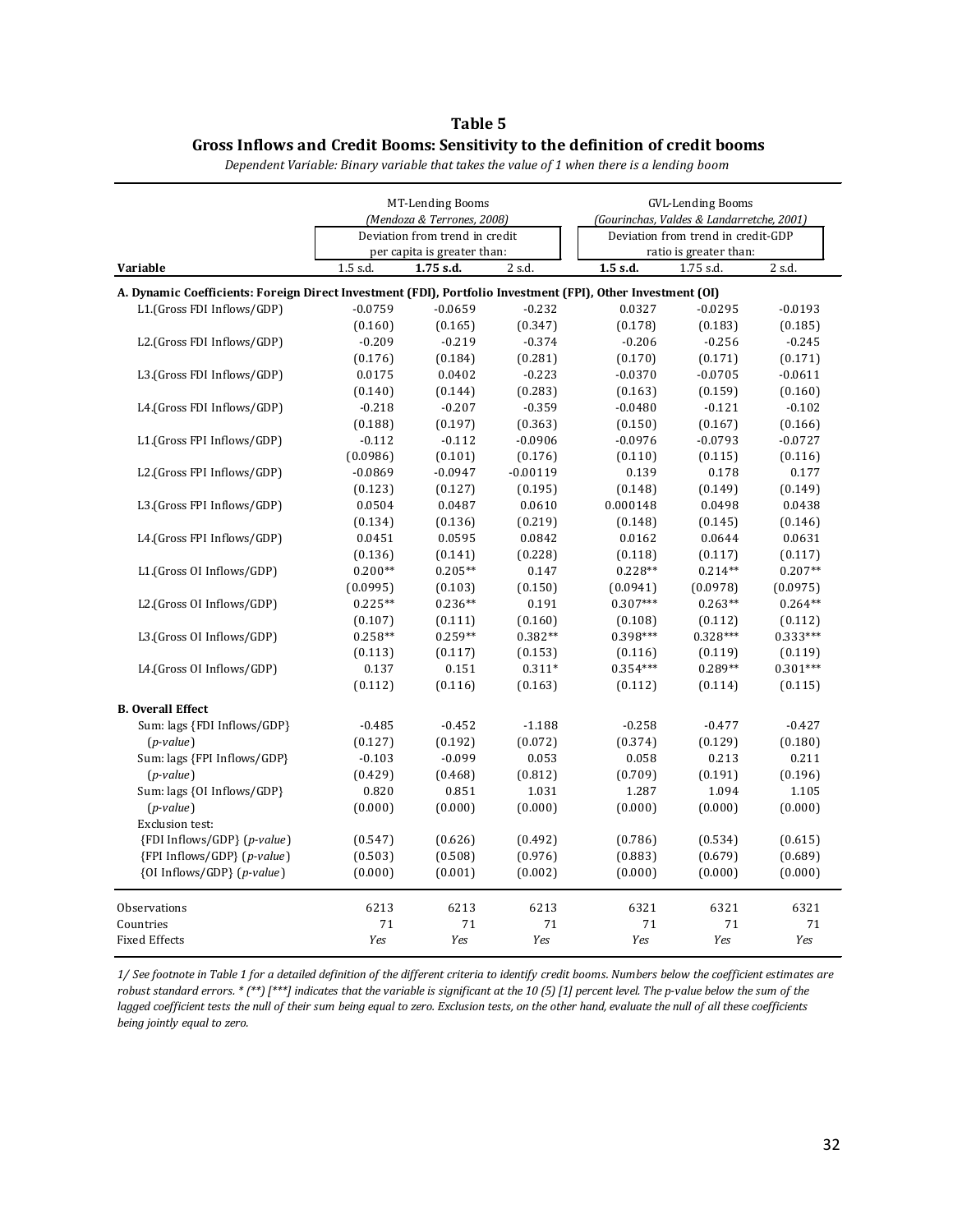| Table 6                                                                       |
|-------------------------------------------------------------------------------|
| Gross Inflows and Credit Booms: Sensitivity to different indicators of credit |

|                                                                                                             |                  | <b>MT-Lending Booms</b> |                     | <b>GVL-Lending Booms</b> |                   |                      |  |
|-------------------------------------------------------------------------------------------------------------|------------------|-------------------------|---------------------|--------------------------|-------------------|----------------------|--|
| Criteria for credit boom 1/                                                                                 | Credit per       | Credit-GDP              | <b>Bank</b>         | Credit per               | Credit-GDP        | <b>Bank</b>          |  |
|                                                                                                             | capita           | ratio                   | Leverage            | capita                   | ratio             | Leverage             |  |
|                                                                                                             |                  |                         |                     |                          |                   |                      |  |
| A. Dynamic Coefficients: Foreign Direct Investment (FDI), Portfolio Investment (FPI), Other Investment (OI) |                  |                         |                     |                          |                   |                      |  |
| L1.(Gross FDI Inflows/GDP)                                                                                  | 0.0675           | 0.0138                  | $-0.00957$          | 0.00971                  | 0.0600            | 0.0621               |  |
|                                                                                                             | (0.171)          | (0.170)                 | (0.180)             | (0.173)                  | (0.212)           | (0.194)              |  |
| L2.(Gross FDI Inflows/GDP)                                                                                  | $-0.135$         | $-0.201$                | $-0.297$<br>(0.223) | $-0.238$                 | $-0.253$          | $-0.289$             |  |
| L3.(Gross FDI Inflows/GDP)                                                                                  | (0.198)<br>0.122 | (0.205)<br>0.107        | 0.0731              | (0.159)<br>0.0215        | (0.184)<br>0.0925 | (0.181)<br>$-0.0825$ |  |
|                                                                                                             | (0.118)          | (0.125)                 | (0.124)             | (0.149)                  | (0.148)           | (0.169)              |  |
| L4.(Gross FDI Inflows/GDP)                                                                                  | $-0.0730$        | $-0.176$                | $-0.227$            | $-0.0360$                | $-0.0434$         | $-0.145$             |  |
|                                                                                                             | (0.216)          | (0.216)                 | (0.239)             | (0.148)                  | (0.145)           | (0.192)              |  |
| L1.(Gross FPI Inflows/GDP)                                                                                  | $-0.0676$        | $-0.112$                | $-0.106$            | $-0.0250$                | $-0.00395$        | $-0.0620$            |  |
|                                                                                                             | (0.108)          | (0.109)                 | (0.121)             | (0.109)                  | (0.135)           | (0.128)              |  |
| L2.(Gross FPI Inflows/GDP)                                                                                  | $-0.158$         | $-0.146$                | $-0.194$            | 0.0306                   | 0.109             | 0.0730               |  |
|                                                                                                             | (0.134)          | (0.135)                 | (0.138)             | (0.150)                  | (0.175)           | (0.159)              |  |
| L3.(Gross FPI Inflows/GDP)                                                                                  | 0.0263           | 0.0239                  | 0.00648             | $-0.0263$                | 0.00193           | 0.0239               |  |
|                                                                                                             | (0.134)          | (0.136)                 | (0.143)             | (0.149)                  | (0.157)           | (0.158)              |  |
| L4.(Gross FPI Inflows/GDP)                                                                                  | $-0.133$         | $-0.0221$               | $-0.00797$          | $-0.115$                 | $-0.132$          | $-0.122$             |  |
|                                                                                                             | (0.141)          | (0.144)                 | (0.157)             | (0.127)                  | (0.142)           | (0.125)              |  |
| L1.(Gross OI Inflows/GDP)                                                                                   | $0.339***$       | $0.346***$              | $0.487***$          | $0.185*$                 | 0.0766            | 0.395***             |  |
|                                                                                                             | (0.127)          | (0.117)                 | (0.127)             | (0.102)                  | (0.112)           | (0.113)              |  |
| L2.(Gross OI Inflows/GDP)                                                                                   | $0.378***$       | $0.375***$              | $0.458***$          | $0.276**$                | 0.181             | $0.430***$           |  |
|                                                                                                             | (0.133)          | (0.124)                 | (0.133)             | (0.116)                  | (0.125)           | (0.125)              |  |
| L3.(Gross OI Inflows/GDP)                                                                                   | $0.294**$        | $0.323**$               | $0.359**$           | $0.368***$               | $0.292**$         | $0.490***$           |  |
|                                                                                                             | (0.142)          | (0.132)                 | (0.143)             | (0.122)                  | (0.131)           | (0.136)              |  |
| L4.(Gross OI Inflows/GDP)                                                                                   | 0.0663           | 0.153                   | 0.0770              | $0.189*$                 | 0.148             | $0.208*$             |  |
|                                                                                                             | (0.127)          | (0.125)                 | (0.136)             | (0.114)                  | (0.121)           | (0.125)              |  |
| L1.(Credit Growth)                                                                                          | 1.745***         | $0.231***$              | $0.692***$          | 3.886***                 | 9.467***          | 2.597***             |  |
|                                                                                                             | (0.363)          | (0.0835)                | (0.260)             | (0.318)                  | (0.467)           | (0.271)              |  |
| L2.(Credit Growth)                                                                                          | $1.116**$        | 0.0456                  | $-0.0565$           | 0.621                    | 0.766             | 0.384                |  |
|                                                                                                             | (0.482)          | (0.112)                 | (0.361)             | (0.387)                  | (0.468)           | (0.325)              |  |
| L3.(Credit Growth)                                                                                          | $-0.0135$        | 0.0865                  | 0.270               | 0.300                    | $-0.102$          | 0.0287               |  |
|                                                                                                             | (0.493)          | (0.115)                 | (0.347)             | (0.385)                  | (0.388)           | (0.304)              |  |
| L4.(Credit Growth)                                                                                          | 1.732***         | $0.176**$               | 0.137               | $1.126***$               | $0.829***$        | 0.348*               |  |
|                                                                                                             |                  | (0.0880)                | (0.251)             | (0.272)                  |                   |                      |  |
| <b>B.</b> Overall Effect                                                                                    | (0.355)          |                         |                     |                          | (0.223)           | (0.195)              |  |
| Sum: lags {FDI Inflows/GDP}                                                                                 | $-0.019$         | $-0.256$                | $-0.460$            | $-0.243$                 | $-0.144$          | $-0.454$             |  |
| $(p-value)$                                                                                                 | (0.959)          | (0.483)                 | (0.235)             | (0.328)                  | (0.561)           | (0.158)              |  |
| Sum: lags {FPI Inflows/GDP}                                                                                 | $-0.332$         | $-0.256$                | $-0.301$            | $-0.136$                 | $-0.025$          | $-0.087$             |  |
| $(p-value)$                                                                                                 | (0.024)          | (0.073)                 | (0.048)             | (0.354)                  | (0.876)           | (0.600)              |  |
| Sum: lags {OI Inflows/GDP}                                                                                  | 1.077            | 1.197                   | 1.381               | 1.018                    | 0.698             | 1.523                |  |
| $(p-value)$                                                                                                 | (0.000)          | (0.000)                 | (0.000)             | (0.000)                  | (0.001)           | (0.000)              |  |
| <b>Exclusion test:</b>                                                                                      |                  |                         |                     |                          |                   |                      |  |
| {FDI Inflows/GDP} (p-value)                                                                                 | (0.835)          | (0.780)                 | (0.682)             | (0.644)                  | (0.624)           | (0.466)              |  |
| {FPI Inflows/GDP} (p-value)                                                                                 | (0.159)          | (0.198)                 | (0.135)             | (0.772)                  | (0.724)           | (0.737)              |  |
| {OI Inflows/GDP} (p-value)                                                                                  | (0.001)          | (0.000)                 | (0.000)             | (0.000)                  | (0.017)           | (0.000)              |  |
| Memo:                                                                                                       |                  |                         |                     |                          |                   |                      |  |
| Sum: lags {Credit growth}                                                                                   | 4.580            | 0.539                   | 1.043               | 5.933                    | 10.960            | 3.358                |  |
| $(p-value)$                                                                                                 | (0.000)          | (0.000)                 | (0.000)             | (0.000)                  | (0.000)           | (0.000)              |  |
| Exclusion test (p-value)                                                                                    | (0.000)          | (0.000)                 | (0.000)             | (0.000)                  | (0.000)           | (0.000)              |  |
|                                                                                                             |                  |                         |                     |                          |                   |                      |  |
| Observations<br>Countries                                                                                   | 5480<br>71       | 5510<br>71              | 5197<br>69          | 5480<br>71               | 5584<br>71        | 5270<br>69           |  |
| <b>Fixed Effects</b>                                                                                        | Yes              | Yes                     | Yes                 | Yes                      | Yes               | Yes                  |  |
|                                                                                                             |                  |                         |                     |                          |                   |                      |  |

Dependent Variable: Binary variable that takes the value of 1 when there is a lending boom

*1/ All these dynamic regressions control for growth in GDP (that is, it includes lagged values of GDP growth). See footnote in Table 1 for a detailed definition of the different criteria to identify credit booms. Numbers below the coefficient estimates are robust standard errors. \* (\*\*) [\*\*\*] indicates that the variable is significant at the 10 (5) [1] percent level. The p-value below the sum of the lagged coefficient tests the null of their sum being equal to zero. Exclusion tests, on the other hand, evaluate the null of all these coefficients being jointly equal to zero.*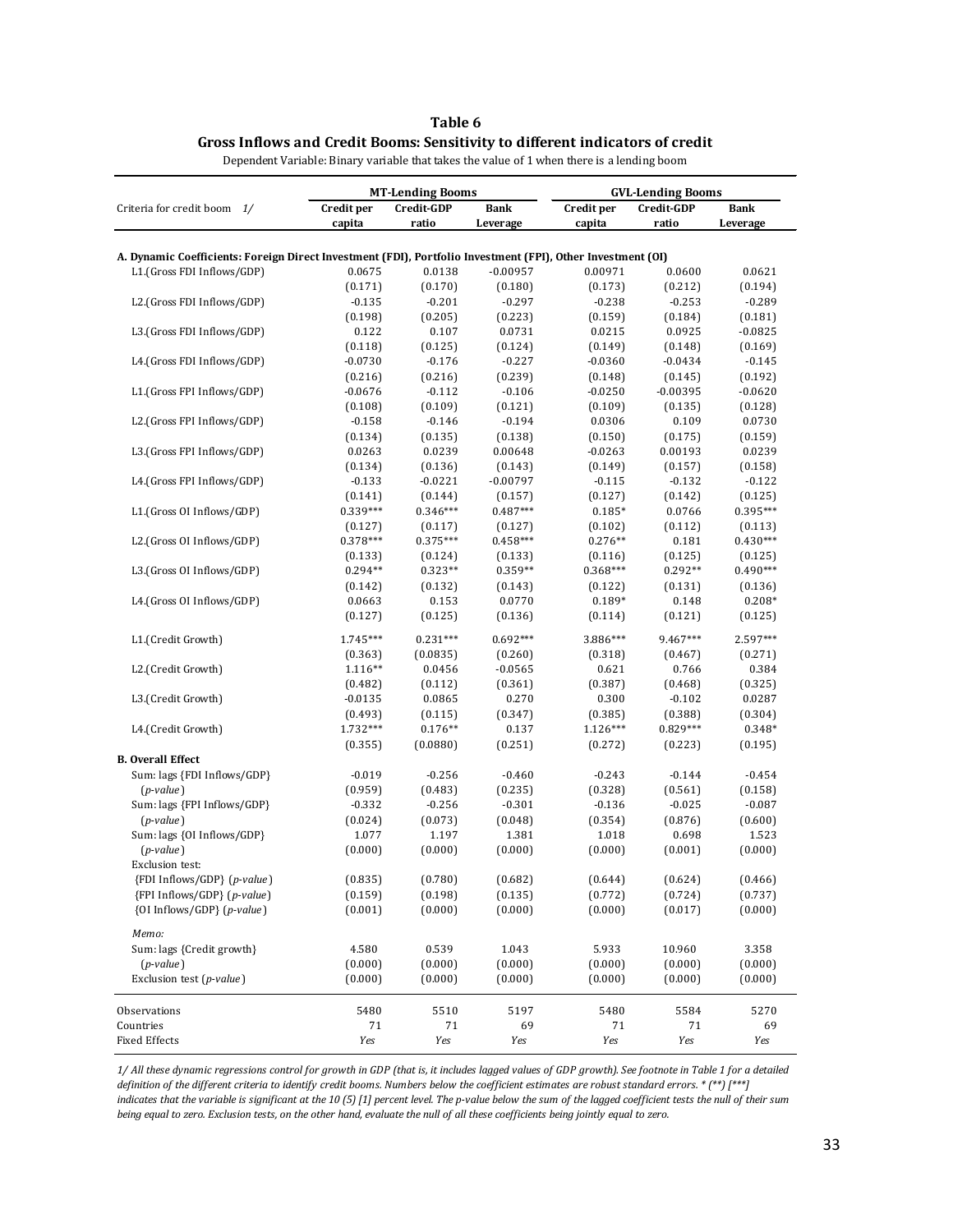| ۱n<br>п<br>n |  |
|--------------|--|
|--------------|--|

| Gross Inflows and Credit Booms: Sensitivity to additional control variables                |
|--------------------------------------------------------------------------------------------|
| Dependent Variable: Binary variable that takes the value of 1 when there is a lending boom |

| Criteria for credit boom 1/                                                                                 |                      | <b>MT-Lending Booms</b> |                            |                       | <b>GVL-Lending Booms</b> |                            |  |  |
|-------------------------------------------------------------------------------------------------------------|----------------------|-------------------------|----------------------------|-----------------------|--------------------------|----------------------------|--|--|
|                                                                                                             | $[1]$                | $[2]$                   | $^{[3]}$                   | $[1]$                 | $[2]$                    | [3]                        |  |  |
| A. Dynamic Coefficients: Foreign Direct Investment (FDI), Portfolio Investment (FPI), Other Investment (OI) |                      |                         |                            |                       |                          |                            |  |  |
| L1.(Gross FDI Inflows/GDP)                                                                                  | 0.0674               | 0.0942                  | 0.155                      | $-0.00632$            | 0.0419                   | 0.113                      |  |  |
| L2.(Gross FDI Inflows/GDP)                                                                                  | (0.170)              | (0.180)<br>$-0.122$     | (0.189)<br>$-0.0259$       | (0.180)<br>$-0.253$   | (0.193)<br>$-0.289*$     | (0.189)<br>$-0.228$        |  |  |
|                                                                                                             | $-0.113$<br>(0.196)  | (0.204)                 | (0.212)                    | (0.163)               | (0.173)                  | (0.177)                    |  |  |
| L3.(Gross FDI Inflows/GDP)                                                                                  | 0.117                | 0.111                   | 0.157                      | 0.0152                | $-0.0687$                | 0.00737                    |  |  |
|                                                                                                             | (0.116)              | (0.120)                 | (0.135)                    | (0.164)               | (0.181)                  | (0.167)                    |  |  |
| L4.(Gross FDI Inflows/GDP)                                                                                  | $-0.0549$            | $-0.108$                | $-0.0144$                  | $-0.0384$             | $-0.110$                 | $-0.0531$                  |  |  |
| L1.(Gross FPI Inflows/GDP)                                                                                  | (0.214)<br>$-0.0696$ | (0.229)<br>$-0.00317$   | (0.241)<br>0.0108          | (0.152)<br>$-0.0373$  | (0.205)<br>0.0699        | (0.180)<br>0.0952          |  |  |
|                                                                                                             | (0.107)              | (0.117)                 | (0.132)                    | (0.113)               | (0.121)                  | (0.127)                    |  |  |
| L2.(Gross FPI Inflows/GDP)                                                                                  | $-0.154$             | $-0.153$                | $-0.112$                   | 0.0630                | 0.0890                   | 0.0455                     |  |  |
|                                                                                                             | (0.133)              | (0.143)                 | (0.158)                    | (0.160)               | (0.168)                  | (0.167)                    |  |  |
| L3.(Gross FPI Inflows/GDP)                                                                                  | 0.0294               | 0.0842                  | 0.0283                     | -0.0375               | 0.0179                   | 0.0285                     |  |  |
| L4.(Gross FPI Inflows/GDP)                                                                                  | (0.135)<br>$-0.128$  | (0.141)<br>$-0.145$     | (0.147)<br>$-0.145$        | (0.153)<br>$-0.102$   | (0.169)<br>$-0.165$      | (0.161)<br>$-0.204$        |  |  |
|                                                                                                             | (0.140)              | (0.147)                 | (0.156)                    | (0.130)               | (0.136)                  | (0.136)                    |  |  |
| L1.(Gross OI Inflows/GDP)                                                                                   | $0.329**$            | $0.322**$               | $0.296**$                  | $0.177*$              | $0.207*$                 | 0.157                      |  |  |
|                                                                                                             | (0.128)              | (0.136)                 | (0.149)                    | (0.103)               | (0.112)                  | (0.114)                    |  |  |
| L2.(Gross OI Inflows/GDP)                                                                                   | $0.363***$           | $0.349**$               | $0.306*$                   | $0.281**$             | $0.275**$                | $0.220*$                   |  |  |
| L3.(Gross OI Inflows/GDP)                                                                                   | (0.134)<br>$0.270*$  | (0.142)<br>$0.279*$     | (0.158)<br>0.180           | (0.117)<br>$0.373***$ | (0.125)<br>$0.348***$    | (0.125)<br>$0.313**$       |  |  |
|                                                                                                             | (0.143)              | (0.150)                 | (0.169)                    | (0.123)               | (0.134)                  | (0.135)                    |  |  |
| L4.(Gross OI Inflows/GDP)                                                                                   | 0.0444               | 0.0216                  | 0.0470                     | $0.204*$              | 0.185                    | 0.146                      |  |  |
|                                                                                                             | (0.128)              | (0.136)                 | (0.148)                    | (0.117)               | (0.132)                  | (0.129)                    |  |  |
| L1.(Credit Growth)                                                                                          | 1.664***             | 1.924 ***               | 2.304***                   | 4.093***              | 4.690***                 | 5.562***                   |  |  |
|                                                                                                             | (0.375)              | (0.451)                 | (0.534)                    | (0.326)               | (0.378)                  | (0.464)                    |  |  |
| L2.(Credit Growth)                                                                                          | $1.202**$            | $1.052*$                | 0.669                      | 0.534                 | 0.518                    | 0.890                      |  |  |
|                                                                                                             | (0.510)              | (0.616)                 | (0.713)                    | (0.395)               | (0.468)                  | (0.585)                    |  |  |
| L3.(Credit Growth)                                                                                          | $-0.150$<br>(0.522)  | 0.254<br>(0.646)        | $-0.0467$<br>(0.721)       | 0.391<br>(0.393)      | 0.521<br>(0.458)         | 0.372<br>(0.552)           |  |  |
| L4.(Credit Growth)                                                                                          | 1.854 ***            | 1.684***                | $2.162***$                 | 1.094***              | $0.883***$               | $1.114***$                 |  |  |
|                                                                                                             | (0.371)              | (0.459)                 | (0.519)                    | (0.278)               | (0.323)                  | (0.380)                    |  |  |
| L1.(RER Overvaluation)                                                                                      | 0.660                | 0.933                   | $2.292***$                 | $-0.483$              | $-0.762$                 | $-0.973$                   |  |  |
|                                                                                                             | (0.640)              | (0.755)                 | (0.811)                    | (0.484)               | (0.574)                  | (0.665)                    |  |  |
| L2.(RER Overvaluation)                                                                                      | $-0.334$<br>(0.818)  | $-0.552$<br>(1.041)     | $-0.323$<br>(1.087)        | $-0.564$<br>(0.582)   | $-0.653$<br>(0.758)      | $-0.115$<br>(0.935)        |  |  |
| L3.(RER Overvaluation)                                                                                      | 1.160                | 1.085                   | 1.011                      | 0.620                 | 0.822                    | 0.549                      |  |  |
|                                                                                                             | (0.837)              | (1.101)                 | (1.085)                    | (0.591)               | (0.772)                  | (0.992)                    |  |  |
| L4.(RER Overvaluation)                                                                                      | 1.260*               | $2.655***$              | 1.988**                    | $-1.623***$           | $-2.072***$              | $-1.954***$                |  |  |
|                                                                                                             | (0.762)              | (0.959)                 | (0.955)                    | (0.498)               | (0.583)                  | (0.726)                    |  |  |
| <b>B.</b> Overall Effect<br>Sum: lags {FDI Inflows/GDP}                                                     | 0.017                | $-0.025$                | 0.272                      | $-0.283$              | $-0.426$                 | $-0.161$                   |  |  |
| $(p-value)$                                                                                                 | (0.966)              | (0.947)                 | (0.525)                    | (0.283)               | (0.189)                  | (0.582)                    |  |  |
| Sum: lags {FPI Inflows/GDP}                                                                                 | $-0.322$             | $-0.217$                | $-0.218$                   | $-0.114$              | 0.012                    | $-0.035$                   |  |  |
| $(p-value)$                                                                                                 | (0.031)              | (0.179)                 | (0.215)                    | (0.454)               | (0.948)                  | (0.840)                    |  |  |
| Sum: lags {OI Inflows/GDP}                                                                                  | 1.006                | 0.972                   | 0.829                      | 1.035                 | 1.015                    | 0.836                      |  |  |
| $(p-value)$<br>Exclusion test:                                                                              | (0.000)              | (0.001)                 | (0.009)                    | (0.000)               | (0.000)                  | (0.000)                    |  |  |
| {FDI Inflows/GDP} (p-value)                                                                                 | (0.860)              | (0.870)                 | (0.773)                    | (0.598)               | (0.492)                  | (0.725)                    |  |  |
| {FPI Inflows/GDP} (p-value)                                                                                 | (0.186)              | (0.569)                 | (0.766)                    | (0.787)               | (0.504)                  | (0.449)                    |  |  |
| {OI Inflows/GDP} (p-value)                                                                                  | (0.003)              | (0.007)                 | (0.085)                    | (0.000)               | (0.000)                  | (0.008)                    |  |  |
| Memo:                                                                                                       |                      |                         |                            |                       |                          |                            |  |  |
| Sum: lags {Credit growth}                                                                                   | 4.570                | 4.914                   | 5.088                      | 6.112                 | 6.612                    | 7.938                      |  |  |
| $(p-value)$                                                                                                 | (0.000)              | (0.000)                 | (0.000)                    | (0.000)               | (0.000)                  | (0.000)                    |  |  |
| Exclusion test (p-value)                                                                                    | (0.000)              | (0.000)                 | (0.000)                    | (0.000)               | (0.000)                  | (0.000)                    |  |  |
| Sum: lags {RER overvaluation}<br>$(p-value)$                                                                | 2.746<br>(0.000)     | 4.121<br>(0.245)        | 4.968<br>(0.000)           | $-2.050$<br>(0.000)   | $-2.665$<br>(0.000)      | $-2.493$<br>(0.000)        |  |  |
| Exclusion test (p-value)                                                                                    | (0.001)              | (0.678)                 | (0.000)                    | (0.000)               | (0.000)                  | (0.000)                    |  |  |
|                                                                                                             |                      |                         |                            |                       |                          |                            |  |  |
| Additional controls (lags 1 to 4)                                                                           | GDP growth           | GDP growth              | GDP growth                 | GDP growth            | GDP growth               | GDP growth                 |  |  |
|                                                                                                             | RER Over.            | RER Over.               | RER Over.                  | RER Over.             | RER Over.                | RER Over.                  |  |  |
|                                                                                                             |                      | Ext. Shocks             | Ext. Shocks<br>M-F Factors |                       | Ext. Shocks              | Ext. Shocks<br>M-F Factors |  |  |
|                                                                                                             |                      |                         |                            |                       |                          |                            |  |  |
| Observations                                                                                                | 5480                 | 4707                    | 4707                       | 5480                  | 4707                     | 4707                       |  |  |
| Countries<br><b>Fixed Effects</b>                                                                           | 71<br>Yes            | $7\,1$<br>Yes           | 71<br>Yes                  | 71<br>Yes             | 71<br>Yes                | 71<br>Yes                  |  |  |
|                                                                                                             |                      |                         |                            |                       |                          |                            |  |  |

1/ All these dynamic regressions control for growth in GDP (that is, it includes lagged values of GDP growth). See footnote in Table 1 for a detailed<br>definition of the different criteria to identify credit booms. Numbers b *being equal to zero. Exclusion tests, on the other hand, evaluate the null of all these coefficients being jointly equal to zero.*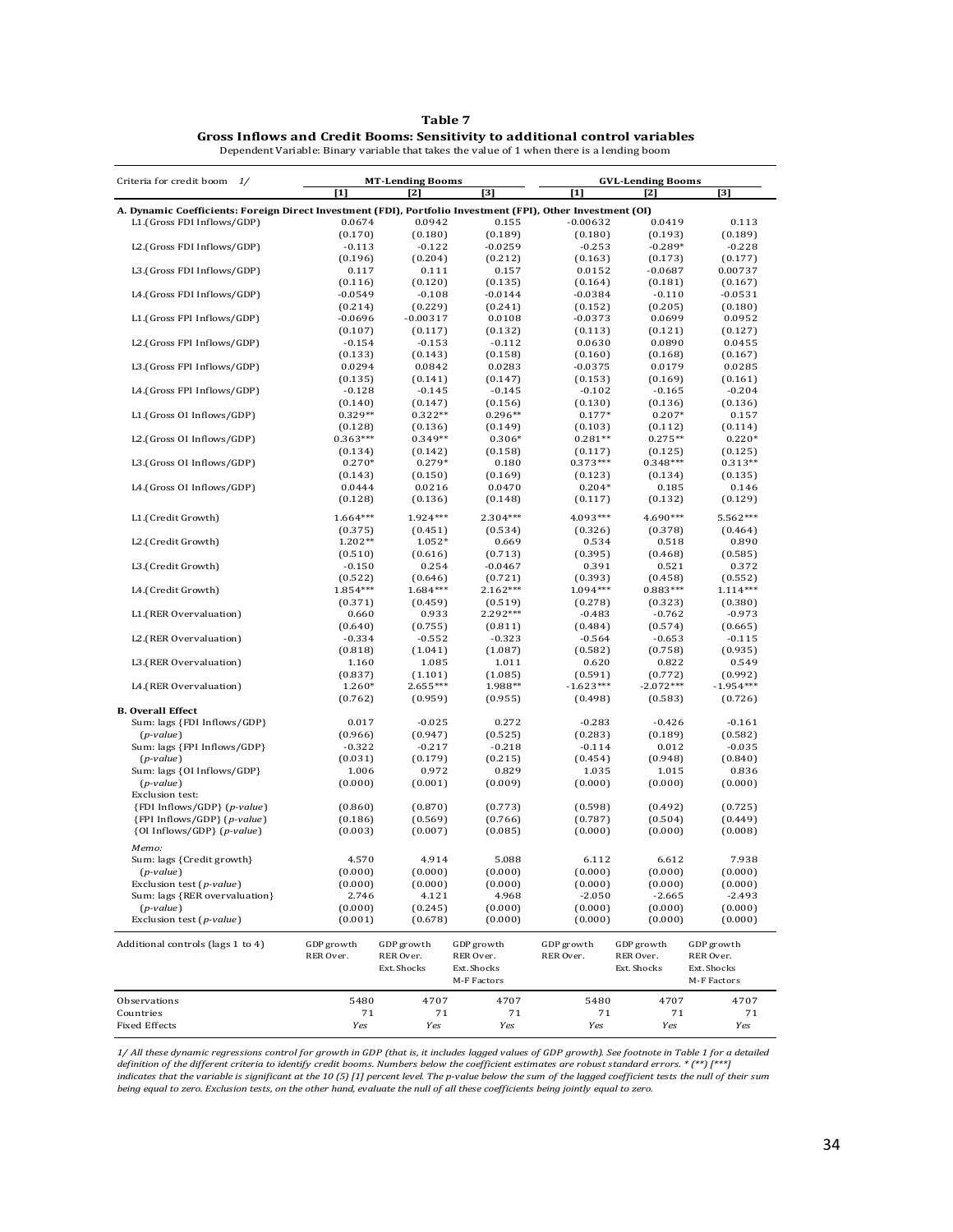| Table 8                                                                                    |
|--------------------------------------------------------------------------------------------|
| Gross Inflows and Credit Booms: Unbundling Other Investment (OI) Inflows                   |
| Dependent Variable: Binary variable that takes the value of 1 when there is a lending boom |

| Criteria for credit boom 1/                                                                                 |                  | <b>MT-Lending Booms</b> |                  |                    | <b>GVL-Lending Booms</b> |                   |
|-------------------------------------------------------------------------------------------------------------|------------------|-------------------------|------------------|--------------------|--------------------------|-------------------|
|                                                                                                             | $[1]$            | $\mathsf{Z}$            | [3]              | $[1]$              | $\mathbf{Z}$             | [3]               |
| A. Dynamic Coefficients: Foreign Direct Investment (FDI), Portfolio Investment (FPI), Other Investment (OI) |                  |                         |                  |                    |                          |                   |
| L1.(Gross FDI Inflows/GDP)                                                                                  | 0.0279           | 0.00420                 | 0.101            | 0.0723             | 0.131                    | 0.161             |
|                                                                                                             | (0.164)          | (0.163)                 | (0.178)          | (0.188)            | (0.160)                  | (0.149)           |
| L2.(Gross FDI Inflows/GDP)                                                                                  | 0.102            | 0.133                   | 0.164            | $-0.214$           | $-0.231$                 | $-0.194$          |
|                                                                                                             | (0.175)          | (0.164)                 | (0.171)          | (0.200)            | (0.208)                  | (0.213)           |
| L3.(Gross FDI Inflows/GDP)                                                                                  | 0.0896           | 0.0840                  | 0.128            | 0.0815             | 0.0313                   | 0.0561            |
|                                                                                                             | (0.126)          | (0.136)                 | (0.142)          | (0.131)            | (0.146)                  | (0.136)           |
| L4.(Gross FDI Inflows/GDP)                                                                                  | $-0.00460$       | 0.00135                 | 0.0182           | $-0.0349$          | $-0.0538$                | $-0.0308$         |
|                                                                                                             | (0.190)          | (0.186)                 | (0.198)          | (0.115)            | (0.126)                  | (0.123)           |
| L1.(Gross FPI Inflows/GDP)                                                                                  | $-0.140$         | $-0.0766$               | $-0.0861$        | $-0.0333$          | 0.0647                   | 0.0871            |
|                                                                                                             | (0.126)          | (0.151)                 | (0.162)          | (0.125)            | (0.139)                  | (0.144)           |
| L2.(Gross FPI Inflows/GDP)                                                                                  | $-0.206$         | $-0.212$                | $-0.138$         | 0.0980             | 0.144                    | 0.117             |
| L3.(Gross FPI Inflows/GDP)                                                                                  | (0.172)          | (0.191)                 | (0.212)<br>0.194 | (0.165)            | (0.173)                  | (0.179)           |
|                                                                                                             | 0.159<br>(0.204) | 0.283<br>(0.224)        | (0.232)          | 0.00300<br>(0.154) | 0.0439<br>(0.157)        | 0.0520<br>(0.158) |
| L4.(Gross FPI Inflows/GDP)                                                                                  | 0.285            | 0.323                   | 0.213            | 0.0225             | -0.0390                  | $-0.0851$         |
|                                                                                                             | (0.234)          | (0.255)                 | (0.271)          | (0.142)            | (0.147)                  | (0.151)           |
| L1.(Gross Private OI Bank Inflows/GDP)                                                                      | $0.504***$       | $0.509***$              | $0.480**$        | $0.252**$          | $0.262**$                | 0.200             |
|                                                                                                             | (0.166)          | (0.176)                 | (0.190)          | (0.118)            | (0.124)                  | (0.128)           |
| L2.(Gross Private OI Bank Inflows/GDP)                                                                      | $0.502***$       | $0.510***$              | $0.468***$       | $0.425***$         | $0.395***$               | $0.337**$         |
|                                                                                                             | (0.161)          | (0.168)                 | (0.180)          | (0.135)            | (0.139)                  | (0.140)           |
| L3.(Gross Private OI Bank Inflows/GDP)                                                                      | $0.384**$        | $0.400**$               | $0.317*$         | $0.541***$         | $0.506***$               | $0.451***$        |
|                                                                                                             | (0.164)          | (0.171)                 | (0.183)          | (0.143)            | (0.148)                  | (0.151)           |
| L4.(Gross Private OI Bank Inflows/GDP)                                                                      | $-0.0286$        | $-0.0150$               | 0.00772          | $0.268**$          | $0.261*$                 | 0.206             |
|                                                                                                             | (0.176)          | (0.185)                 | (0.202)          | (0.132)            | (0.140)                  | (0.142)           |
| L1.(Gross Private OI Other Sector Inflows/GDP)                                                              | $-1.070**$       | $-1.289**$              | $-1.170**$       | $-0.0961$          | $-0.0319$                | $-0.0342$         |
|                                                                                                             | (0.472)          | (0.539)                 | (0.585)          | (0.225)            | (0.273)                  | (0.264)           |
| L2.(Gross Private OI Other Sector Inflows/GDP)                                                              | $-0.383$         | $-0.584$                | $-0.376$         | $-0.0493$          | $-0.0353$                | $-0.0383$         |
|                                                                                                             | (0.459)          | (0.551)                 | (0.556)          | (0.207)            | (0.227)                  | (0.228)           |
| L3.(Gross Private OI Other Sector Inflows/GDP)                                                              | 0.0676           | 0.0138                  | 0.0880           | $-0.147$           | $-0.231$                 | $-0.211$          |
|                                                                                                             | (0.345)          | (0.379)                 | (0.383)          | (0.281)            | (0.283)                  | (0.286)           |
| L4.(Gross Private OI Other Sector Inflows/GDP)                                                              | 0.135            | 0.0146                  | 0.0898           | 0.342              | 0.206                    | 0.252             |
|                                                                                                             | (0.253)          | (0.281)                 | (0.288)          | (0.314)            | (0.345)                  | (0.347)           |
| L1.(Credit Growth)                                                                                          | $1.601***$       | 1.858***                | $2.230***$       | 4.070***           | $4.675***$               | $5.551***$        |
|                                                                                                             | (0.378)          |                         |                  |                    | (0.380)                  | (0.465)           |
| L2.(Credit Growth)                                                                                          | $1.237**$        | (0.455)<br>$1.102*$     | (0.532)<br>0.753 | (0.327)<br>0.543   | 0.524                    | 0.881             |
|                                                                                                             | (0.510)          | (0.615)                 | (0.716)          | (0.396)            | (0.470)                  | (0.586)           |
| L3.(Credit Growth)                                                                                          | $-0.101$         | 0.282                   | $-0.00210$       | 0.425              | 0.553                    | 0.430             |
|                                                                                                             | (0.522)          | (0.645)                 | (0.721)          | (0.394)            | (0.460)                  | (0.553)           |
| L4.(Credit Growth)                                                                                          | 1.842***         | $1.691***$              | 2.109***         | $1.065***$         | $0.870***$               | $1.094***$        |
|                                                                                                             | (0.373)          | (0.462)                 | (0.517)          | (0.280)            | (0.325)                  | (0.381)           |
| L1.(RER Overvaluation)                                                                                      | 0.727            | 0.997                   | 2.327***         | $-0.472$           | $-0.759$                 | $-0.969$          |
|                                                                                                             | (0.641)          | (0.760)                 | (0.812)          | (0.483)            | (0.575)                  | (0.665)           |
| L2.(RER Overvaluation)                                                                                      | $-0.355$         | $-0.594$                | $-0.357$         | $-0.560$           | $-0.641$                 | $-0.122$          |
|                                                                                                             | (0.824)          | (1.051)                 | (1.090)          | (0.581)            | (0.759)                  | (0.934)           |
| L3.(RER Overvaluation)                                                                                      | 1.179            | 1.149                   | 1.056            | 0.604              | 0.797                    | 0.541             |
|                                                                                                             | (0.842)          | (1.108)                 | (1.091)          | (0.593)            | (0.775)                  | (0.993)           |
| L4.(RER Overvaluation)                                                                                      | 1.196            | 2.549***                | 1.926**          | $-1.644***$        | $-2.081***$              | $-1.982***$       |
|                                                                                                             | (0.767)          | (0.963)                 | (0.956)          | (0.499)            | (0.584)                  | (0.727)           |
| <b>B.</b> Overall Effect                                                                                    |                  |                         |                  |                    |                          |                   |
| Sum: lags {FDI Inflows/GDP}                                                                                 | 0.215            | 0.223                   | 0.411            | -0.095             | $-0.123$                 | $-0.008$          |
| $(p-value)$                                                                                                 | (0.487)          | (0.459)                 | (0.229)          | (0.679)            | (0.634)                  | (0.975)           |
| Sum: lags {FPI Inflows/GDP}                                                                                 | 0.098            | 0.317                   | 0.183            | 0.090              | 0.214                    | 0.171             |
| $(p-value)$                                                                                                 | (0.628)          | (0.155)                 | (0.430)          | (0.585)            | (0.248)                  | (0.372)           |
| Sum: lags {OI Bank Inflows/GDP}                                                                             | 1.361            | 1.404                   | 1.273            | 1.486              | 1.424                    | 1.194             |
| $(p-value)$                                                                                                 | (0.000)          | (0.000)                 | (0.001)          | (0.000)            | (0.000)                  | (0.000)           |
| Sum: lags {OI Other Sector Inflows/GDP}                                                                     | $-1.250$         | $-1.845$                | $-1.368$         | 0.050              | $-0.092$                 | $-0.032$          |
| $(p-value)$                                                                                                 | (0.089)          | (0.020)                 | (0.107)          | (0.901)            | (0.836)                  | (0.946)           |
| Exclusion test:                                                                                             |                  |                         |                  |                    |                          |                   |
| {FDI Inflows/GDP} (p-value)                                                                                 | (0.913)          | (0.877)                 | (0.734)          | (0.753)            | (0.685)                  | (0.675)           |
| {FPI Inflows/GDP} (p-value)                                                                                 | (0.279)          | (0.320)                 | (0.719)          | (0.972)            | (0.508)                  | (0.504)           |
| {OI Bank Inflows/GDP} (p-value)                                                                             | (0.000)          | (0.000)                 | (0.004)          | (0.000)            | (0.000)                  | (0.000)           |
| {OI Other Sector Inflows/GDP} (p-value)                                                                     | (0.212)          | (0.110)                 | (0.339)          | (0.853)            | (0.935)                  | (0.934)           |
|                                                                                                             |                  |                         |                  |                    |                          |                   |
| Memo:                                                                                                       |                  |                         |                  |                    |                          |                   |
| Sum: lags {Credit growth}                                                                                   | 4.579            | 4.933                   | 5.090            | 6.103              | 6.622                    | 7.956             |
| $(p-value)$                                                                                                 | (0.000)          | (0.000)                 | (0.000)          | (0.000)            | (0.000)                  | (0.000)           |
| Exclusion test (p-value)                                                                                    | (0.000)          | (0.000)                 | (0.000)          | (0.000)            | (0.000)                  | (0.000)           |
| Sum: lags {RER Overvaluation}                                                                               | 2.747            | 4.101                   | 4.952            | $-2.072$           | $-2.684$                 | $-2.532$          |
| $(p-value)$                                                                                                 | (0.000)          | (0.000)                 | (0.000)          | (0.000)            | (0.000)                  | (0.000)           |
| Exclusion test (p-value)                                                                                    | (0.001)          | (0.000)                 | (0.000)          | (0.000)            | (0.000)                  | (0.000)           |
|                                                                                                             |                  |                         |                  |                    |                          |                   |
| Additional controls (lags 1 to 4)                                                                           | GDP growth       | GDP growth              | GDP growth       | GDP growth         | GDP growth               | GDP growth        |
|                                                                                                             | RER Over.        | RER Over.               | RER Over.        | RER Over.          | RER Over.                | RER Over.         |
|                                                                                                             |                  | Ext. Shocks             | Ext. Shocks      |                    | Ext. Shocks              | Ext. Shocks       |
|                                                                                                             |                  |                         | M-F Factors      |                    |                          | M-F Factors       |
|                                                                                                             |                  |                         |                  |                    |                          |                   |
| Observations                                                                                                | 5480             | 4707                    | 4707             | 5480               | 4707                     | 4707              |
| Countries                                                                                                   | 71               | 71                      | 71               | 71                 | 71                       | 71                |
| <b>Fixed Effects</b>                                                                                        | Yes              | Yes                     | Yes              | Yes                | Yes                      | Yes               |

1/ All these dynamic regressions control for growth in GDP (that is, it includes lagged values of GDP growth). See footnote in Table 1 for a detailed definition of<br>significant at the 10 (5) [1] percent level. The p-value b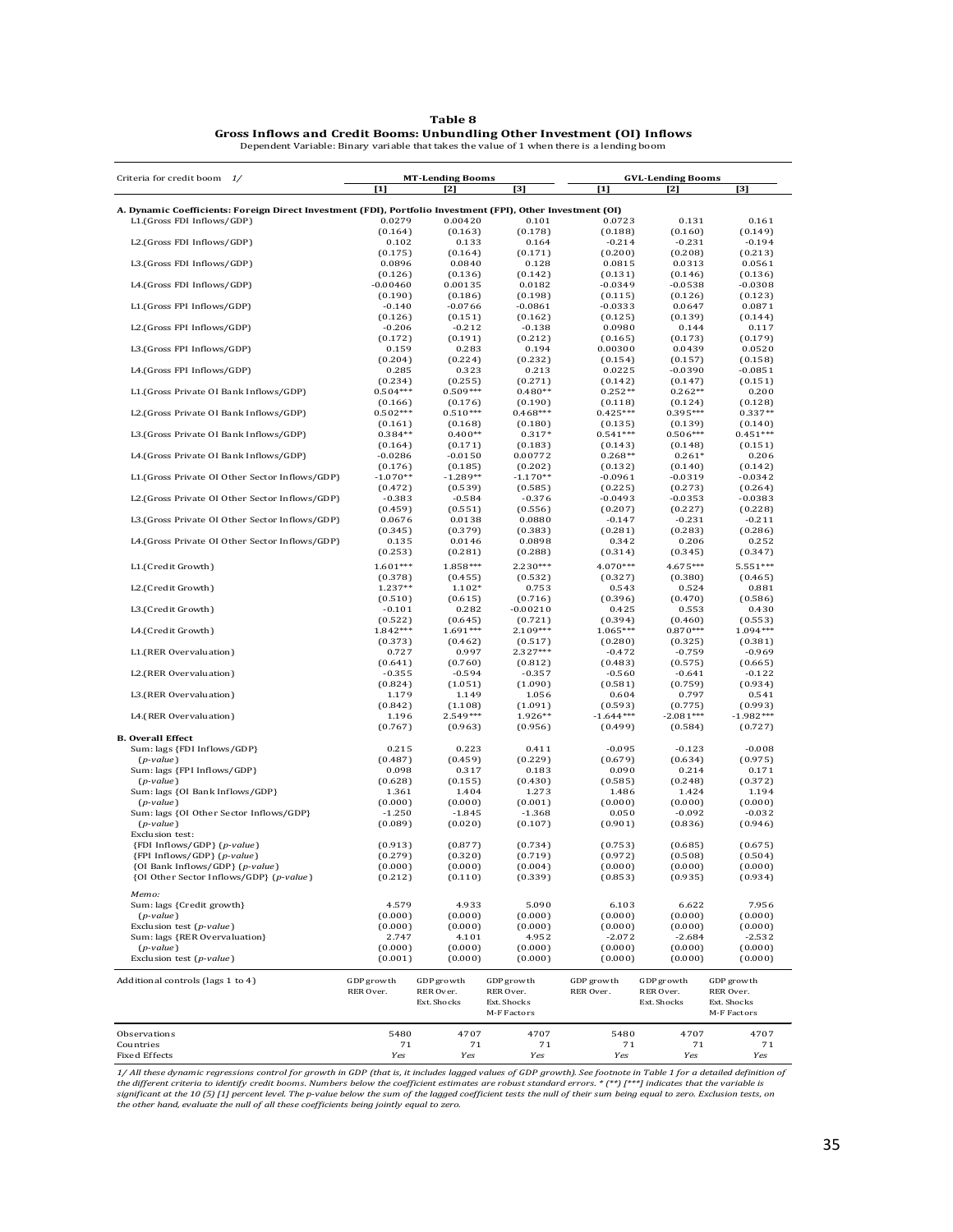| Table 9                                                                                |
|----------------------------------------------------------------------------------------|
| Gross Private Inflows and Credit Booms: Is the effect stronger for "Bad Credit Booms"? |

*Dependent Variable: Binary variable that takes the value of 1 when there is a "BAD" lending boom*

|                                                                                                             | <b>MT-Lending Booms</b>    |            |            |            |                              |            | <b>GVL-Lending Booms</b> |                            |                       |            |                              |                    |  |
|-------------------------------------------------------------------------------------------------------------|----------------------------|------------|------------|------------|------------------------------|------------|--------------------------|----------------------------|-----------------------|------------|------------------------------|--------------------|--|
| Criteria for credit boom 1/                                                                                 | <b>NET Capital Inflows</b> |            |            |            | <b>GROSS Capital Inflows</b> |            |                          | <b>NET Capital Inflows</b> |                       |            | <b>GROSS Capital Inflows</b> |                    |  |
|                                                                                                             | <b>ALL</b>                 | Industrial | Developing | <b>ALL</b> | Industrial                   | Developing | <b>ALL</b>               | Industrial                 | Developing            | <b>ALL</b> | Industrial                   | Developing         |  |
| A. Dynamic Coefficients: Foreign Direct Investment (FDI), Portfolio Investment (FPI), Other Investment (OI) |                            |            |            |            |                              |            |                          |                            |                       |            |                              |                    |  |
| L1.(FDI Inflows/GDP)                                                                                        | $-0.510$                   | $-0.0350$  | $-3.656$   | 0.0501     | $0.370*$                     | $-3.791$   | 0.381                    | 0.890                      | $-1.706$              | $-0.0553$  | $-0.365$                     | 0.185              |  |
|                                                                                                             | (0.650)                    | (0.701)    | (2.259)    | (0.278)    | (0.222)                      | (2.435)    | (0.681)                  | (0.826)                    | (1.563)               | (0.291)    | (0.272)                      | (0.923)            |  |
| L2.(FDI Inflows/GDP)                                                                                        | $-1.165$                   | $-0.982$   | $-3.687$   | $-0.500*$  | $0.422*$                     | $-3.844$   | $-2.552***$              | $-2.346***$                | $-3.069*$             | $-0.519**$ | $-0.801***$                  | 0.685              |  |
|                                                                                                             | (0.853)                    | (0.752)    | (2.323)    | (0.288)    | (0.244)                      | (2.512)    | (0.441)                  | (0.475)                    | (1.598)               | (0.244)    | (0.237)                      | (0.886)            |  |
| L3.(FDI Inflows/GDP)                                                                                        | $-2.504***$                | $-2.259**$ | $-2.110$   | 0.0297     | $0.849***$                   | $-4.177$   | $-3.404***$              | $-3.482***$                | $-2.613$              | $-0.348$   | $-0.570**$                   | $-0.0351$          |  |
|                                                                                                             | (0.884)                    | (1.048)    | (2.338)    | (0.253)    | (0.217)                      | (2.615)    | (0.474)                  | (0.533)                    | (1.608)               | (0.213)    | (0.226)                      | (0.908)            |  |
| L4.(FDI Inflows/GDP)                                                                                        | $-2.604***$                | $-1.567$   | $-3.608$   | $-0.601$   | $0.432**$                    | $-5.271**$ | $-2.338***$              | $-2.271***$                | $-2.758*$             | $-0.311$   | $-0.617**$                   | 0.449              |  |
|                                                                                                             | (0.975)                    | (1.275)    | (2.419)    | (0.468)    | (0.210)                      | (2.572)    | (0.431)                  | (0.483)                    | (1.597)               | (0.245)    | (0.252)                      | (1.077)            |  |
| L1.(FPI Inflows/GDP)                                                                                        | 0.431                      | 0.843      | 0.428      | $-0.202$   | $-0.0794$                    | $-0.160$   | $0.459**$                | $0.622***$                 | $-0.0119$             | $-0.0440$  | $-0.0427$                    | 0.0869             |  |
|                                                                                                             | (0.385)                    | (0.528)    | (0.810)    | (0.129)    | (0.145)                      | (0.845)    | (0.214)                  | (0.226)                    | (0.767)               | (0.188)    | (0.169)                      | (0.875)            |  |
| L2.(FPI Inflows/GDP)                                                                                        | 0.457                      | 0.357      | 1.149      | 0.0125     | $-0.0231$                    | 1.149      | $0.887***$               | $1.109***$                 | 0.346                 | $0.673***$ | $0.784***$                   | 0.708              |  |
|                                                                                                             | (0.386)                    | (0.555)    | (0.950)    | (0.161)    | (0.152)                      | (1.157)    | (0.227)                  | (0.255)                    | (0.792)               | (0.192)    | (0.198)                      | (0.977)            |  |
| L3.(FPI Inflows/GDP)                                                                                        | 0.480                      | 0.528      | 1.644      | 0.137      | 0.126                        | $2.671*$   | 0.323                    | $0.445*$                   | 0.443                 | 0.173      | 0.187                        | 1.626              |  |
|                                                                                                             | (0.416)                    | (0.594)    | (1.108)    | (0.214)    | (0.176)                      | (1.385)    | (0.215)                  | (0.237)                    | (0.843)               | (0.191)    | (0.188)                      | (1.034)            |  |
| L4.(FPI Inflows/GDP)                                                                                        | 0.524                      | 0.963      | $2.414**$  | 0.238      | 0.294                        | 4.168***   | 0.208                    | 0.168                      | 0.780                 | $0.299**$  | $0.337**$                    | 1.982*             |  |
|                                                                                                             |                            |            |            |            |                              |            |                          |                            |                       |            |                              |                    |  |
|                                                                                                             | (0.439)                    | (0.633)    | (0.973)    | (0.184)    | (0.180)                      | (1.369)    | (0.216)<br>$0.260***$    | (0.235)                    | (0.969)<br>$0.897***$ | (0.152)    | (0.155)                      | (1.100)<br>1.039** |  |
| L1.(OI Inflows/GDP)                                                                                         | $-0.0863$                  | 0.0131     | $-0.341$   | 0.174      | 0.235                        | $-0.756$   |                          | $0.239**$                  |                       | 0.0192     | $-0.138$                     |                    |  |
|                                                                                                             | (0.116)                    | (0.140)    | (0.346)    | (0.166)    | (0.209)                      | (0.553)    | (0.0862)                 | (0.0930)                   | (0.325)               | (0.151)    | (0.168)                      | (0.494)            |  |
| L2.(OI Inflows/GDP)                                                                                         | $0.193*$                   | $0.327**$  | 0.0221     | $0.463***$ | $0.494**$                    | 0.0871     | $0.373***$               | $0.357***$                 | $0.939**$             | $0.426**$  | 0.309                        | 1.177**            |  |
|                                                                                                             | (0.104)                    | (0.146)    | (0.388)    | (0.177)    | (0.194)                      | (0.541)    | (0.0780)                 | (0.0761)                   | (0.375)               | (0.185)    | (0.201)                      | (0.570)            |  |
| L3.(OI Inflows/GDP)                                                                                         | $0.459***$                 | $0.628***$ | 0.435      | $0.418***$ | $0.511***$                   | 0.560      | $0.410***$               | $0.374***$                 | $0.954***$            | $0.818***$ | $0.770***$                   | $1.514***$         |  |
|                                                                                                             | (0.124)                    | (0.151)    | (0.395)    | (0.152)    | (0.185)                      | (0.626)    | (0.0894)                 | (0.0960)                   | (0.370)               | (0.188)    | (0.207)                      | (0.557)            |  |
| L4.(OI Inflows/GDP)                                                                                         | $0.348***$                 | $0.541***$ | 0.174      | $0.467**$  | $0.475**$                    | 0.852      | $0.379***$               | $0.339***$                 | $1.033***$            | $0.801***$ | $0.828***$                   | $1.311***$         |  |
|                                                                                                             | (0.130)                    | (0.160)    | (0.390)    | (0.186)    | (0.186)                      | (0.616)    | (0.0972)                 | (0.103)                    | (0.320)               | (0.198)    | (0.207)                      | (0.495)            |  |
| <b>B.</b> Overall Effect                                                                                    |                            |            |            |            |                              |            |                          |                            |                       |            |                              |                    |  |
| Sum: lags {FDI Inflows/GDP}                                                                                 | $-6.783$                   | $-4.843$   | $-13.061$  | $-1.021$   | 2.073                        | $-17.083$  | $-7.913$                 | $-7.209$                   | 0.000                 | $-1.233$   | $-2.353$                     | 1.284              |  |
| $(p-value)$                                                                                                 | (0.000)                    | (0.018)    | (0.000)    | (0.161)    | (0.001)                      | (0.000)    | (0.000)                  | (0.000)                    | (0.000)               | (0.016)    | (0.000)                      | (0.207)            |  |
| Sum: lags {FPI Inflows/GDP}                                                                                 | 1.892                      | 2.691      | 5.635      | 0.186      | 0.318                        | 7.828      | 1.877                    | 2.344                      | 0.000                 | 1.101      | 1.265                        | 4.403              |  |
| $(p-value)$                                                                                                 | (0.001)                    | (0.001)    | (0.003)    | (0.360)    | (0.165)                      | (0.000)    | (0.000)                  | (0.000)                    | (0.269)               | (0.000)    | (0.000)                      | (0.009)            |  |
| Sum: lags {OI Inflows/GDP}                                                                                  | 0.914                      | 1.509      | 0.290      | 1.522      | 1.715                        | 0.743      | 1.422                    | 1.309                      | 0.000                 | 2.064      | 1.769                        | 5.041              |  |
| $(p-value)$                                                                                                 | (0.000)                    | (0.000)    | (0.595)    | (0.000)    | (0.000)                      | (0.398)    | (0.000)                  | (0.000)                    | (0.000)               | (0.000)    | (0.000)                      | (0.000)            |  |
| <b>Exclusion test:</b>                                                                                      |                            |            |            |            |                              |            |                          |                            |                       |            |                              |                    |  |
| {FDI Inflows/GDP} (p-value)                                                                                 | (0.000)                    | (0.114)    | (0.003)    | (0.439)    | (0.004)                      | (0.000)    | (0.000)                  | (0.000)                    | (0.000)               | (0.132)    | (0.001)                      | (0.753)            |  |
| {FPI Inflows/GDP} (p-value)                                                                                 | (0.020)                    | (0.031)    | (0.030)    | (0.378)    | (0.300)                      | (0.001)    | (0.000)                  | (0.000)                    | (0.828)               | (0.000)    | (0.000)                      | (0.093)            |  |
|                                                                                                             |                            |            |            |            |                              |            |                          |                            |                       |            |                              |                    |  |
| {OI Inflows/GDP} (p-value)                                                                                  | (0.000)                    | (0.000)    | (0.584)    | (0.000)    | (0.000)                      | (0.114)    | (0.000)                  | (0.000)                    | (0.000)               | (0.000)    | (0.000)                      | (0.000)            |  |
| Observations                                                                                                | 6006                       | 2544       | 3462       | 6213       | 2551                         | 3662       | 6114                     | 2620                       | 3494                  | 6321       | 2627                         | 3694               |  |
| Countries                                                                                                   | 70                         | 23         | 47         | 71         | 23                           | 48         | 70                       | 23                         | 47                    | 71         | 23                           | 48                 |  |
| <b>Fixed Effects</b>                                                                                        | Yes                        | Yes        | Yes        | Yes        | Yes                          | Yes        | Yes                      | Yes                        | Yes                   | Yes        | Yes                          | Yes                |  |

1/ See footnote in Table 1 for a detailed definition of the different criteria to identify credit booms. Numbers below the coefficient estimates are robust standard errors. \* (\*\*) [\*\*\*] indicates that the variable is signi percent level. The p-value below the sum of the lagged coefficient tests the null of their sum being equal to zero. Exclusion tests, on the other hand, evaluate the null of all these coefficients being jointly equal to zer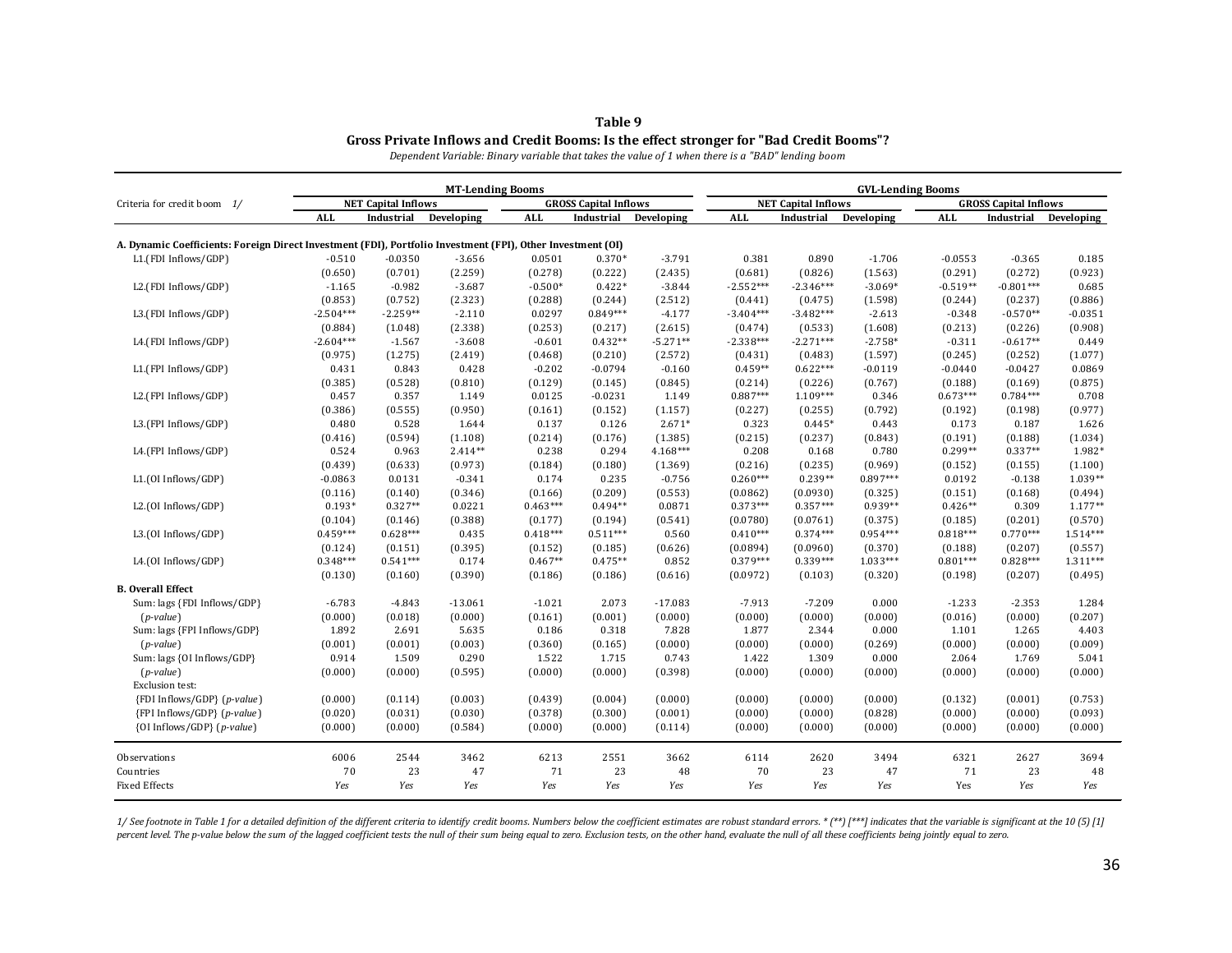#### **Table 10**

#### **Gross Private Inflows and "Bad" Credit Booms: Sensitivity to different indicators of credit**

|                                                                                                             |                      | <b>MT-Lending Booms</b> |                  | <b>GVL-Lending Booms</b> |                  |                  |  |
|-------------------------------------------------------------------------------------------------------------|----------------------|-------------------------|------------------|--------------------------|------------------|------------------|--|
| Criteria for credit boom 1/                                                                                 | Credit per           | Credit-GDP              | <b>Bank</b>      | Credit per               | <b>Bank</b>      |                  |  |
|                                                                                                             | capita               | ratio                   | Leverage         | capita                   | ratio            | Leverage         |  |
|                                                                                                             |                      |                         |                  |                          |                  |                  |  |
| A. Dynamic Coefficients: Foreign Direct Investment (FDI), Portfolio Investment (FPI), Other Investment (OI) |                      |                         |                  |                          |                  |                  |  |
| L1.(Gross FDI Inflows/GDP)                                                                                  | 0.176                | 0.182                   | 0.205            | 0.0864                   | $-0.000385$      | $-0.0427$        |  |
|                                                                                                             | (0.221)              | (0.283)                 | (0.292)          | (0.305)                  | (0.292)          | (0.299)          |  |
| L2.(Gross FDI Inflows/GDP)                                                                                  | $-0.231$             | $-0.269$                | $-0.415$         | $-0.252$                 | $-0.406*$        | $-0.503*$        |  |
|                                                                                                             | (0.318)              | (0.336)                 | (0.355)          | (0.251)                  | (0.246)          | (0.257)          |  |
| L3.(Gross FDI Inflows/GDP)                                                                                  | 0.276                | 0.317                   | 0.371            | $-0.160$                 | $-0.298$         | $-0.318$         |  |
|                                                                                                             | (0.249)              | (0.272)                 | (0.268)          | (0.223)                  | (0.215)          | (0.220)          |  |
| L4.(Gross FDI Inflows/GDP)                                                                                  | $-0.186$             | $-0.338$                | $-0.550$         | $-0.291$                 | $-0.300$         | $-0.227$         |  |
|                                                                                                             | (0.374)              | (0.534)                 | (0.563)          | (0.258)                  | (0.251)          | (0.265)          |  |
| L1.(Gross FPI Inflows/GDP)                                                                                  | $-0.131$             | $-0.137$                | $-0.0693$        | $-0.0917$                | $-0.0488$        | $-0.00275$       |  |
|                                                                                                             | (0.136)              | (0.144)                 | (0.144)          | (0.212)                  | (0.202)          | (0.217)          |  |
| L2.(Gross FPI Inflows/GDP)                                                                                  | $-0.0633$            | $-0.0428$               | $-0.178$         | $0.615***$               | $0.592***$       | $0.504**$        |  |
|                                                                                                             | (0.171)              | (0.172)                 | (0.172)          | (0.212)                  | (0.199)          | (0.203)          |  |
| L3.(Gross FPI Inflows/GDP)                                                                                  | 0.0533               | 0.135                   | 0.214            | 0.188                    | 0.156            | 0.145            |  |
| L4.(Gross FPI Inflows/GDP)                                                                                  | (0.165)<br>$-0.0137$ | (0.226)<br>0.195        | (0.236)<br>0.215 | (0.199)<br>0.110         | (0.193)<br>0.186 | (0.199)<br>0.171 |  |
|                                                                                                             | (0.193)              | (0.192)                 | (0.185)          | (0.170)                  | (0.156)          | (0.156)          |  |
| L1.(Gross OI Inflows/GDP)                                                                                   | 0.319*               | $0.301*$                | $0.620***$       | $-0.00476$               | 0.0461           | $0.298*$         |  |
|                                                                                                             | (0.178)              | (0.182)                 | (0.189)          | (0.156)                  | (0.153)          | (0.180)          |  |
| L2.(Gross OI Inflows/GDP)                                                                                   | $0.580***$           | $0.577***$              | $0.784***$       | $0.402**$                | $0.425**$        | $0.570***$       |  |
|                                                                                                             | (0.185)              | (0.194)                 | (0.216)          | (0.191)                  | (0.189)          | (0.206)          |  |
| L3.(Gross OI Inflows/GDP)                                                                                   | $0.518***$           | $0.514***$              | $0.624***$       | $0.752***$               | $0.751***$       | $0.824***$       |  |
|                                                                                                             | (0.174)              | (0.166)                 | (0.179)          | (0.196)                  | (0.192)          | (0.211)          |  |
| L4.(Gross OI Inflows/GDP)                                                                                   | 0.396**              | $0.445**$               | 0.271            | $0.678***$               | $0.695***$       | $0.445**$        |  |
|                                                                                                             | (0.195)              | (0.203)                 | (0.209)          | (0.210)                  | (0.204)          | (0.203)          |  |
| L1.(Credit Growth)                                                                                          | $1.136**$            | $0.184*$                | 0.420            | 2.851***                 | $0.975***$       | 1.608***         |  |
|                                                                                                             | (0.565)              | (0.110)                 | (0.326)          | (0.432)                  | (0.181)          | (0.330)          |  |
| L2.(Credit Growth)                                                                                          | 1.119                | $-0.0136$               | $-0.142$         | 0.393                    | 0.200            | 0.213            |  |
|                                                                                                             | (0.728)              | (0.163)                 | (0.473)          | (0.550)                  | (0.249)          | (0.411)          |  |
| L3.(Credit Growth)                                                                                          | $-0.0812$            | 0.0666                  | 0.127            | 0.465                    | 0.185            | $-0.0306$        |  |
|                                                                                                             | (0.818)              | (0.166)                 | (0.464)          | (0.564)                  | (0.241)          | (0.391)          |  |
| L4.(Credit Growth)                                                                                          | 1.337**              | 0.135                   | 0.278            | 1.358***                 | $0.284*$         | $0.548**$        |  |
|                                                                                                             | (0.595)              | (0.122)                 | (0.314)          | (0.410)                  | (0.153)          | (0.246)          |  |
| <b>B.</b> Overall Effect                                                                                    |                      |                         |                  |                          |                  |                  |  |
| Sum: lags {FDI Inflows/GDP}                                                                                 | 0.035                | $-0.108$                | $-0.389$         | $-0.617$                 | $-1.004$         | $-1.091$         |  |
| $(p-value)$                                                                                                 | (0.965)              | (0.902)                 | (0.674)          | (0.260)                  | (0.056)          | (0.040)          |  |
| Sum: lags {FPI Inflows/GDP}                                                                                 | $-0.155$             | 0.150                   | 0.182            | 0.821                    | 0.885            | 0.817            |  |
| $(p-value)$                                                                                                 | (0.418)              | (0.497)                 | (0.422)          | (0.001)                  | (0.000)          | (0.001)          |  |
| Sum: lags {OI Inflows/GDP}<br>$(p-value)$                                                                   | 1.813<br>(0.000)     | 1.837<br>(0.000)        | 2.299<br>(0.000) | 1.827<br>(0.000)         | 1.917<br>(0.000) | 2.137<br>(0.000) |  |
| <b>Exclusion test:</b>                                                                                      |                      |                         |                  |                          |                  |                  |  |
| {FDI Inflows/GDP} (p-value)                                                                                 | (0.570)              | (0.505)                 | (0.189)          | (0.707)                  | (0.310)          | (0.237)          |  |
| {FPI Inflows/GDP} (p-value)                                                                                 | (0.710)              | (0.629)                 | (0.434)          | (0.001)                  | (0.001)          | (0.004)          |  |
| {OI Inflows/GDP} (p-value)                                                                                  | (0.000)              | (0.000)                 | (0.000)          | (0.000)                  | (0.000)          | (0.000)          |  |
| Memo:                                                                                                       |                      |                         |                  |                          |                  |                  |  |
| Sum: lags {Credit growth}                                                                                   | 3.511                | 0.372                   | 0.683            | 5.067                    | 1.644            | 2.338            |  |
| $(p-value)$                                                                                                 | (0.000)              | (0.001)                 | (0.011)          | (0.000)                  | (0.000)          | (0.000)          |  |
| Exclusion test (p-value)                                                                                    | (0.000)              | (0.016)                 | (0.165)          | (0.000)                  | (0.000)          | (0.000)          |  |
|                                                                                                             |                      |                         |                  |                          |                  |                  |  |
| Observations                                                                                                | 5480                 | 5510                    | 5197             | 5480                     | 5584             | 5270             |  |
| Countries                                                                                                   | 71                   | 71                      | 69               | 71                       | 71               | 69               |  |
| <b>Fixed Effects</b>                                                                                        | Yes                  | Yes                     | Yes              | Yes                      | Yes              | Yes              |  |

Dependent Variable: Binary variable that takes the value of 1 when there is a "BAD" lending boom

*1/ All these dynamic regressions control for growth in GDP (that is, it includes lagged values of GDP growth). See footnote in Table 1 for a detailed definition of the different criteria to identify credit booms. Numbers below the coefficient estimates are robust standard errors. \* (\*\*) [\*\*\*] indicates that the variable is significant at the 10 (5) [1] percent level. The p-value below the sum of the lagged coefficient tests the null of their sum being equal to zero. Exclusion tests, on the other hand, evaluate the null of all these coefficients being jointly equal to zero.*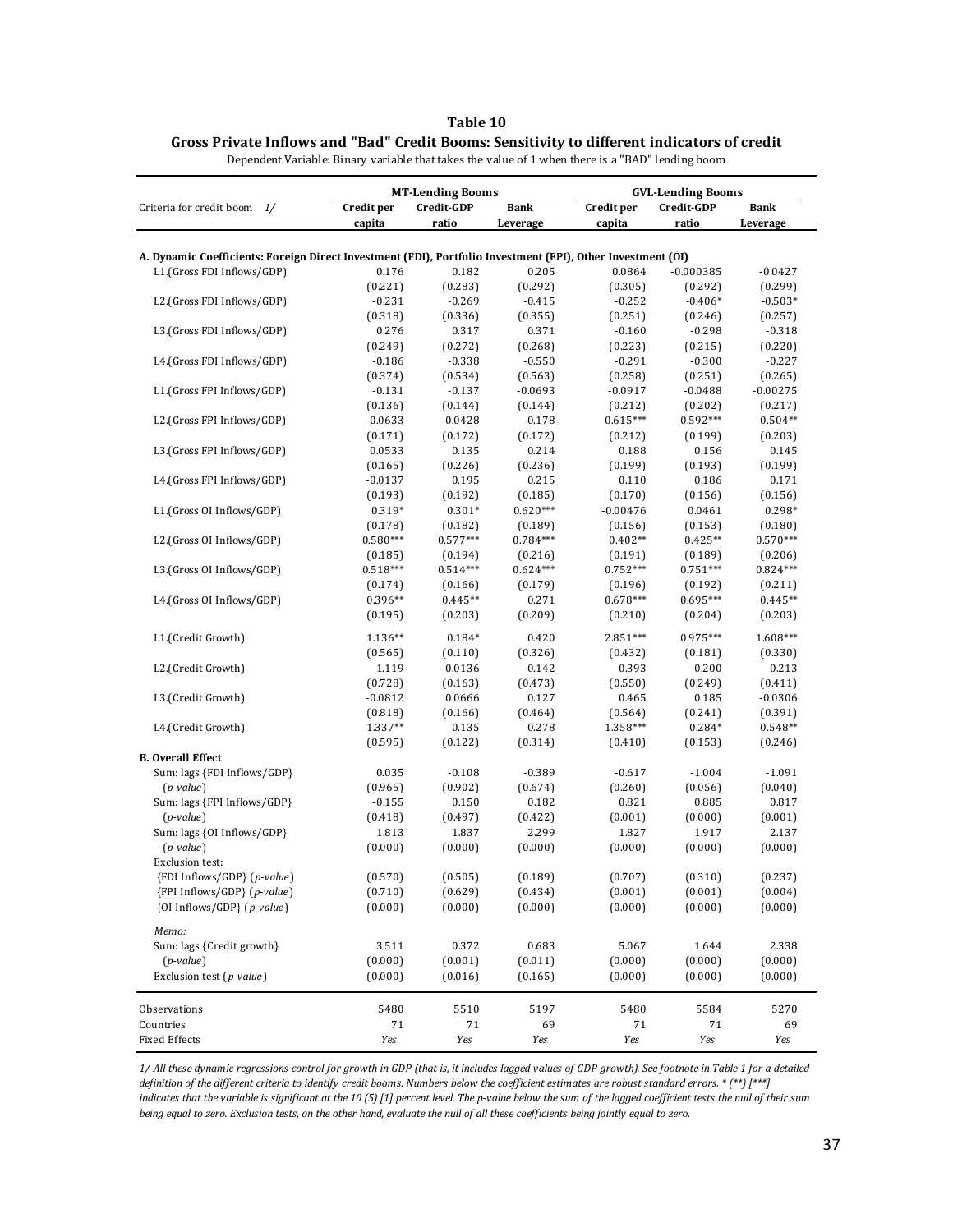| anıe |  |
|------|--|
|------|--|

**Gross Inflows and Bad Credit Booms: Sensitivity to additional control variables**

Dependent Variable: Binary variable that takes the value of 1 when there is a "BAD" lending boom

| Criteria for credit boom 1/                                                                                 |                      | <b>MT-Lending Booms</b> |                            |                       | <b>GVL-Lending Booms</b> |                            |  |  |  |  |
|-------------------------------------------------------------------------------------------------------------|----------------------|-------------------------|----------------------------|-----------------------|--------------------------|----------------------------|--|--|--|--|
|                                                                                                             | [1]                  | [2]                     | $\lceil 3 \rceil$          | [1]                   | [2]                      | $[3]$                      |  |  |  |  |
| A. Dynamic Coefficients: Foreign Direct Investment (FDI), Portfolio Investment (FPI), Other Investment (OI) |                      |                         |                            |                       |                          |                            |  |  |  |  |
| L1.(Gross FDI Inflows/GDP)                                                                                  | 0.217                | 0.266                   | 0.276                      | 0.0825                | $-0.0553$                | 0.186                      |  |  |  |  |
|                                                                                                             | (0.216)              | (0.247)                 | (0.245)                    | (0.306)               | (0.285)                  | (0.415)                    |  |  |  |  |
| L2.(Gross FDI Inflows/GDP)                                                                                  | $-0.205$             | $-0.143$                | -0.134                     | $-0.243$              | $-0.365$                 | $-0.0261$                  |  |  |  |  |
| L3.(Gross FDI Inflows/GDP)                                                                                  | (0.306)<br>0.272     | (0.339)<br>0.320        | (0.351)<br>0.277           | (0.252)<br>$-0.155$   | (0.232)<br>$-0.218$      | (0.283)<br>$-0.0935$       |  |  |  |  |
|                                                                                                             | (0.188)              | (0.255)                 | (0.265)                    | (0.223)               | (0.220)                  | (0.323)                    |  |  |  |  |
| L4.(Gross FDI Inflows/GDP)                                                                                  | $-0.170$             | $-0.148$                | $-0.109$                   | $-0.292$              | $-0.310$                 | $-0.237$                   |  |  |  |  |
|                                                                                                             | (0.381)              | (0.440)                 | (0.428)                    | (0.258)               | (0.247)                  | (0.308)                    |  |  |  |  |
| L1.(Gross FPI Inflows/GDP)                                                                                  | $-0.124$             | -0.0591                 | $-0.0185$                  | $-0.0942$             | 0.0106                   | 0.214                      |  |  |  |  |
|                                                                                                             | (0.130)              | (0.155)                 | (0.170)                    | (0.213)               | (0.179)                  | (0.249)                    |  |  |  |  |
| L2.(Gross FPI Inflows/GDP)                                                                                  | $-0.113$             | $-0.120$                | $-0.106$                   | $0.635***$            | $0.563***$               | 0.241                      |  |  |  |  |
| L3.(Gross FPI Inflows/GDP)                                                                                  | (0.159)              | (0.177)<br>0.147        | (0.199)                    | (0.213)<br>0.179      | (0.209)                  | (0.280)                    |  |  |  |  |
|                                                                                                             | 0.0878<br>(0.169)    | (0.201)                 | 0.0668<br>(0.184)          | (0.199)               | 0.152<br>(0.195)         | 0.115<br>(0.233)           |  |  |  |  |
| L4.(Gross FPI Inflows/GDP)                                                                                  | $-0.0849$            | $-0.148$                | $-0.203$                   | 0.118                 | 0.0832                   | $-0.163$                   |  |  |  |  |
|                                                                                                             | (0.185)              | (0.208)                 | (0.230)                    | (0.171)               | (0.173)                  | (0.177)                    |  |  |  |  |
| L1.(Gross OI Inflows/GDP)                                                                                   | $0.356*$             | 0.345                   | 0.329                      | $-0.0133$             | $-0.0309$                | 0.120                      |  |  |  |  |
|                                                                                                             | (0.182)              | (0.221)                 | (0.239)                    | (0.156)               | (0.161)                  | (0.211)                    |  |  |  |  |
| L2.(Gross OI Inflows/GDP)                                                                                   | $0.583***$           | $0.645***$              | $0.557**$                  | $0.404**$             | $0.349*$                 | 0.211                      |  |  |  |  |
|                                                                                                             | (0.191)              | (0.223)                 | (0.245)                    | (0.190)               | (0.196)                  | (0.232)                    |  |  |  |  |
| L3.(Gross OI Inflows/GDP)                                                                                   | $0.508***$           | $0.566***$              | 0.407                      | $0.750***$            | $0.663***$               | 0.155                      |  |  |  |  |
|                                                                                                             | (0.183)              | (0.208)                 | (0.254)                    | (0.196)<br>$0.697***$ | (0.204)                  | (0.234)                    |  |  |  |  |
| L4.(Gross OI Inflows/GDP)                                                                                   | 0.296<br>(0.182)     | 0.293<br>(0.218)        | 0.217<br>(0.232)           | (0.211)               | $0.567***$<br>(0.214)    | 0.106<br>(0.242)           |  |  |  |  |
|                                                                                                             |                      |                         |                            |                       |                          |                            |  |  |  |  |
| L1.(Credit Growth)                                                                                          | 1.005                | 1.167*                  | 1.756*                     | 2.989***              | 2.980***                 | 3.455***                   |  |  |  |  |
|                                                                                                             | (0.630)              | (0.708)                 | (0.899)                    | (0.447)               | (0.487)                  | (0.898)                    |  |  |  |  |
| L2.(Credit Growth)                                                                                          | $2.062**$<br>(0.882) | $2.030**$<br>(1.036)    | 1.436<br>(1.288)           | 0.272<br>(0.571)      | 0.358<br>(0.620)         | 0.0967<br>(1.276)          |  |  |  |  |
| L3.(Credit Growth)                                                                                          | $-1.420$             | $-1.262$                | $-2.386$                   | 0.582                 | 0.610                    | $-1.048$                   |  |  |  |  |
|                                                                                                             | (1.113)              | (1.322)                 | (1.461)                    | (0.572)               | (0.622)                  | (1.249)                    |  |  |  |  |
| L4.(Credit Growth)                                                                                          | 2.371***             | 2.851 ***               | 4.620***                   | 1.321***              | 1.276***                 | 2.346***                   |  |  |  |  |
|                                                                                                             | (0.798)              | (0.942)                 | (1.134)                    | (0.416)               | (0.449)                  | (0.783)                    |  |  |  |  |
| L1.(RER Overvaluation)                                                                                      | $1.645**$            | $2.467***$              | 5.216***                   | 0.561                 | 0.623                    | 0.859                      |  |  |  |  |
|                                                                                                             | (0.815)              | (0.947)                 | (1.241)                    | (0.758)               | (0.816)                  | (1.090)                    |  |  |  |  |
| L2.(RER Overvaluation)                                                                                      | 0.449                | 0.436                   | 1.331                      | $-0.791$              | $-0.591$                 | $-0.610$                   |  |  |  |  |
|                                                                                                             | (1.179)              | (1.330)                 | (1.642)                    | (1.011)               | (1.082)                  | (1.606)                    |  |  |  |  |
| L3.(RER Overvaluation)                                                                                      | 0.387<br>(1.264)     | 0.407<br>(1.463)        | $-0.272$<br>(1.661)        | 0.910<br>(1.049)      | 0.862<br>(1.131)         | 0.275<br>(1.585)           |  |  |  |  |
| L4.(RER Overvaluation)                                                                                      | $6.134***$           | 7.927***                | 9.737***                   | $-1.241$              | $-0.986$                 | 0.448                      |  |  |  |  |
|                                                                                                             | (1.152)              | (1.521)                 | (1.824)                    | (0.842)               | (0.914)                  | (1.226)                    |  |  |  |  |
| <b>B.</b> Overall Effect                                                                                    |                      |                         |                            |                       |                          |                            |  |  |  |  |
| Sum: lags {FDI Inflows/GDP}                                                                                 | 0.114                | 0.295                   | 0.310                      | $-0.608$              | $-0.948$                 | $-0.171$                   |  |  |  |  |
| $(p-value)$                                                                                                 | (0.869)              | (0.450)                 | (0.732)                    | (0.723)               | (0.086)                  | (0.802)                    |  |  |  |  |
| Sum: lags {FPI Inflows/GDP}                                                                                 | $-0.234$             | $-0.180$                | $-0.261$                   | 0.838                 | 0.809                    | 0.407                      |  |  |  |  |
| $(p-value)$                                                                                                 | (0.233)              | (0.000)                 | (0.294)                    | (0.000)               | (0.002)                  | (0.179)                    |  |  |  |  |
| Sum: lags {OI Inflows/GDP}                                                                                  | 1.743                | 1.849                   | 1.510                      | 1.838                 | 1.548                    | 0.592                      |  |  |  |  |
| $(p-value)$<br>Exclusion test:                                                                              | (0.000)              | (0.000)                 | (0.009)                    | (0.000)               | (0.000)                  | (0.176)                    |  |  |  |  |
| {FDI Inflows/GDP} (p-value)                                                                                 | (0.510)              | (0.781)                 | (0.683)                    | (0.270)               | (0.454)                  | (0.941)                    |  |  |  |  |
| {FPI Inflows/GDP} (p-value)                                                                                 | (0.466)              | (0.008)                 | (0.841)                    | (0.001)               | (0.001)                  | (0.169)                    |  |  |  |  |
| {OI Inflows/GDP} (p-value)                                                                                  | (0.002)              | (0.000)                 | (0.113)                    | (0.000)               | (0.000)                  | (0.759)                    |  |  |  |  |
|                                                                                                             |                      |                         |                            |                       |                          |                            |  |  |  |  |
| Memo:                                                                                                       |                      |                         |                            |                       |                          |                            |  |  |  |  |
| Sum: lags {Credit growth}                                                                                   | 4.018                | 4.786                   | 5.426                      | 5.164                 | 5.224                    | 4.8497                     |  |  |  |  |
| $(p-value)$                                                                                                 | (0.000)              | (0.000)                 | (0.000)                    | (0.000)               | (0.000)                  | (0.000)                    |  |  |  |  |
| Exclusion test $(p-value)$                                                                                  | (0.000)              | (0.000)                 | (0.000)                    | (0.000)<br>$-0.561$   | (0.000)<br>$-0.092$      | (0.000)                    |  |  |  |  |
| Sum: lags {RER overvaluation}<br>$(p-value)$                                                                | 8.615<br>(0.000)     | 11.237<br>(0.000)       | 16.012<br>(0.000)          | (0.398)               | (0.899)                  | 0.972<br>(0.314)           |  |  |  |  |
| Exclusion test $(p-value)$                                                                                  | (0.000)              | (0.000)                 | (0.000)                    | (0.479)               | (0.726)                  | (0.867)                    |  |  |  |  |
|                                                                                                             |                      |                         |                            |                       |                          |                            |  |  |  |  |
| Additional controls (lags 1 to 4)                                                                           | GDP growth           | GDP growth              | GDP growth                 | GDP growth            | GDP growth               | GDP growth                 |  |  |  |  |
|                                                                                                             | RER Over.            | RER Over.               | RER Over.                  | RER Over.             | RER Over.                | RER Over.                  |  |  |  |  |
|                                                                                                             |                      | Ext. Shocks             | Ext. Shocks<br>M-F Factors |                       | Ext. Shocks              | Ext. Shocks<br>M-F Factors |  |  |  |  |
|                                                                                                             |                      |                         |                            |                       |                          |                            |  |  |  |  |
| <b>Observations</b>                                                                                         | 5480                 | 4707                    | 4707                       | 5480                  | 4707                     | 4707                       |  |  |  |  |
| Countries                                                                                                   | 71                   | 71                      | 71                         | 71                    | 71                       | 71                         |  |  |  |  |
| <b>Fixed Effects</b>                                                                                        | Yes                  | Yes                     | Yes                        | Yes                   | Yes                      | Yes                        |  |  |  |  |

1/ All these dynamic regressions control for growth in GDP (that is, it includes lagged values of GDP growth). See footnote in Table 1 for a detailed<br>definition of the different criteria to identify credit booms. Numbers b *indicates that the variable is significant at the 10 (5) [1] percent level. The p-value below the sum of the lagged coefficient tests the null of their sum being equal to zero. Exclusion tests, on the other hand, evaluate the null of all these coefficients being jointly equal to zero.*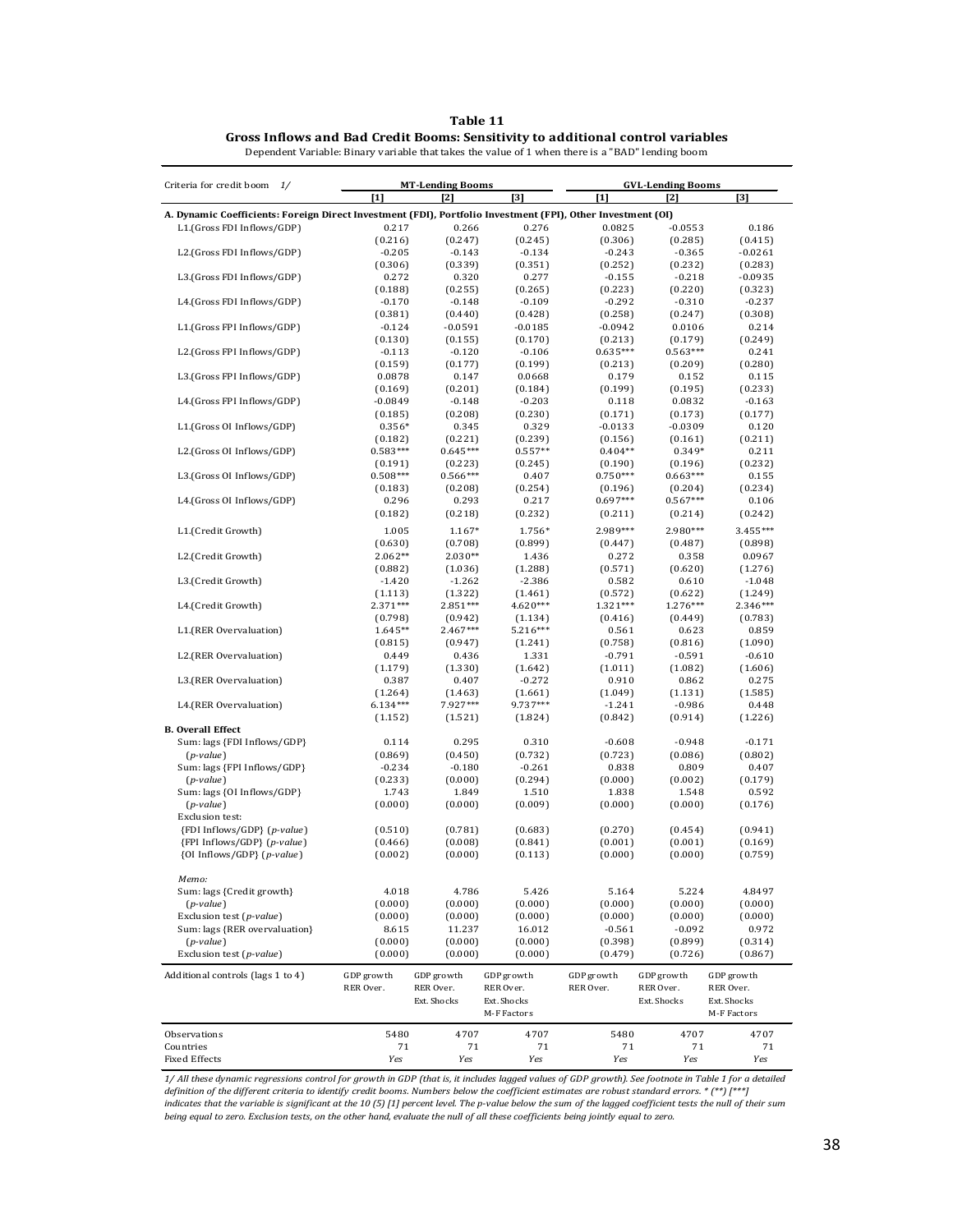| anle<br>ı |  |
|-----------|--|
|-----------|--|

**Gross Inflows and Bad Credit Booms: Unbundling Other Investment (OI) Inflows** Dependent Variable: Binary variable that takes the value of 1 when there is a "BAD" lending boom

| Criteria for credit boom 1/                                                                                 |                       | <b>MT-Lending Booms</b> |                      |                       |                                   |                      |
|-------------------------------------------------------------------------------------------------------------|-----------------------|-------------------------|----------------------|-----------------------|-----------------------------------|----------------------|
|                                                                                                             | $[1]$                 | [2]                     | [3]                  | $[1]$                 | <b>GVL-Lending Booms</b><br>$[2]$ | [3]                  |
| A. Dynamic Coefficients: Foreign Direct Investment (FDI), Portfolio Investment (FPI), Other Investment (OI) |                       |                         |                      |                       |                                   |                      |
| L1.(Gross FDI Inflows/GDP)                                                                                  | 0.303                 | 0.209                   | 0.522                | $0.516**$             | 0.330                             | $0.557**$            |
|                                                                                                             | (0.258)               | (0.338)                 | (0.409)              | (0.210)               | (0.212)                           | (0.262)              |
| L2.(Gross FDI Inflows/GDP)                                                                                  | $-0.173$              | 0.191<br>(0.624)        | $-0.0507$            | $-0.224$              | $-0.388$                          | 0.00102              |
| L3.(Gross FDI Inflows/GDP)                                                                                  | (0.464)<br>0.369      | 0.354                   | (0.664)<br>$0.808*$  | (0.285)<br>0.219      | (0.267)<br>0.172                  | (0.336)<br>$-0.0272$ |
|                                                                                                             | (0.306)               | (0.539)                 | (0.485)              | (0.253)               | (0.245)                           | (0.355)              |
| L4.(Gross FDI Inflows/GDP)                                                                                  | $-0.576$              | $-0.344$                | $-0.821$             | 0.0994                | 0.103                             | 0.0973               |
|                                                                                                             | (0.619)               | (0.838)                 | (0.835)              | (0.146)               | (0.152)                           | (0.206)              |
| L1.(Gross FPI Inflows/GDP)                                                                                  | $-0.482*$             | $-0.505$                | $-0.718$             | $-0.0155$             | 0.122                             | 0.330                |
| L2.(Gross FPI Inflows/GDP)                                                                                  | (0.261)               | (0.385)                 | (0.481)<br>$-0.503$  | (0.229)               | (0.208)                           | (0.282)              |
|                                                                                                             | $-0.305$<br>(0.284)   | $-0.538$<br>(0.386)     | (0.465)              | $0.522**$<br>(0.224)  | $0.463**$<br>(0.220)              | 0.168<br>(0.341)     |
| L3.(Gross FPI Inflows/GDP)                                                                                  | 0.0274                | 0.317                   | $-0.0622$            | 0.282                 | 0.251                             | 0.165                |
|                                                                                                             | (0.319)               | (0.396)                 | (0.462)              | (0.181)               | (0.183)                           | (0.222)              |
| L4.(Gross FPI Inflows/GDP)                                                                                  | 1.198**               | 1.705**                 | $1.840**$            | 0.263                 | 0.254                             | $-0.162$             |
|                                                                                                             | (0.475)               | (0.709)                 | (0.736)              | (0.192)               | (0.193)                           | (0.221)              |
| L1.(Gross Private OI Bank Inflows/GDP)                                                                      | $0.724***$            | $0.858***$              | $0.855***$           | 0.209                 | 0.136                             | 0.212                |
|                                                                                                             | (0.268)               | (0.313)                 | (0.331)              | (0.220)               | (0.224)                           | (0.307)              |
| L2.(Gross Private OI Bank Inflows/GDP)                                                                      | $1.053***$            | 1.471***                | 1.373***             | $0.907***$            | $0.717***$                        | $0.673**$            |
| L3.(Gross Private OI Bank Inflows/GDP)                                                                      | (0.262)<br>$0.964***$ | (0.324)<br>1.184***     | (0.346)<br>$1.010**$ | (0.241)<br>$1.348***$ | (0.238)<br>$1.113***$             | (0.324)<br>$0.767**$ |
|                                                                                                             | (0.293)               | (0.342)                 | (0.395)              | (0.270)               | (0.268)                           | (0.313)              |
| L4.(Gross Private OI Bank Inflows/GDP)                                                                      | 0.0825                | 0.171                   | $-0.0579$            | $0.847***$            | $0.657***$                        | 0.229                |
|                                                                                                             | (0.272)               | (0.301)                 | (0.413)              | (0.248)               | (0.248)                           | (0.314)              |
| L1.(Gross Private OI Other Sector Inflows/GDP)                                                              | $-2.116***$           | $-3.629***$             | $-3.211**$           | $-0.395$              | $-0.390$                          | 0.0917               |
|                                                                                                             | (0.787)               | (1.137)                 | (1.258)              | (0.289)               | (0.298)                           | (0.344)              |
| L2.(Gross Private OI Other Sector Inflows/GDP)                                                              | $-0.713$              | $-1.814$                | $-1.162$             | $-0.243$              | $-0.324$                          | $-0.0733$            |
|                                                                                                             | (0.747)               | (1.135)                 | (1.250)              | (0.334)               | (0.309)                           | (0.329)<br>$-0.765*$ |
| L3.(Gross Private OI Other Sector Inflows/GDP)                                                              | 0.129<br>(0.393)      | 0.158<br>(0.486)        | 0.467<br>(0.555)     | $-0.777$<br>(0.510)   | $-0.801*$<br>(0.438)              | (0.408)              |
| L4.(Gross Private OI Other Sector Inflows/GDP)                                                              | $1.075*$              | 1.142                   | 1.842*               | $1.671***$            | 1.434**                           | 0.780                |
|                                                                                                             | (0.560)               | (0.768)                 | (0.995)              | (0.601)               | (0.590)                           | (0.558)              |
| L1.(Credit Growth)                                                                                          | 0.787                 | 0.723                   | $1.629*$             | 2.996***              | 2.977***                          | 3.701***             |
|                                                                                                             | (0.659)               | (0.748)                 | (0.976)              | (0.458)               | (0.499)                           | (0.904)              |
| L2.(Credit Growth)                                                                                          | $2.318**$             | $2.423**$               | 1.546                | 0.308                 | 0.408                             | $-0.195$             |
|                                                                                                             | (0.922)               | (1.076)                 | (1.441)              | (0.586)               | (0.636)                           | (1.294)              |
| L3.(Credit Growth)                                                                                          | $-1.379$              | $-1.026$                | $-2.680*$            | 0.592                 | 0.565                             | $-0.812$             |
|                                                                                                             | (1.187)               | (1.388)                 | (1.603)              | (0.593)               | (0.646)                           | (1.291)              |
| L4.(Credit Growth)                                                                                          | $2.413***$            | 2.982***                | 5.212***             | $1.362***$            | 1.372***                          | 2.287***             |
|                                                                                                             | (0.848)               | (1.003)                 | (1.231)              | (0.432)               | (0.466)                           | (0.790)              |
| L1.(RER Overvaluation)                                                                                      | $1.744**$             | 2.708***<br>(0.989)     | 5.780***             | 0.520                 | 0.568                             | 0.845<br>(1.112)     |
| L2.(RER Overvaluation)                                                                                      | (0.833)<br>0.550      | 0.612                   | (1.321)<br>1.576     | (0.767)<br>$-0.760$   | (0.826)<br>$-0.539$               | $-0.763$             |
|                                                                                                             | (1.208)               | (1.385)                 | (1.704)              | (1.022)               | (1.093)                           | (1.639)              |
| L3.(RER Overvaluation)                                                                                      | 0.188                 | 0.381                   | $-0.133$             | 0.816                 | 0.755                             | 0.323                |
|                                                                                                             | (1.306)               | (1.499)                 | (1.743)              | (1.064)               | (1.146)                           | (1.622)              |
| L4.(RER Overvaluation)                                                                                      | 6.207***              | 8.077***                | 9.948***             | $-1.207$              | $-0.921$                          | 0.437                |
|                                                                                                             | (1.206)               | (1.583)                 | (1.882)              | (0.851)               | (0.926)                           | (1.244)              |
| <b>B.</b> Overall Effect                                                                                    |                       |                         |                      |                       |                                   |                      |
| Sum: lags {FDI Inflows/GDP}                                                                                 | $-0.077$              | 0.410                   | 0.458                | 0.610                 | 0.217                             | 0.628                |
| $(p-value)$<br>Sum: lags {FPI Inflows/GDP}                                                                  | (0.938)<br>0.438      | (0.790)<br>0.979        | (0.754)<br>0.557     | (0.185)<br>1.052      | (0.640)<br>1.090                  | (0.324)<br>0.501     |
| $(p-value)$                                                                                                 | (0.164)               | (0.057)                 | (0.158)              | (0.000)               | (0.000)                           | (0.159)              |
| Sum: lags {OI Bank Inflows/GDP}                                                                             | 2.824                 | 3.684                   | 3.180                | 3.311                 | 2.623                             | 1.881                |
| $(p-value)$                                                                                                 | (0.000)               | (0.000)                 | (0.000)              | (0.000)               | (0.000)                           | (0.013)              |
| Sum: lags {OI Other Sector Inflows/GDP}                                                                     | $-1.625$              | $-4.143$                | $-2.064$             | 0.256                 | $-0.081$                          | 0.033                |
| $(p-value)$                                                                                                 | (0.217)               | (0.024)                 | (0.340)              | (0.663)               | (0.893)                           | (0.967)              |
| <b>Exclusion test:</b>                                                                                      |                       |                         |                      |                       |                                   |                      |
| {FDI Inflows/GDP} (p-value)                                                                                 | (0.671)               | (0.741)                 | (0.463)              | (0.072)               | (0.209)<br>(0.001)                | (0.301)              |
| {FPI Inflows/GDP} (p-value)<br>{OI Bank Inflows/GDP} (p-value)                                              | (0.069)<br>(0.000)    | (0.038)<br>(0.000)      | (0.071)<br>(0.000)   | (0.002)<br>(0.000)    | (0.000)                           | (0.108)<br>(0.087)   |
| {OI Other Sector Inflows/GDP} (p-value)                                                                     | (0.013)               | (0.004)                 | (0.013)              | (0.030)               | (0.055)                           | (0.306)              |
|                                                                                                             |                       |                         |                      |                       |                                   |                      |
| Memo:                                                                                                       |                       |                         |                      |                       |                                   |                      |
| Sum: lags {Credit growth}                                                                                   | 4.139                 | 5.102                   | 5.707                | 5.258                 | 5.322                             | 4.981                |
| $(p-value)$                                                                                                 | (0.000)               | (0.000)                 | (0.000)              | (0.000)               | (0.000)                           | (0.000)              |
| Exclusion test $(p-value)$                                                                                  | (0.000)               | (0.000)                 | (0.000)              | (0.000)               | (0.000)                           | (0.000)              |
| Sum: lags {RER Overvaluation}                                                                               | 8.689                 | 11.778                  | 17.171               | $-0.631$              | $-0.137$                          | 0.842                |
| $(p-value)$<br>Exclusion test (p-value)                                                                     | (0.000)<br>(0.000)    | (0.000)<br>(0.000)      | (0.000)<br>(0.000)   | (0.348)<br>(0.495)    | (0.851)<br>(0.785)                | (0.391)<br>(0.903)   |
|                                                                                                             |                       |                         |                      |                       |                                   |                      |
| Additional controls (lags 1 to 4)                                                                           | GDP growth            | GDP growth              | GDP growth           | GDP growth            | GDP growth                        | GDP growth           |
|                                                                                                             | RER Over.             | RER Over.               | RER Over.            | RER Over.             | RER Over.                         | RER Over.            |
|                                                                                                             |                       | Ext. Shocks             | Ext. Shocks          |                       | Ext. Shocks                       | Ext. Shocks          |
|                                                                                                             |                       |                         | M-F Factors          |                       |                                   | M-F Factors          |
| Observations                                                                                                | 5480                  | 4707                    | 4707                 | 5480                  | 4707                              | 4707                 |
| Countries                                                                                                   | 71                    | 71                      | 71                   | 71                    | 71                                | 71                   |
| <b>Fixed Effects</b>                                                                                        | Yes                   | Yes                     | Yes                  | Yes                   | Yes                               | Yes                  |

1/ All these dynamic regressions control for growth in GDP (that is, it includes lagged values of GDP growth). See footnote in Table 1 for a detailed definition of<br>the different criteria to identify credit booms. Numbers b significant at the 10 (5) [1] percent level. The p-value below the sum of the lagged coefficient tests the null of their sum being equal to zero. Exclusion tests, on<br>the other hand, evaluate the null of all these coefficie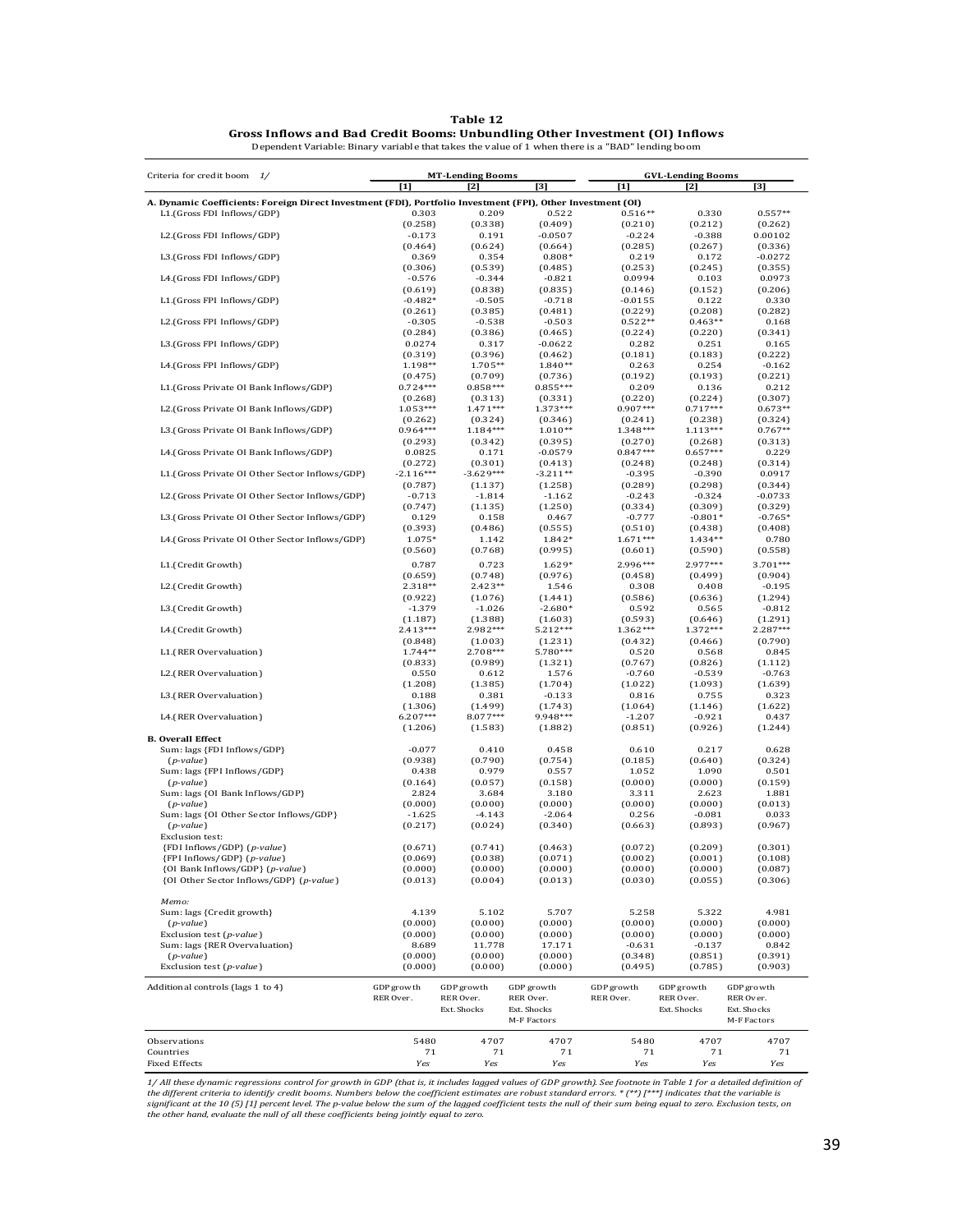#### **Gross Inflows and Credit Booms: Marginal Effects Table 13**

*Dependent Variable: Binary variable that takes the value of 1 when there is a lending boom*

| Criteria for credit boom 1/                                                                             | <b>MT-Lending Booms</b> |                        |                      |                        |                      | <b>GVL-Lending Booms</b> |                      |                 |  |
|---------------------------------------------------------------------------------------------------------|-------------------------|------------------------|----------------------|------------------------|----------------------|--------------------------|----------------------|-----------------|--|
|                                                                                                         | [1]                     | [2]                    | [3]                  | [4]                    | [1]                  | [2]                      | [3]                  | [4]             |  |
| A. Marginal Effects: Foreign Direct Investment (FDI), Portfolio Investment (FPI), Other Investment (OI) |                         |                        |                      |                        |                      |                          |                      |                 |  |
| L1.(Gross FDI Inflows/GDP)                                                                              | 0.0021                  | 0.0021                 | 0.0008               | 0.0001                 | $-0.0017$            | 0.0115                   | 0.0196               | 0.0357          |  |
| L2.(Gross FDI Inflows/GDP)                                                                              | $-0.0035$               | $-0.0027$              | 0.0031               | 0.0029                 | $-0.0689$            | $-0.0792$ *              | $-0.0582$            | $-0.0630$       |  |
| L3.(Gross FDI Inflows/GDP)                                                                              | 0.0036                  | 0.0025                 | 0.0027               | 0.0018                 | 0.0041               | $-0.0188$                | 0.0221               | 0.0085          |  |
| L4.(Gross FDI Inflows/GDP)                                                                              | $-0.0017$               | $-0.0024$              | $-0.0001$            | 0.0000                 | $-0.0105$            | $-0.0302$                | $-0.0095$            | $-0.0146$       |  |
| L1.(Gross FPI Inflows/GDP)                                                                              | $-0.0022$               | $-0.0001$              | $-0.0042$            | $-0.0017$              | $-0.0102$            | 0.0191                   | $-0.0090$            | 0.0176          |  |
| L2.(Gross FPI Inflows/GDP)                                                                              | $-0.0048$               | $-0.0034$              | $-0.0063$            | $-0.0046$              | 0.0172               | 0.0243                   | 0.0266               | 0.0392          |  |
| L3.(Gross FPI Inflows/GDP)                                                                              | 0.0009                  | 0.0019                 | 0.0048               | 0.0062                 | $-0.0102$            | 0.0049                   | 0.0008               | 0.0120          |  |
| L4.(Gross FPI Inflows/GDP)                                                                              | $-0.0040$               | $-0.0033$              | 0.0087               | 0.0070                 | $-0.0278$            | $-0.0453$                | 0.0061               | $-0.0106$       |  |
| L1.(Gross OI Inflows/GDP)                                                                               | $0.0103$ *              | $0.0073$ *             |                      | $\ddot{\phantom{a}}$   | $0.0484$ *           | $0.0567$ *               |                      |                 |  |
| L2.(Gross OI Inflows/GDP)                                                                               | $0.0113$ **             | $0.0079*$              |                      | à.                     | $0.0767$ **          | $0.0753$ **              | $\ddot{\phantom{a}}$ |                 |  |
| L3.(Gross OI Inflows/GDP)                                                                               | 0.0084                  | 0.0063                 | $\ddotsc$            | ÷,                     | $0.1016$ **          | $0.0953$ **              | $\ddot{\phantom{a}}$ |                 |  |
| L4.(Gross OI Inflows/GDP)                                                                               | 0.0014                  | 0.0005                 | $\ddot{\phantom{a}}$ | ä.                     | $0.0557$ *           | 0.0507                   | $\ddot{\phantom{a}}$ |                 |  |
| L1.(Gross Private OI Bank Inflows/GDP)                                                                  |                         |                        | $0.0153$ **          | $0.0111$ *             |                      |                          | $0.0684$ **          | $0.0714$ **     |  |
| L2.(Gross Private OI Bank Inflows/GDP)                                                                  | $\ddot{\phantom{a}}$    | $\ddot{\phantom{a}}$   | $0.0153$ **          | $0.0111**$             |                      | $\ddot{\phantom{a}}$     | $0.1153$ **          | $0.1076$ **     |  |
| L3.(Gross Private OI Bank Inflows/GDP)                                                                  |                         |                        | $0.0117$ *           | $0.0087*$              |                      | $\cdot$                  | $0.1467$ **          | $0.1377**$      |  |
| L4.(Gross Private OI Bank Inflows/GDP)                                                                  |                         |                        | $-0.0009$            | $-0.0003$              |                      | $\ddot{\phantom{a}}$     | $0.0726$ **          | $0.0710*$       |  |
| L1.(Gross Private OI Other Sector Inflows/GDP)                                                          |                         |                        | $-0.0325$ *          | $-0.0281$ *            |                      |                          | $-0.0261$            | $-0.0087$       |  |
| L2.(Gross Private OI Other Sector Inflows/GDP)                                                          |                         |                        | $-0.0116$            | $-0.0127$              |                      | $\ddot{\phantom{a}}$     | $-0.0134$            | $-0.0096$       |  |
| L3.(Gross Private OI Other Sector Inflows/GDP)                                                          |                         |                        | 0.0021               | 0.0003                 |                      | $\ddotsc$                | $-0.0399$            | $-0.0629$       |  |
| L4.(Gross Private OI Other Sector Inflows/GDP)                                                          |                         | $\ddot{\phantom{a}}$   | 0.0041               | 0.0003                 | $\ddot{\phantom{a}}$ | $\ddot{\phantom{a}}$     | 0.0927               | 0.0560          |  |
| L1.(Credit Growth)                                                                                      | $0.0520$ **             | $0.0434$ **            | $0.0486$ **          | $0.0405$ **            | $1.1165$ **          | $1.2833$ **              | $1.1037**$           | $1.2723$ **     |  |
| L2.(Credit Growth)                                                                                      | $0.0375$ *              | 0.0237                 | $0.0376*$            | 0.0240                 | 0.1456               | 0.1418                   | 0.1473               | 0.1425          |  |
| L3.(Credit Growth)                                                                                      | $-0.0047$               | 0.0057                 | $-0.0031$            | 0.0061                 | 0.1068               | 0.1425                   | 0.1153               | 0.1506          |  |
| L4.(Credit Growth)                                                                                      | $0.0579$ **             | $0.0379$ **            | $0.0560$ **          | $0.0369**$             | $0.2984$ **          | $0.2416$ **              | $0.2889$ **          | $0.2368$ **     |  |
| L1.(RER Overvaluation)                                                                                  | 0.0206                  | 0.0210                 | 0.0221               | 0.0217                 | $-0.1317$            | $-0.2085$                | $-0.1281$            | $-0.2066$       |  |
| L2.(RER Overvaluation)                                                                                  | $-0.0104$               | $-0.0124$              | $-0.0108$            | $-0.0130$              | $-0.1540$            | $-0.1786$                | $-0.1519$            | $-0.1744$       |  |
| L3.(RER Overvaluation)                                                                                  | 0.0362                  | 0.0245                 | 0.0358               | 0.0250                 | 0.1690               | 0.2249                   | 0.1637               | 0.2168          |  |
| L4.(RER Overvaluation)                                                                                  | 0.0393                  | $0.0598*$              | 0.0363               | $0.0556*$              | $-0.4429$ **         | $-0.5668$ **             | $-0.4457$ **         | $-0.5664$ **    |  |
| <b>B. Overall Marginal Effect</b>                                                                       |                         |                        |                      |                        |                      |                          |                      |                 |  |
| Sum: lags {FDI Inflows/GDP}                                                                             | 0.0005                  | $-0.0006$              | 0.0065               | 0.0049                 | $-0.0770$            | $-0.1167$                | $-0.0259$            | $-0.0334$       |  |
| Sum: lags {FPI Inflows/GDP}                                                                             | $-0.0101$               | $-0.0049$              | 0.0030               | 0.0069                 | $-0.0310$            | 0.0031                   | 0.0245               | 0.0581          |  |
| Sum: lags {OI Inflows/GDP}                                                                              | 0.0314                  | 0.0219                 | $\cdot$              |                        | 0.2825               | 0.2779                   |                      |                 |  |
| Sum: lags {Gross Private OI Bank Inflows/GDP}                                                           | $\cdot$                 | $\cdot$                | 0.0414               | 0.0306                 | $\cdot$              | $\cdot$                  | 0.4030               | 0.3877          |  |
| Sum: lags {Gross Private OI Other Sector Inflows/GDP}                                                   | $\ddot{\phantom{a}}$    | $\ddot{\phantom{a}}$   | $-0.0380$            | $-0.0402$              | $\ddot{\phantom{a}}$ | $\cdot$                  | 0.0133               | $-0.0252$       |  |
| Memo:                                                                                                   | 0.1427                  | 0.1107                 | 0.1391               | 0.1075                 | 1.6674               | 1.8092                   | 1.6551               | 1.8022          |  |
| Sum: lags {Credit growth}<br>Sum: lags {RER overvaluation}                                              | 0.0857                  | 0.0929                 | 0.0834               | 0.0894                 | $-0.5595$            | $-0.7290$                | $-0.5620$            | $-0.7305$       |  |
|                                                                                                         |                         |                        |                      |                        |                      |                          |                      |                 |  |
| Additional controls (lags 1 to 4)                                                                       | GDP growth              | GDP growth             | GDP growth           | GDP growth             | GDP growth           | GDP growth               | GDP growth           | GDP growth      |  |
|                                                                                                         |                         | <b>External shocks</b> |                      | <b>External shocks</b> |                      | External shocks          |                      | External shocks |  |
| Observations                                                                                            | 5480                    | 4707                   | 5480                 | 4707                   | 5480                 | 4707                     | 5480                 | 4707            |  |
| Countries                                                                                               | 71                      | 71                     | 71                   | 71                     | 71                   | 71                       | 71                   | 71              |  |
| <b>Fixed Effects</b>                                                                                    | Yes                     | Yes                    | Yes                  | Yes                    | Yes                  | Yes                      | Yes                  | Yes             |  |

*1/ All these dynamic regressions control for growth in GDP (that is, it includes lagged values of GDP growth). See footnote in Table 1 for a detailed definition of the different criteria to identify credit booms. \* (\*\*) [\*\*\*] indicates that the variable is significant at the 10 (5) [1] percent level.*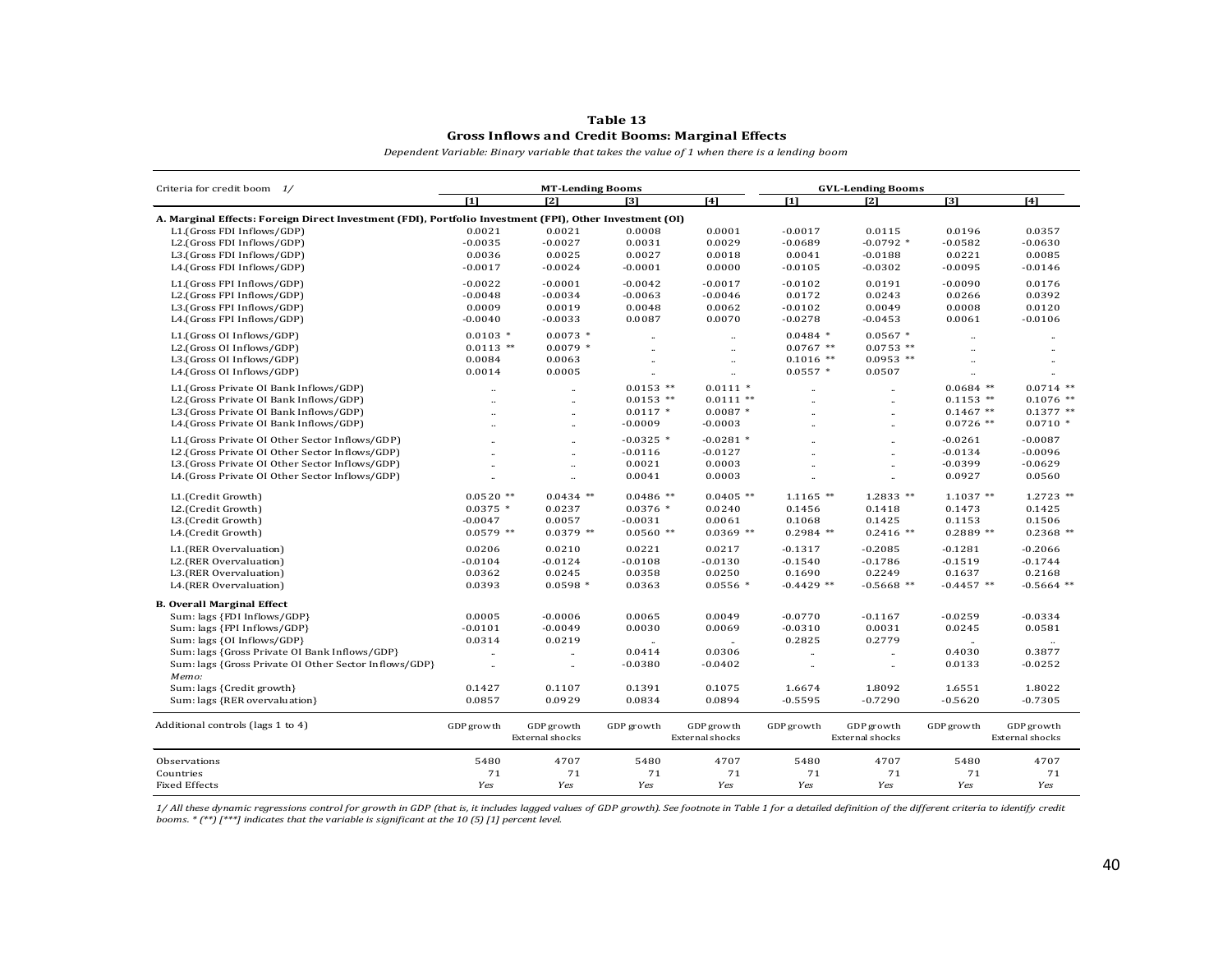## **Figure 1 Frequency of Credit Booms**

*(in quarters) Sample: 70 Countries, 1975-2010* 

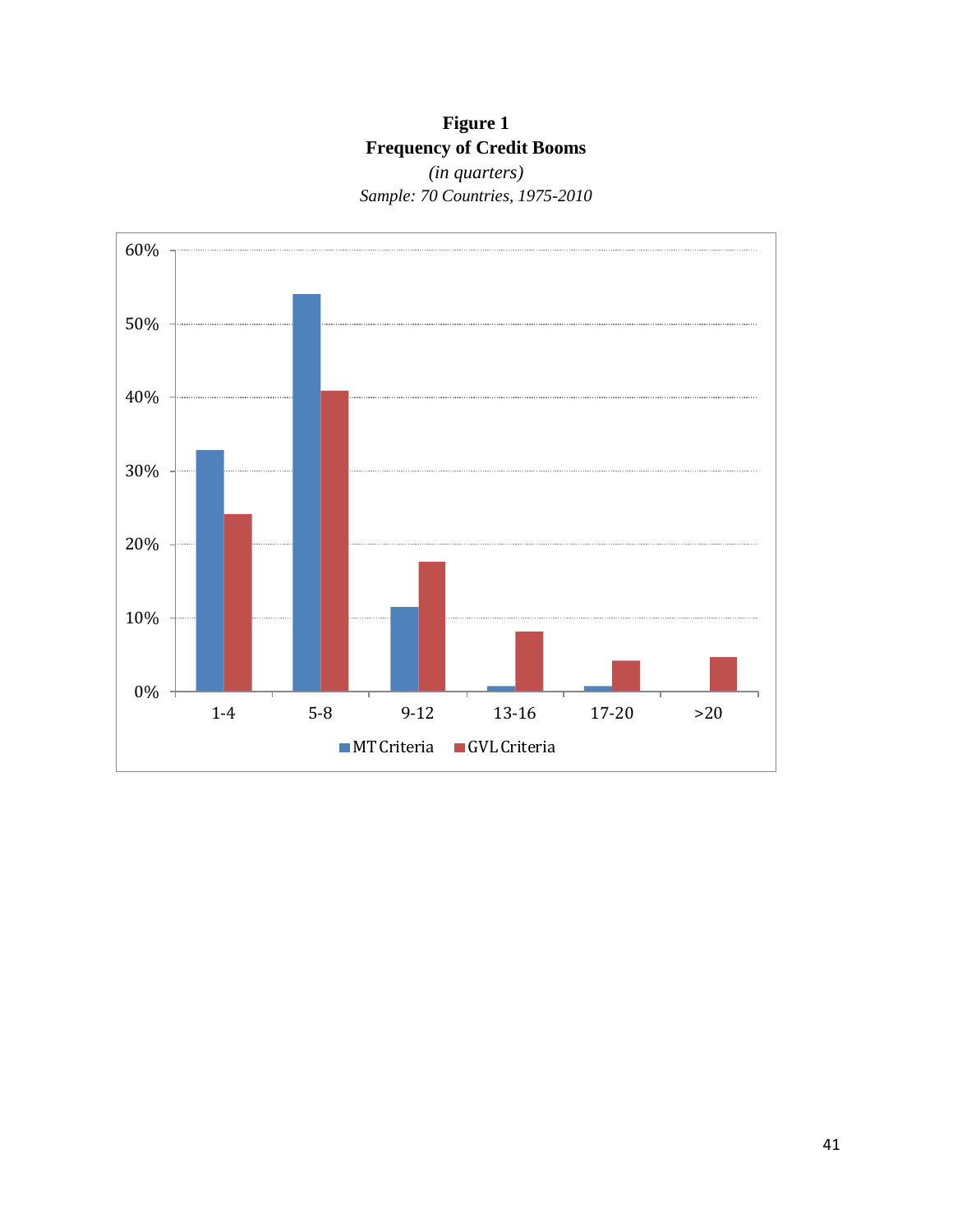**Figure 2 Dynamic Behavior of Gross Capital Inflows Around Episodes of Credit Boom**





**2.2 Behavior of Gross Inflows by Type around the start of a credit boom (T)**





**(a) MT Criteria (Mendoza and Terrones, 2008) (b) GVL Criteria (Gourinchas, Valdes and Landarretche, 2001)**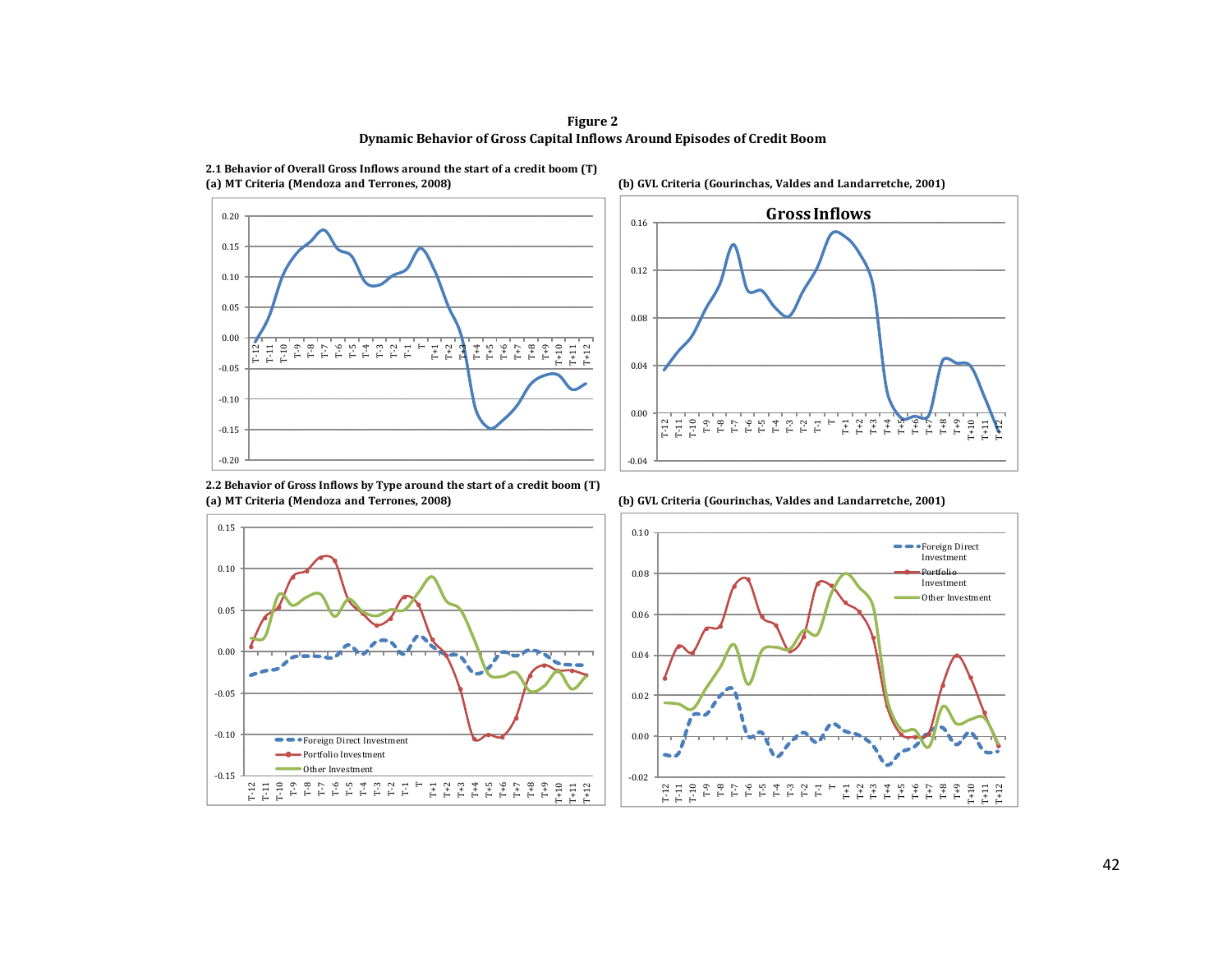**Figure 3 Dynamic Behavior of Gross Capital Inflows Around Episodes of Bad Credit Boom**



**3.1 Behavior of Overall Gross Inflows around the start of a credit boom (T) (a) MT Criteria (Mendoza and Terrones, 2008) (b) GVL Criteria (Gourinchas, Valdes and Landarretche, 2001)**